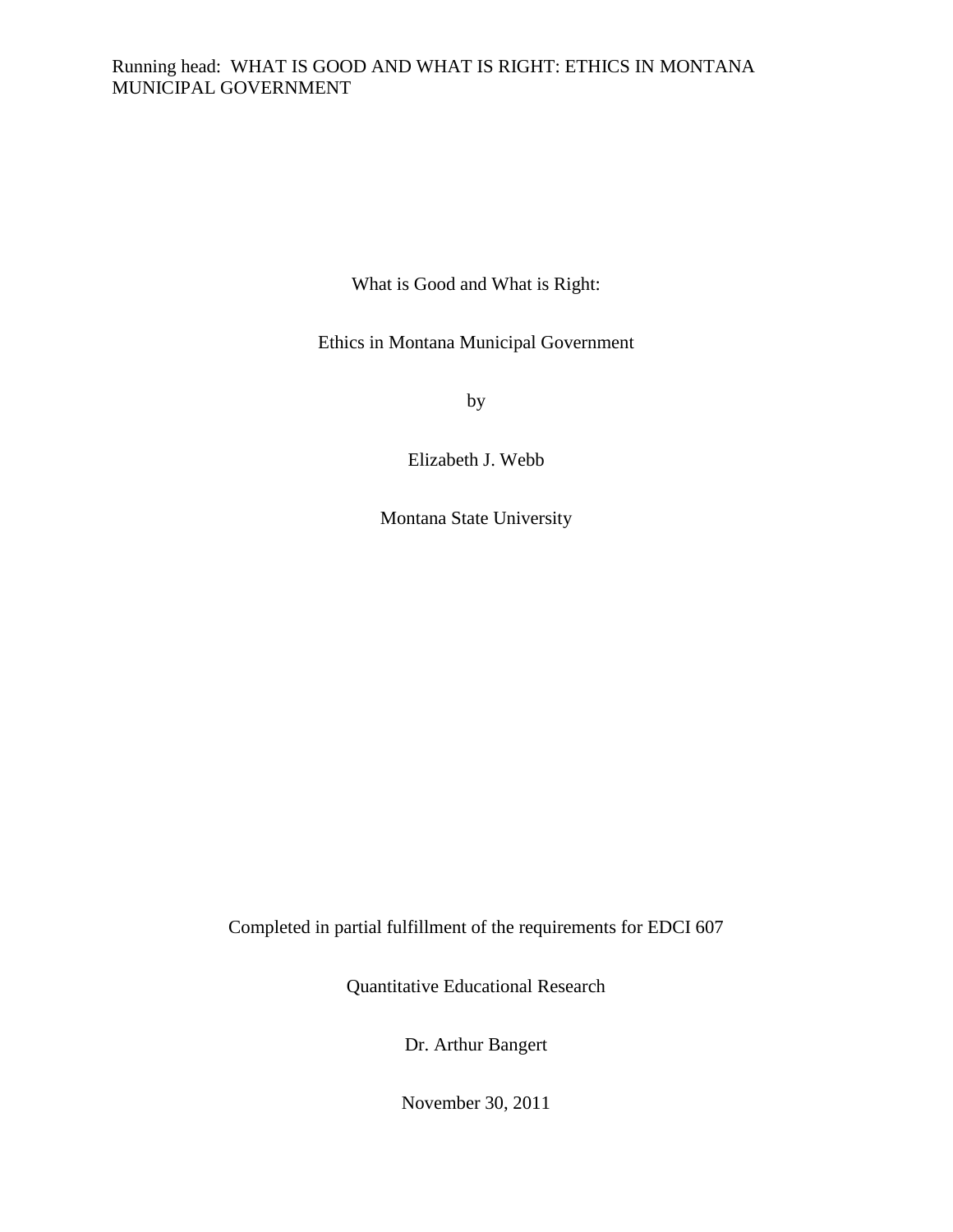# **Table of Contents**

|                                                                          | Page           |
|--------------------------------------------------------------------------|----------------|
| List of Tables                                                           | 3              |
| Abstract                                                                 | $\overline{4}$ |
| <b>Chapter One</b><br>Background, Problem Statement, Research Questions  | $5 - 13$       |
| <b>Chapter Two</b><br><b>Literature Review</b>                           | $14 - 20$      |
| <b>Chapter Three</b><br>Methods                                          | $21 - 25$      |
| <b>Chapter Four</b><br>Results                                           | $26 - 33$      |
| <b>Chapter Five</b><br>Discussion                                        | 34-42          |
| References                                                               | 43-47          |
| Appendices                                                               | 48-53          |
| Appendix 1. Ethics and compliance program components                     | 48             |
| Appendix 2. Table of specifications                                      | 49             |
| Appendix 3. Perceptions of Ethical Climate assessment                    | $50 - 51$      |
| Appendix 4. Survey used with two First Class cities for this pilot study | 52-53          |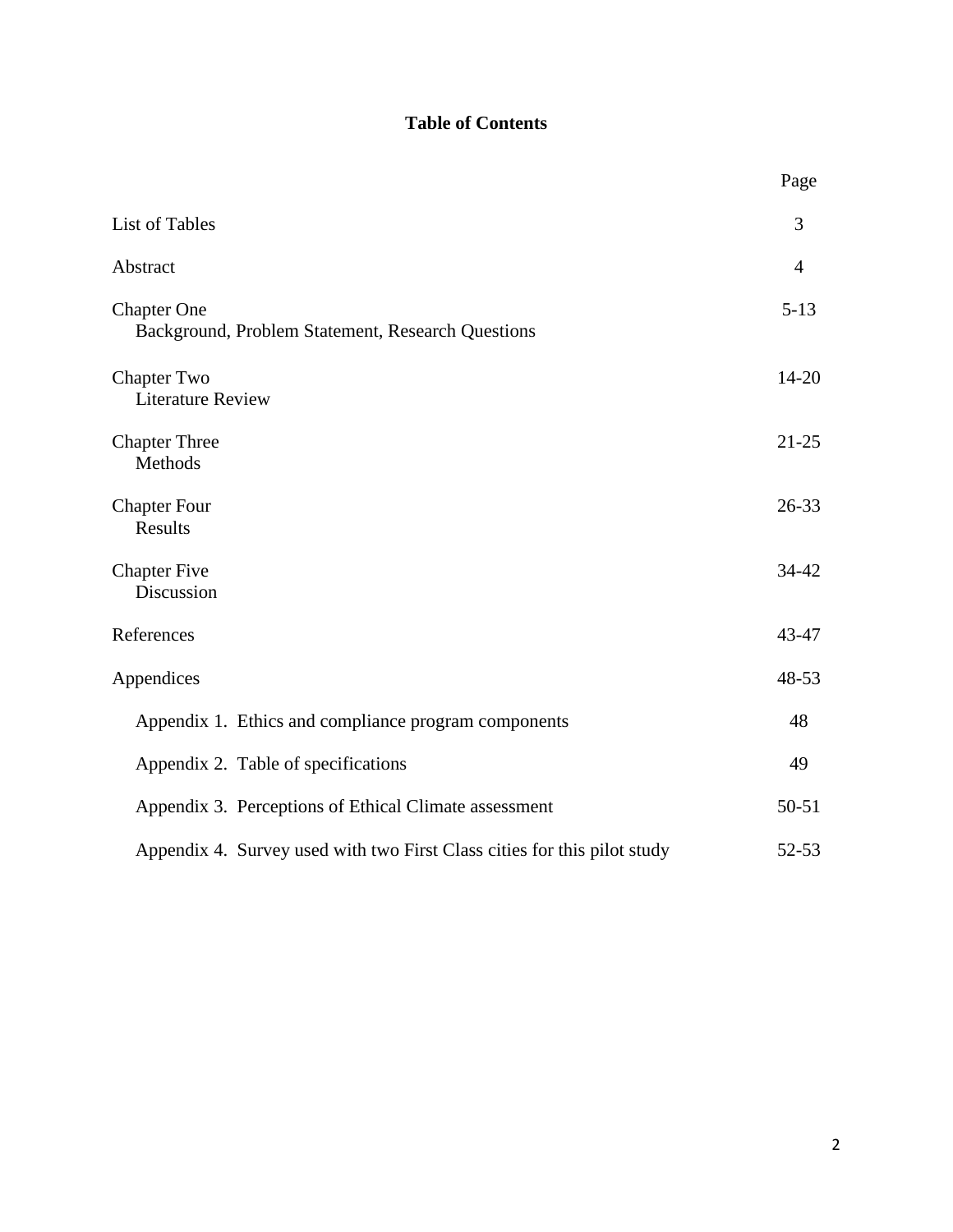# **List of Tables**

| Table<br>1. | Cronbach's alpha                                                                                                                                                                                                           | Page<br>27 |
|-------------|----------------------------------------------------------------------------------------------------------------------------------------------------------------------------------------------------------------------------|------------|
| 2.          | Observations of misconduct in the past six months                                                                                                                                                                          | 28         |
| 3.          | Reporting of observed misconduct in the past six months                                                                                                                                                                    | 29         |
|             | 4. Descriptive Statistics for the ethics program effectiveness cohort, items<br>#35, 36, 37, 38                                                                                                                            | 30         |
|             | 5. Ethics cohorts in study; ethics code awareness, perceptions of ethical<br>decision-making process, perceptions of ethical resources scales,<br>perceptions of informal ethical norms, perceptions of ethical leadership | 31         |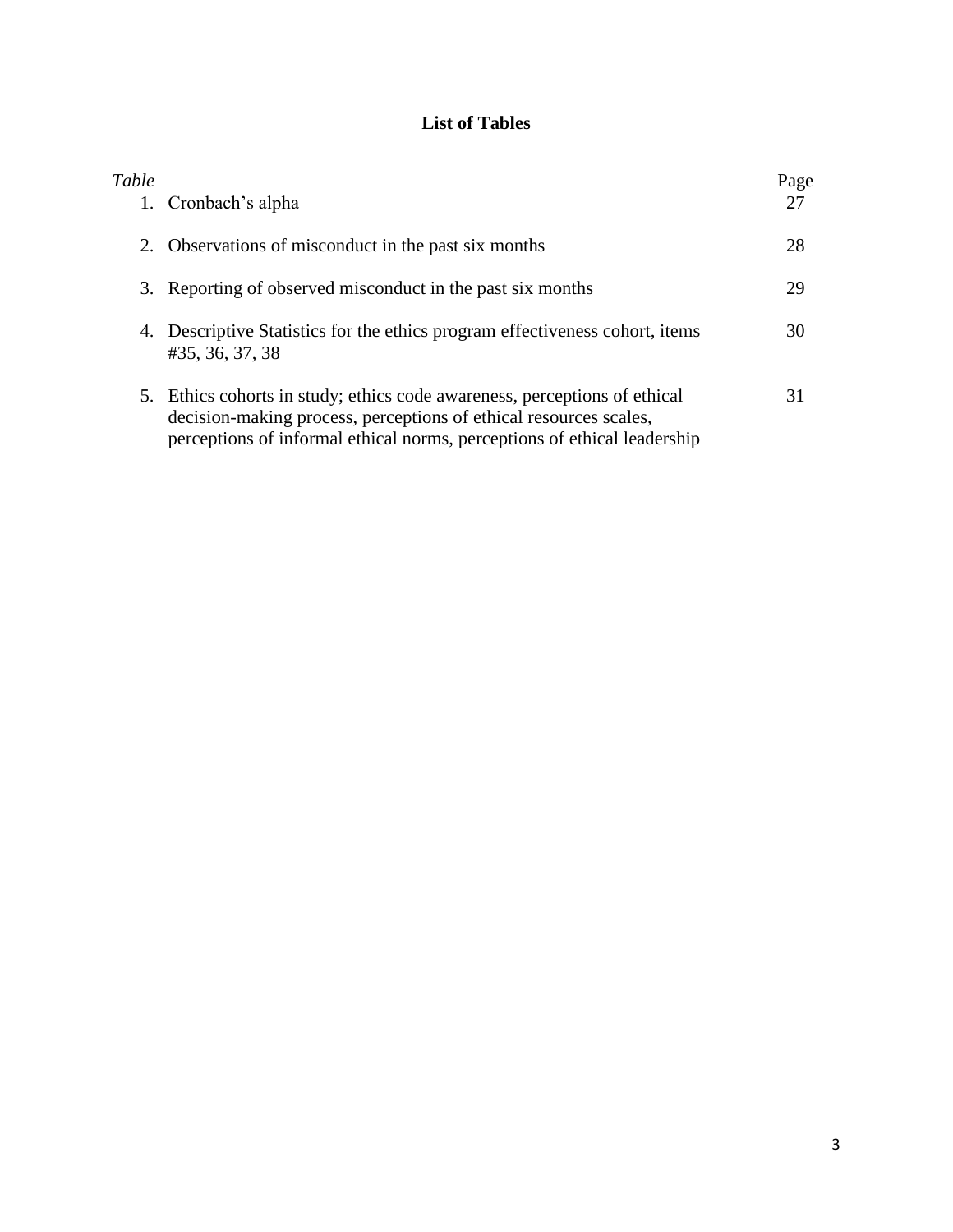# **Abstract**

To determine the effects of a formal ethics program on observations of misconduct, reporting of misconduct, and perception of ethical culture, two Montana First Class cities were selected to study. A 38-item survey was utilized and independent-samples *t* tests were calculated. Three years after implementation, a formal ethics program made a significant difference in Ethics Code Awareness, Perceptions of Ethics Program Effectiveness and Perceptions of Access to Ethics Information. No significant differences were found between employee groups on Ethical Decision-Making, Perceptions of Ethical Resources Scale – Time and Money, Perceptions of Informal Ethical Norms, and Perceptions of Ethical Leadership. There were no significant differences in observations of misconduct or reporting of misconduct among the employee groups.

*Keywords*: ethics, ethics program, ethical culture, misconduct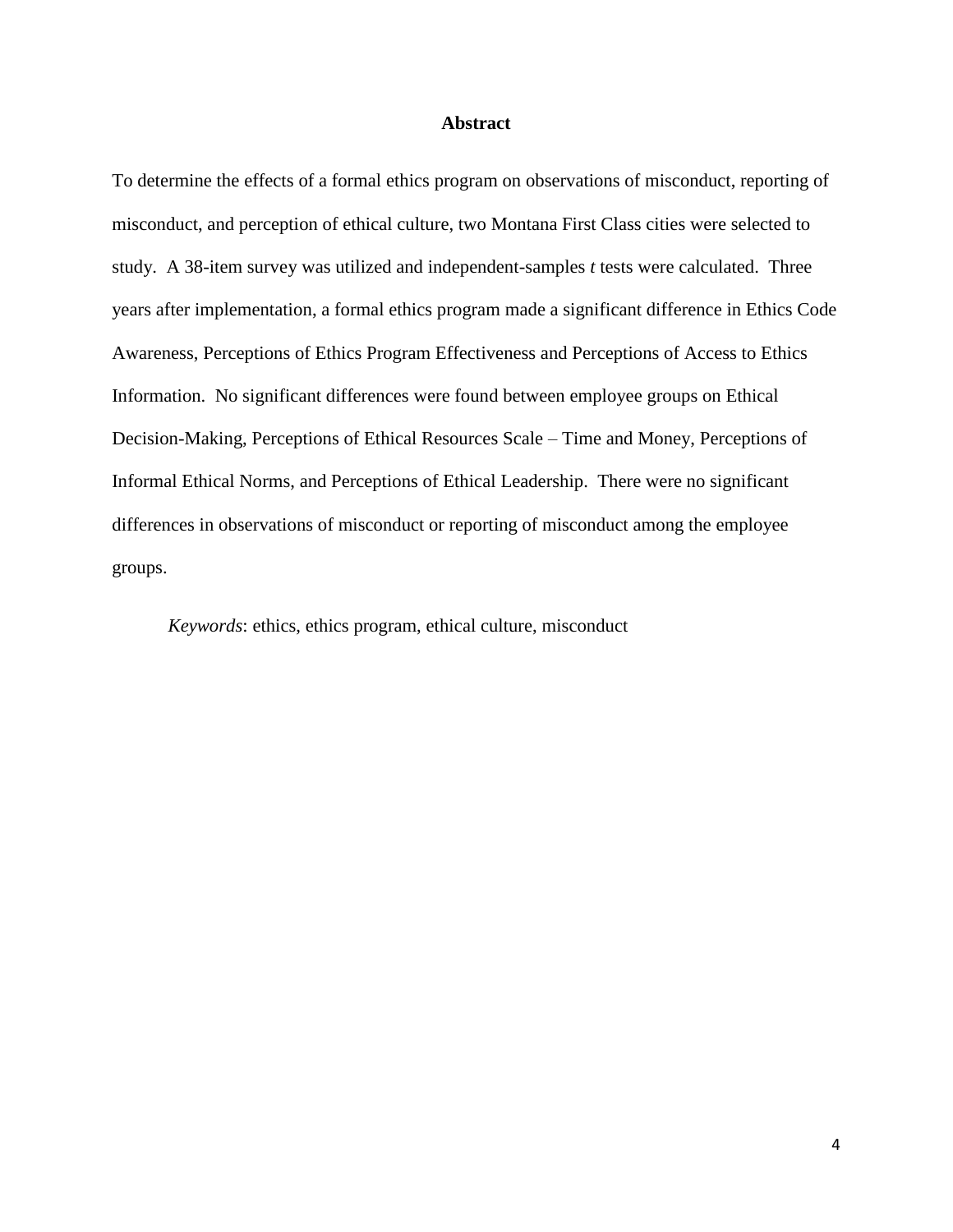# **Chapter 1**

#### **Background**

In today's polarized political environment, it is commonplace to open a newspaper and discover a story highlighting the ethical violations of an elected official or government employee. Ethics news stories quickly gain national, and occasionally, international attention. Examples have included ethics investigations into campaign practices, public employee's use of personnel to perform manual labor on private property during work hours, accepting gifts, and using public office for private gain. Public mistrust of government is at a record high, the tea party is demanding a smaller and more efficient government, and procedure hawks are challenging government decisions through litigation. The perception of compromised ethics is a significant obstacle to small municipal governments in delivering essential services effectively. And it is not getting any easier. Issues facing local government will continue to grow more complex as a result of a devolving federal system, changing demographics, economic hard times, and declining resources and revenues.

A Pew Research Center (2010) study reported that Americans are less positive and more critical of government than in the past. Paralyzing partisan politics, public discontent, an ongoing economic recession, and criticism of Congress and elected officials are all contributing to distrust in government. The study revealed that just 22% say they can trust the government in Washington D.C. and 51% now see the impact of their local government as positive, down from 64% in 1997 (Pew Research Center for the People & the Press, 2010).

The 2007 National Government Ethics Survey, along with supplemental research reports completed by the Ethics Resource Center in 2010, introduced areas for risk management in the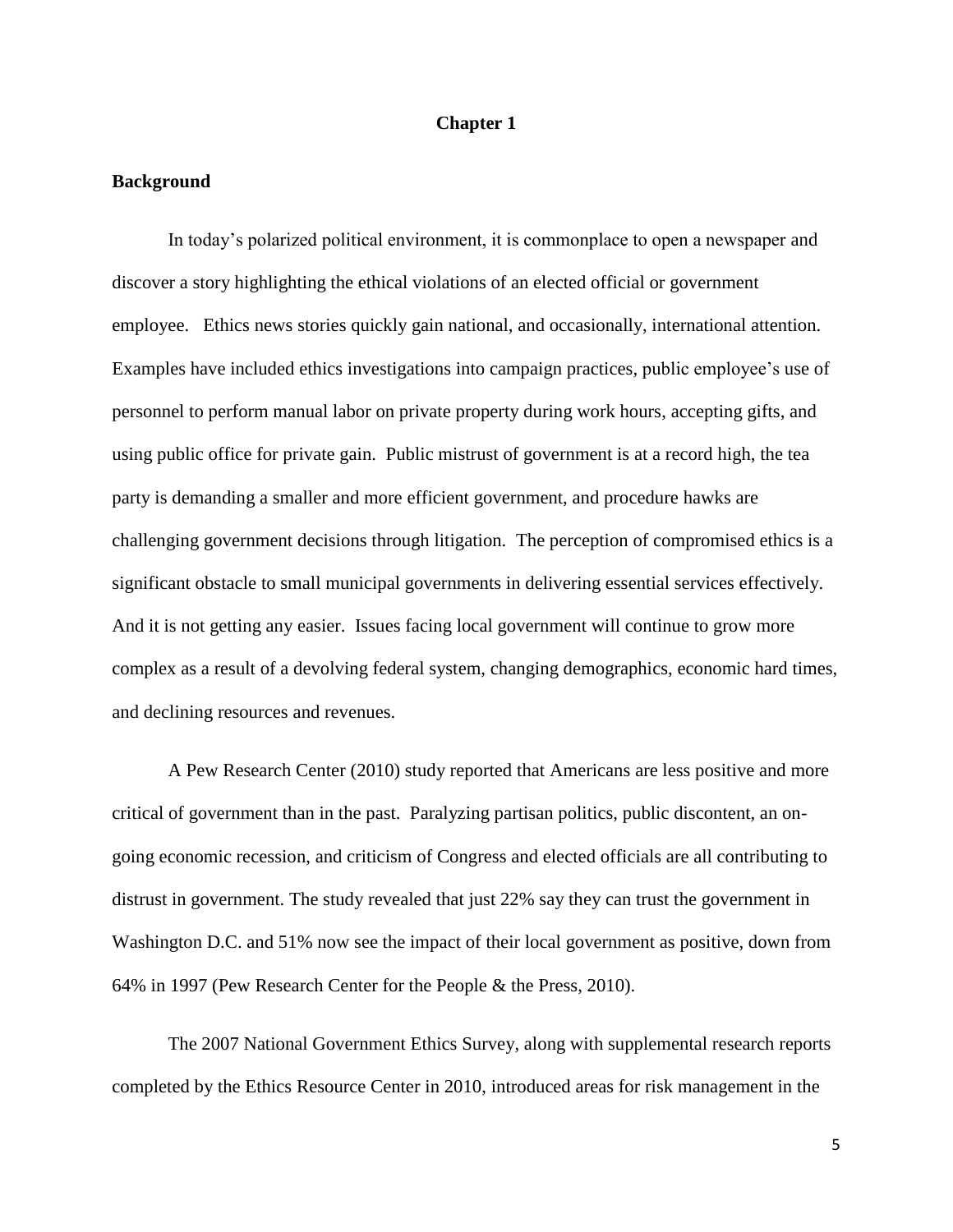ethics arena. Research has shown that well-implemented ethics and compliance programs double reporting and lower the rate of misconduct (ERC, 2008). A strong ethical culture also increases reporting and cuts misconduct in half (ERC, 2010). When both a well-implemented ethics and compliance program and a strong ethical culture are in place, misconduct drops by 60% and reporting rises by 40% (ERC, 2008). Additional research shows a connection between lawful, ethical conduct and productivity in the workplace. In times of scarce and limited resources, productivity is increasingly important in providing effective government services (LRN, 2007). With historically low rates of trust in government at federal, state, and local levels, the present time is ripe to research the effectiveness of ethics programs and their impact on municipal government.

A study of an ethics initiative in City of Denver (Jovanic, 2007) was conducted to determine how talking about ethics contributes to an ethical culture. The Denver study points to the need to include a variety of interventions to address ethical culture from a systems and communications perspective. The ERC (2008) defines a comprehensive ethics and compliance program as one that includes a code of conduct, a way to report observed violations anonymously, a mechanism for employees to seek advice on ethical matters, training for all employees on code of conduct and ethics policies, a mechanism to discipline employees that violate the code or ethics policies, and evaluation of ethical behavior as a part of regular performance appraisals. All six of these factors must be present for a comprehensive approach. An additional study of ethics training (Frisque & Kolb, 2008) documented that ethics training had a significant effect on employee's attitudes and knowledge, but that the training was not significantly effective over a period of time (after ninety days in this study). These results bring into consideration the frequency of ethics trainings for changes in attitudes, knowledge and skills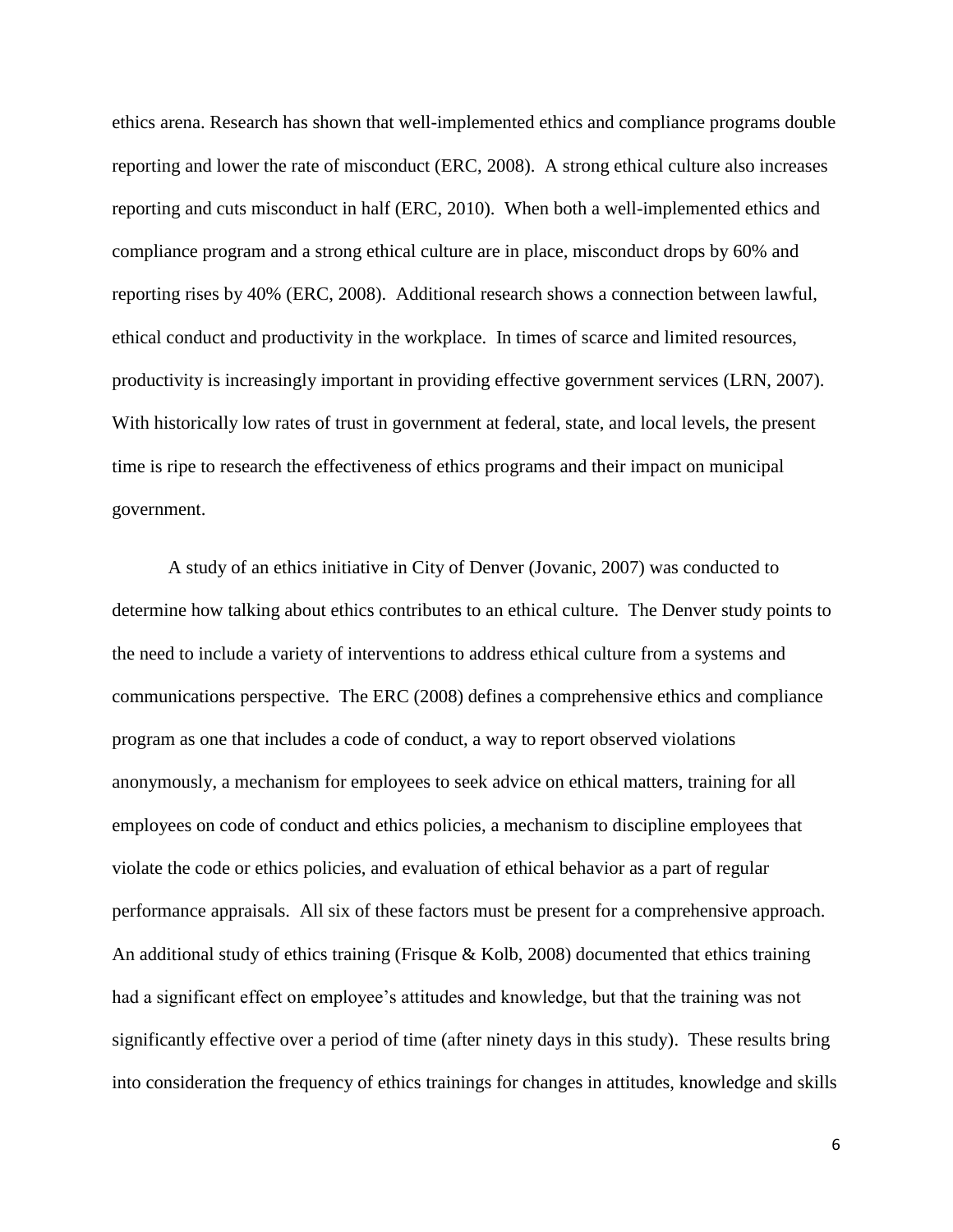to remain significant. Pelletier & Bligh's study (2006) researched preconditions for ethics program effectiveness. The study examined the importance of ethical leadership, formal ethics codes, and informal ethics norms in influencing employee perceptions. Results suggested that employee perceptions of the organization, ethical leadership, and informal norms were related to their perceptions of ethics program effectiveness. The authors recommended that organizations take steps to ensure that the organization's leaders model the espoused values to enhance perceptions of effective ethics programs.

It may not be sufficient for employees to simply perceive that ethics programs are effective; this study is interested in whether a municipal government translates the implementation of ethics programs into behavior (observations of misconduct and reporting misconduct) and strength of ethical culture.

# **Problem Statement**

It is unfortunate that within the current climate of mistrust in government, the National Government Ethics Survey (ERC, 2008) demonstrated that misconduct in government is very high. One in four government employees works in an environment conducive to misconduct. Strength of ethical culture in government is declining while pressure to commit misconduct is growing (ERC, 2008). Local governments across the USA provide essential services to the public which include water and sewer systems, police, fire, and libraries. When the public lacks trust in their local elected officials, it is difficult to provide these services effectively. Raising rates to cover costs becomes suspect, and a pro-active approach to planning in municipal government is challenging when officials' motives are questioned at every step. Effective ethics and compliance programs that reduce misconduct, along with the establishment of strong ethical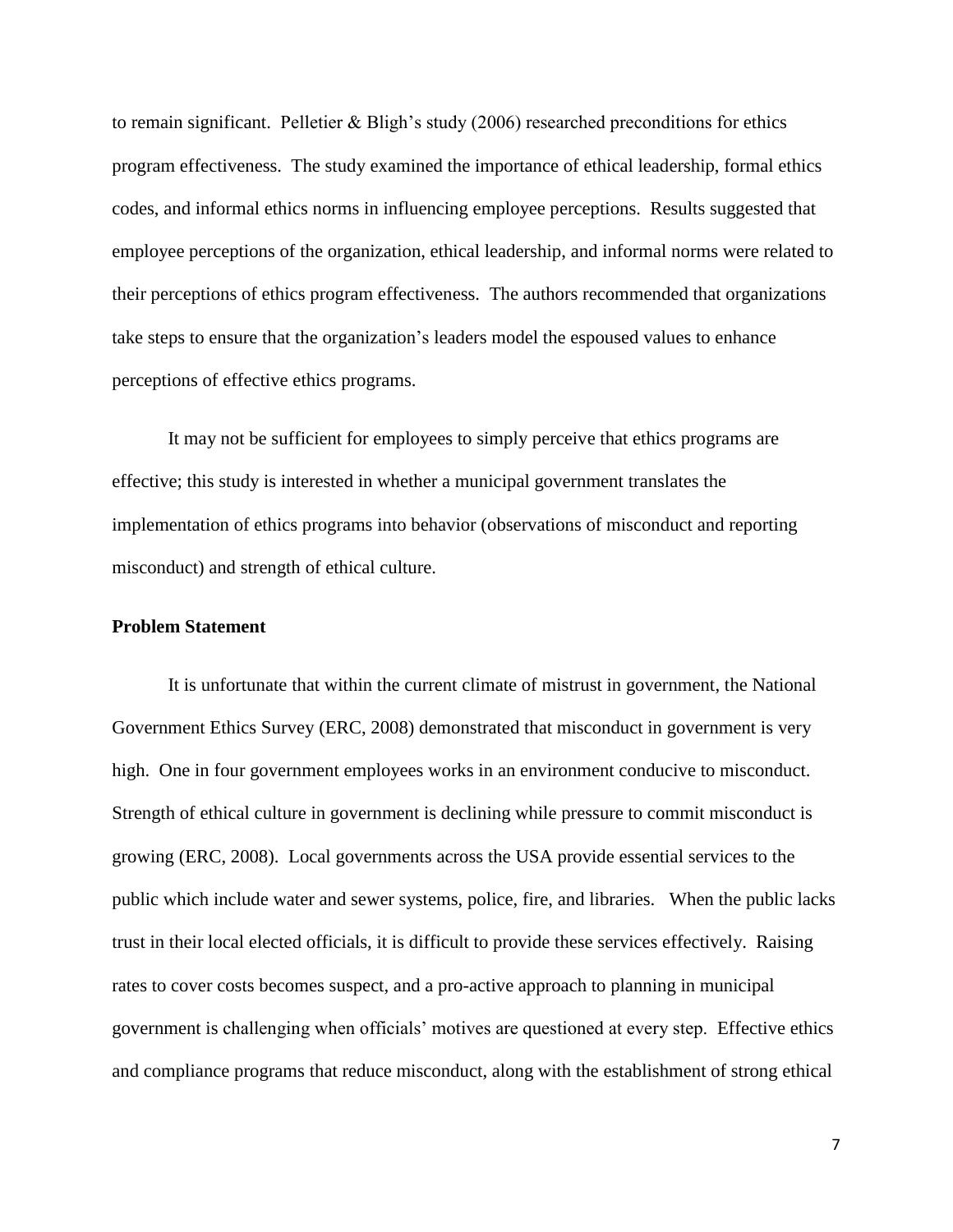culture, may be part of the solution to the rift between public perceptions of mistrust and providing essential government services.

In Montana, elected officials, appointed officials, and government employees are bound by the Montana State Code of Ethics (MCA 2-2-101 – 2-2-144). However, most are not supplied with a copy of the Code or training regarding the Code. An informal survey of municipal clerks in Montana revealed that 75% of municipalities do not give new employees a copy of the Montana State Code of Ethics upon hire and 93% of municipalities provide no training on ethics to their employees (survey initiated by this researcher, conducted by *Survey Monkey*, October 2011, emailed by list serve to 129 Montana municipalities, 45 responses or 35%).

Where national ethics surveys have contributed to research findings collectively among local, state and federal governments (ERC, 2008), little has been done to study individual units of government and the effectiveness of local ethics programs. Three studies previously mentioned (Jovanic, 2007; Frisque & Kolb, 2008; Pelletier & Bligh, 2006) recommended additional research into the effectiveness and impact of ethics trainings on employees and ethical culture.

The purpose of this research study is to determine the effects of a comprehensive ethics and compliance program on observations of misconduct, reporting of misconduct, and the perception among employees of a strong ethical culture. The current pilot study will add to the knowledge base of local ethics programs and their effectiveness in creating a strong ethical culture in municipal government.

In the state of Montana, there are 129 incorporated cities and towns, and 56 counties. The results of this study may serve to guide the development and/or improvement of ethics and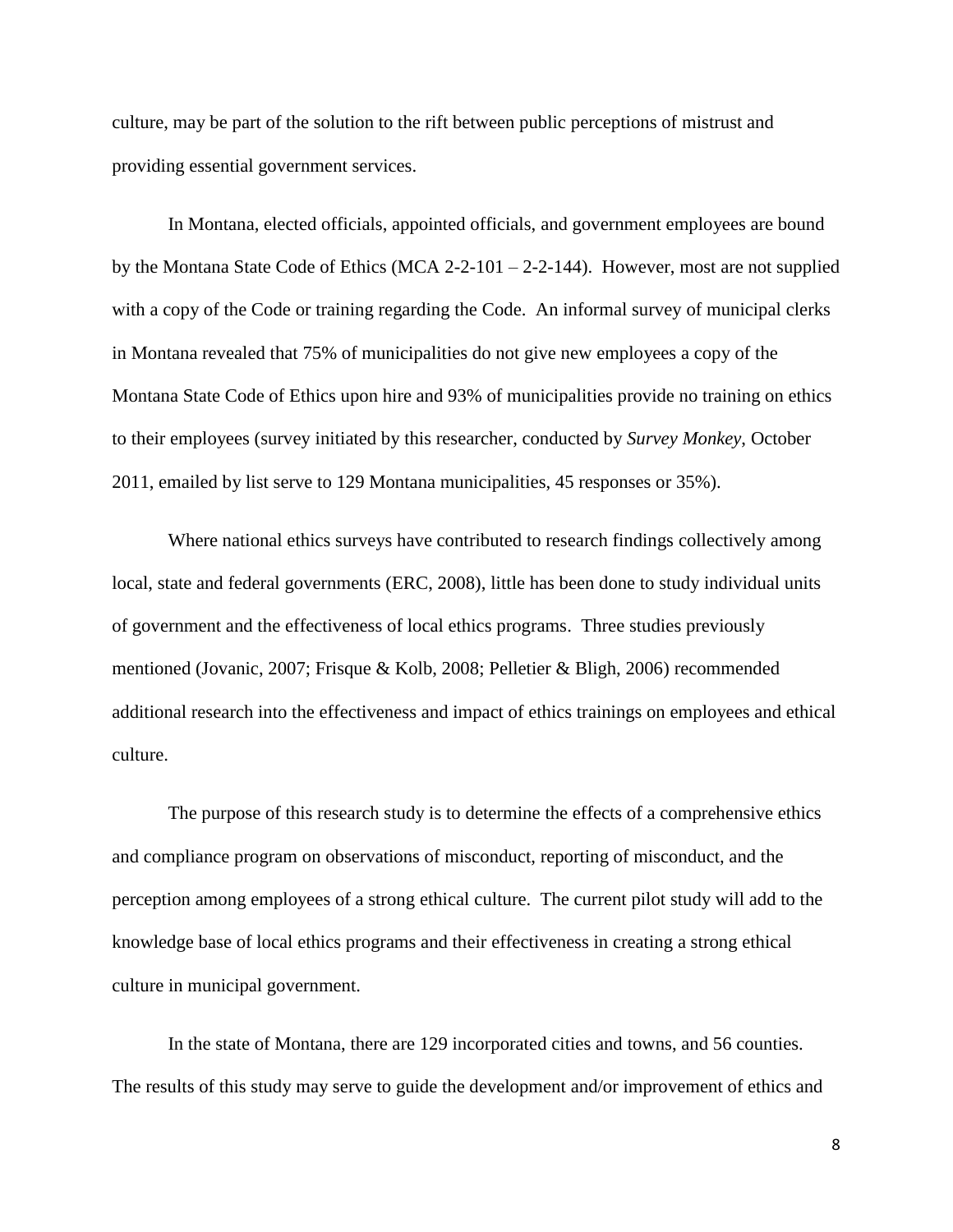compliance programs in municipalities and counties across the state. Research suggests that municipal governments, taking active steps in implementing ethics training programs and strengthening ethical culture, can make a significant difference in ethics risk management and restoring public trust (ERC, 2008).

## **Research Questions**

A review of the literature and research studies, along with an interest in the effects of comprehensive ethics and compliance programs on municipal government, leads the researcher to the following questions:

- 1. Do employees of municipal governments with ethics and compliance programs observe a significantly lower rate of misconduct than municipal governments who do not have such programs in place?
- 2. Do employees of municipal governments with ethics and compliance programs demonstrate a significantly higher rate of reporting misconduct than municipal governments who do not have such programs in place?
- 3. Do employees of a municipal government with an ethics and compliance program in place perceive the ethics program as effective?
- 4. Do employees of municipal governments with ethics and compliance programs perceive a stronger ethical culture in their work environment than employees of municipal governments who do not have a formal ethics program in place? This question includes the variables of perceptions of ethical code awareness, ethical decision-making processes, perceptions of ethical resources scale (information, time and financial resources),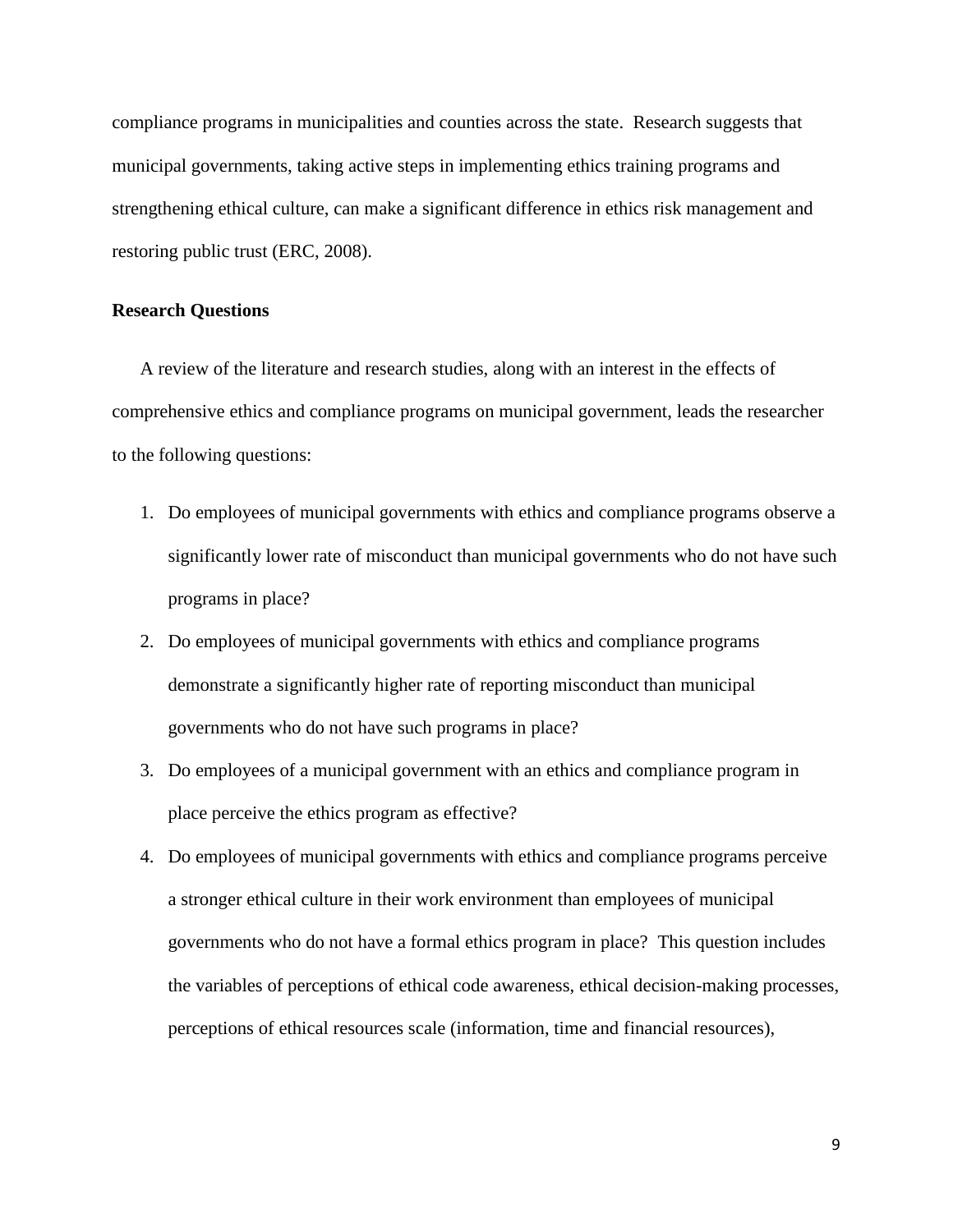perceptions of informal ethical norms, and perceptions of ethical leadership (all factors in the Pelletier & Bligh *Perceptions of Ethical Climate* assessment, 2006).

#### **Limitations and Delimitations**

This research study will be conducted as a pilot study selecting a random sample of employees in two Montana First Class municipalities. If the random sample is not representative of all layers of employees (top, middle, direct service), the results may not be generalized to the employee population at large (Delimitation).

The following limitations have been considered for this pilot study. The "cultures" of the two communities may differ. If one town's population differs in terms of educational levels, in their demands for ethical behavior from their public servants, or if ethics has been in the forefront of politics in the community, these climate differences may affect responses on the survey.

One of the municipalities in the study has been surveyed in the past year which may impact the selected participants' willingness to complete another survey.

It is unknown if the method of surveying will preclude the participation of any of the randomly selected city employees. Varying comfort levels with computers and on-line surveys may have an impact on completing the electronic survey. The consent form explains that an electronic survey cannot guarantee complete confidentiality. It is unknown if this will be a factor in any employee's decision to participate or if it will affect any responses in the survey.

To assure confidentiality, demographics on the respondents are not being collected in this pilot study. Pelletier & Bligh (2006) did find that the age of the participant contributed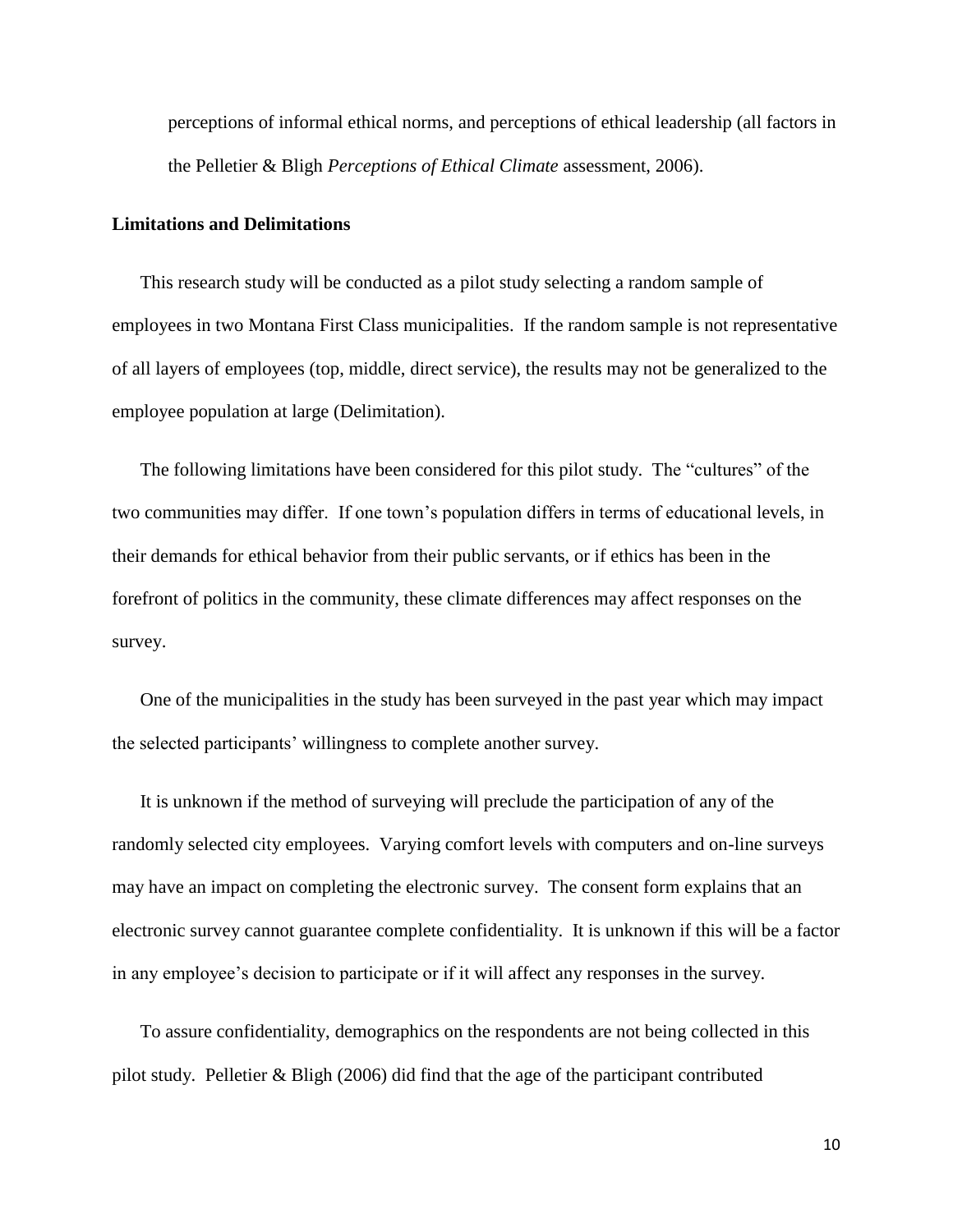significantly to the prediction of ethics program effectiveness. Older employees perceived the ethics program as more effective than younger employees. Length of employment also had a positive correlation to ethics program effectiveness. Not collecting demographics may be a limitation to this study.

The effect of simply being in an ethics survey could affect results. If a respondent has pride in their city and wants to appear positive, this may affect results. Similarly, if a respondent does not want ethics training, they may answer items in a way that demonstrates that the city does not need ethics training.

If a relationship is shown between a comprehensive ethics and compliance program and employee's perception of a strong ethical culture, it is unknown if other factors may have contributed to the relationship beyond the factors studied.

# **Definition of Terms**

## **Comprehensive ethics and compliance program.**

According to the ERC (2008), a comprehensive ethics and compliance program includes all six of the following: a code of conduct, a way to report observed violations anonymously, a mechanism for employees to seek advice on ethical matters, training for all employees on code of conduct and ethics policies, a mechanism to discipline employees that violate the code or ethics policies, and evaluation of ethical behavior as a part of regular performance appraisals.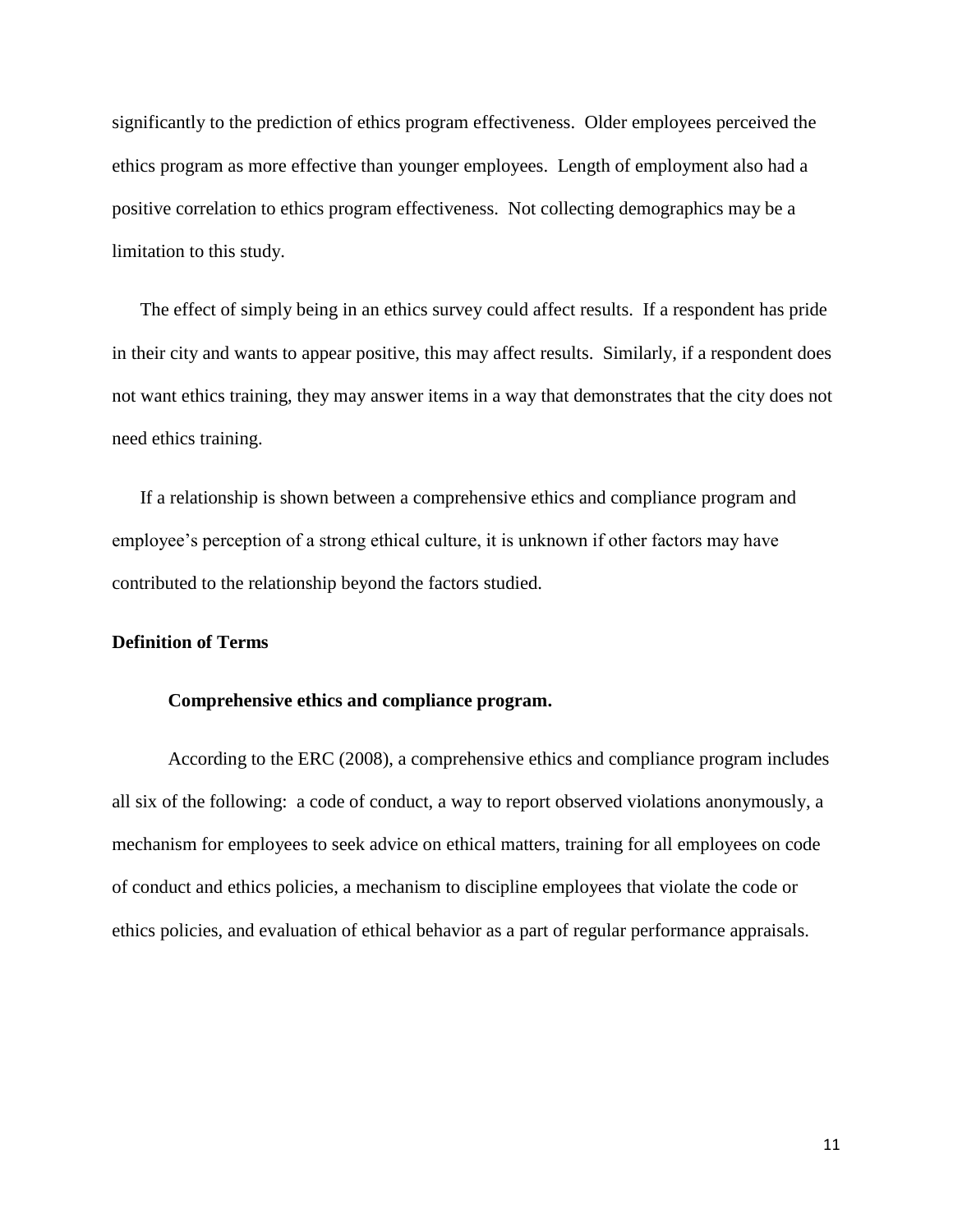#### **Ethics***.*

From the Greek word, "ethiko," ethics are the science of morals; the department of study concerned with the principles of human duty (OED online, 2011). Other common definitions of ethics include standards of conduct on two dimensions; what is right and what is good. Ethics can be defined as good and bad, moral duty and obligation, standards of right and wrong, principles of conduct, fairness and equity, based on values.

## **ERC***.*

Ethics Resource Center, found at [http://www.ethics.org.](http://www.ethics.org/) ERC is a nonprofit, nonpartisan research organization, dedicated to independent research that advances high ethical standards and practices in public and private institutions.

# **Misconduct**.

For the purposes of this research, misconduct includes conflicts of interest, abusive or intimidating behavior, lying to employees, discrimination, alteration of documents, alteration of financial records, misreporting hours worked, stealing, bribes, sexual harassment, lying to customers/vendors/public, putting own interests ahead of the organization (ERC, 2008).

# **Significance of the Study**

Little research exists regarding the effectiveness of ethics and compliance programs and their lasting impact on ethical culture in municipal government. With increasing scrutiny and demand for transparency in all government transactions, every employee's commitment to ethical behavior matters. This pilot study will be looking at the existence of an ethics and compliance program and observations of misconduct, reporting of misconduct, and the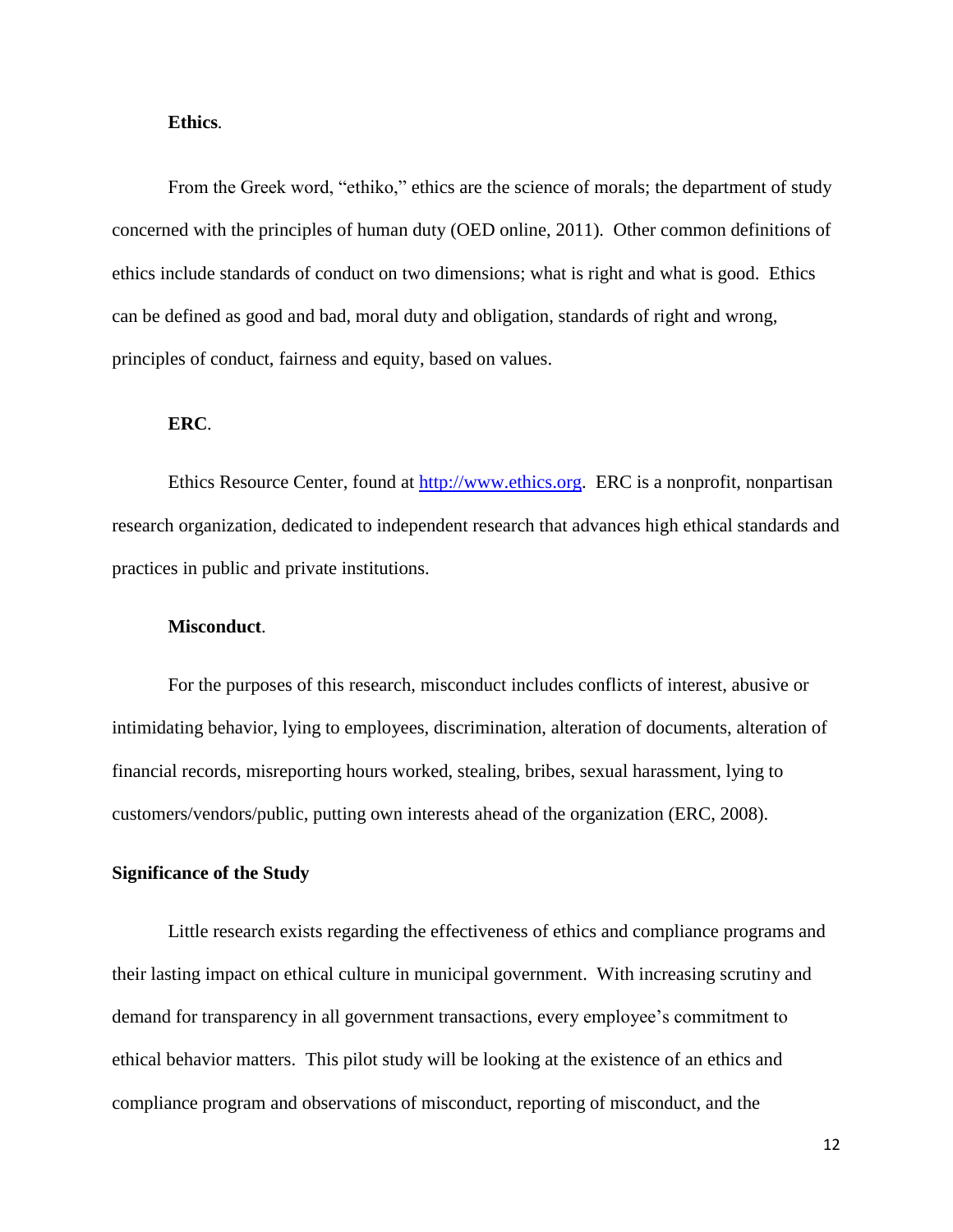perception of the strength of ethical culture in municipal government. One of the municipalities has implemented a formal ethics and compliance program, where the other municipality has not. The results of this study may serve to guide the development and/or improvement of ethics and compliance programs in municipalities across the state and in other states.

## **Summary**

Patricia J. Harned, Ph.D., President of the Ethics Resource Center is quoted, "The American economy's dislocation has been so severe, and the government's strategy so massive and sweeping, that we are witnessing ethics issues never seen before here in the nation's capital" (retrieved October 1, 2011 from<http://www.ethics.org/page/about-erc>). Ethics issues are not limited to the federal government. Across our nation we are witnessing appeals for transparency and ethical behavior in our state and local governments, demanded by a skeptical citizenry who are pressing for accountability and wise use of resources.

Positive steps are being taken in educating and training employees, elected and appointed officials about ethical conduct. Governmental units are taking ethical matters seriously. However, little is known about the effectiveness or impact of trainings and compliance programs at the local level. To restore the public trust and to manage ethical risks, expanding our knowledge of effective means to achieve ethical behavior is critical. Research studies, such as the pilot study embarked on here, will provide new data and understanding of the impact ethics and compliance programs may have on ethical behavior and ethical culture in local government.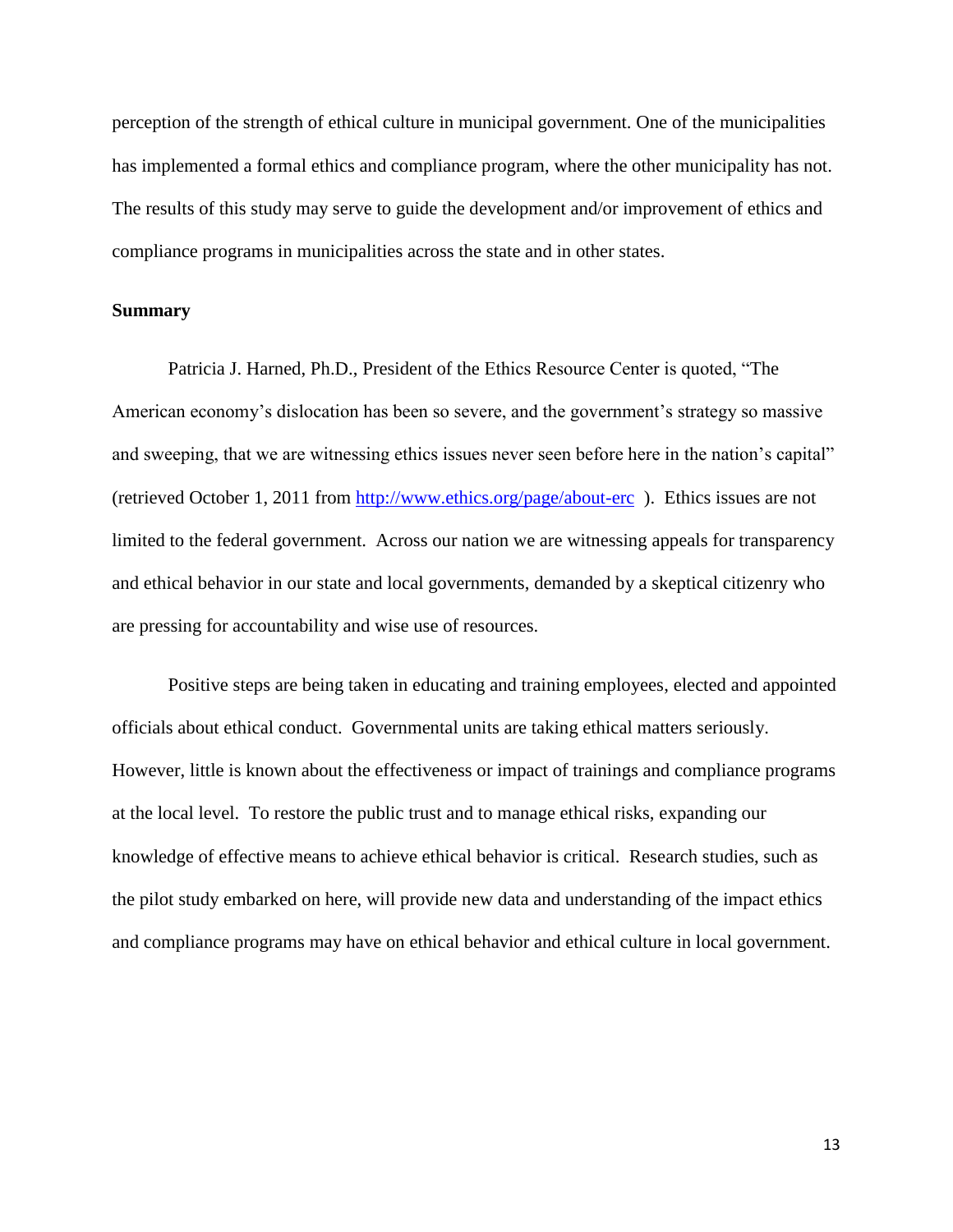#### **Chapter 2**

# **Literature Review**

The Pew Research Center (2010) conducts extensive studies of public attitudes toward the federal government (and state and local governments). Results are based on interviews from telephone surveys of nationwide samples of adults living in the United States. The Pew Research Center reports help to set the background for studying ethics and trust in government.

A clearing house for ethics research and national surveys on ethics is found within the Ethics Resource Center, at<http://www.ethics.org/>. Every two years, the Ethics Resource Center (ERC) conducts a National Business Ethics Survey (NBES). The last national study was conducted in 2009 and the 2011 survey is underway. Beginning in 2003, the ERC reported ethics outcomes associated with ethical behaviors of different employee groups such as supervisors. In 2007, the ERC developed scales for ethical culture and its components; the ethical actions of top management, supervisors, and coworkers. All scales exceeded a Cronbach's alpha value of .85, indicating high reliability. Factor analysis reveals that the questions consistently cluster together. The ERC also produces supplemental research briefs that identify issues from the NBES that warrant further exploration and discussion. In 2010, the ERC released six supplemental briefs which are included here. (1) Saving the company comes at a cost: The relationship between belt-tightening tactics and increased employee misconduct (ERC, February 2010) revealed that belt-tightening tactics are related to significant increases in the number of employees observing misconduct. (2) Millenials, gen X and baby boomers: Who's working at your company and what do they think about ethics (ERC, June 2010) demonstrated that American workers between the ages of 18 and 29 have more in common with older co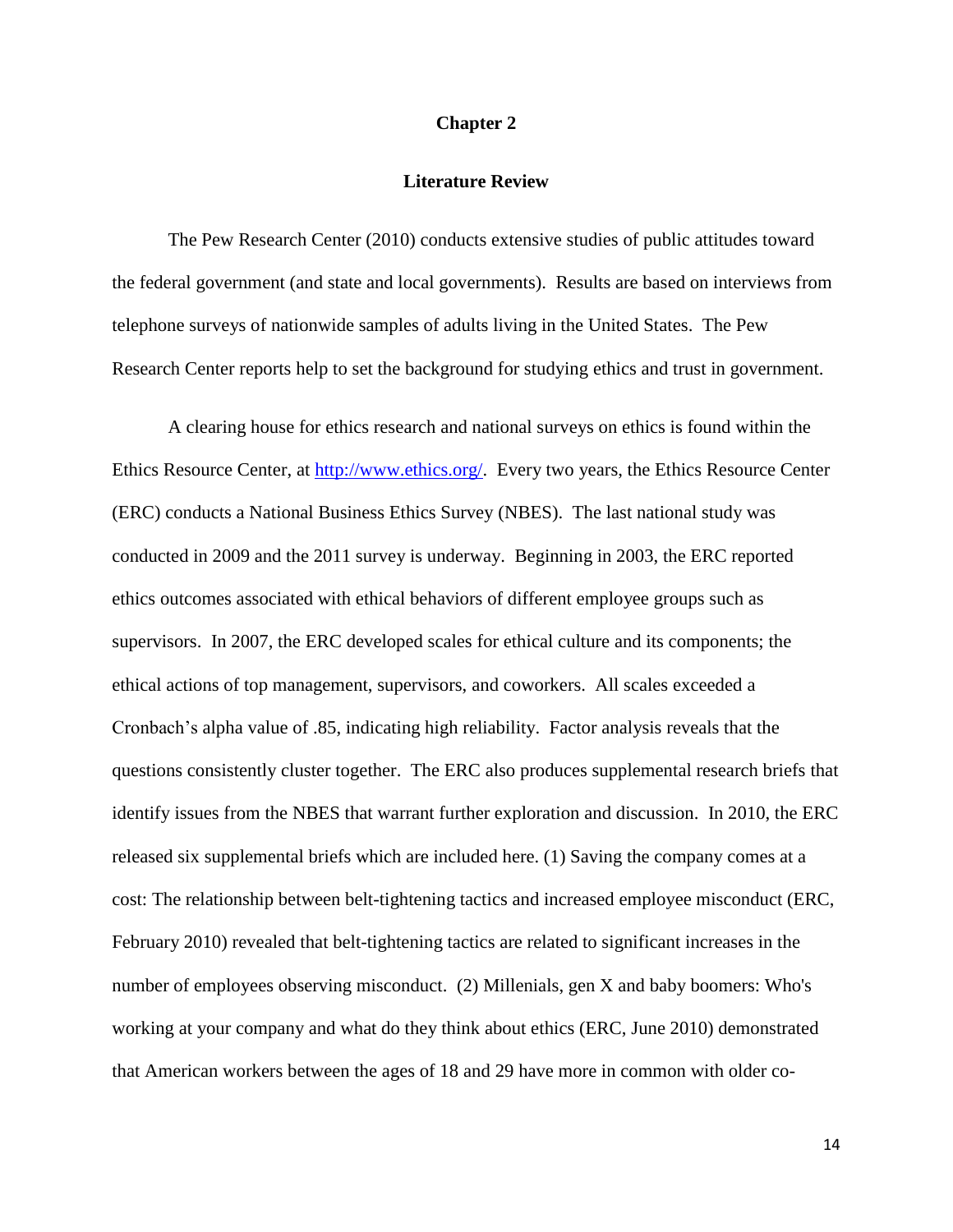workers when it comes to workplace ethics than often thought, but they also hold to some values that set them apart from their Baby Boomer counterparts. (3) The importance of ethical culture: Increasing trust and driving down risks (ERC, June 2010) documented that organizations with strong ethical values experience less misconduct, more frequent reporting of misbehavior and less retaliation on the job. (4) Ethics and employee engagement (ERC, July 2010) indicated that employees tend to respond to an ethical culture with improved company loyalty and a willingness to go the extra mile for their employer. (5) Retaliation: The cost to your company and its employees (ERC, August 2010) showed that fear of retaliation for speaking up about ethical violations in the workplace not only affects whether workers are willing to report wrongdoing to management, it drives the level of misconduct itself, and (6) Reporting: Who's telling you what you need to know, who isn't, and what you can do about it (ERC, September 2010) demonstrated that women and nonunion workers are more likely to report misconduct on the job (an important measure of an ethical workplace culture) and that an immediate supervisor, not a hotline, is likely to be the go-to point of contact.

The LRN (2007) research group conducts annual surveys of senior ethics, compliance, risk and audit professionals. The 2007 research report points to the need for a strong corporate culture to manage ethics and compliance risks. The report discusses a variety of ways that corporations teach ethics and compliance. Fear of retaliation and detection of violations presents a significant challenge for companies. A second 2007 study by the LRN focused on workplace productivity. Findings suggest that ethical lapses and questionable behaviors distract U.S. workers from their jobs. Nearly three in four of the surveyed Americans working full time said they encountered ethical lapses in the workplace. This study also suggested the need to develop corporate culture that values responsible conduct and defines appropriate behaviors for workers.

15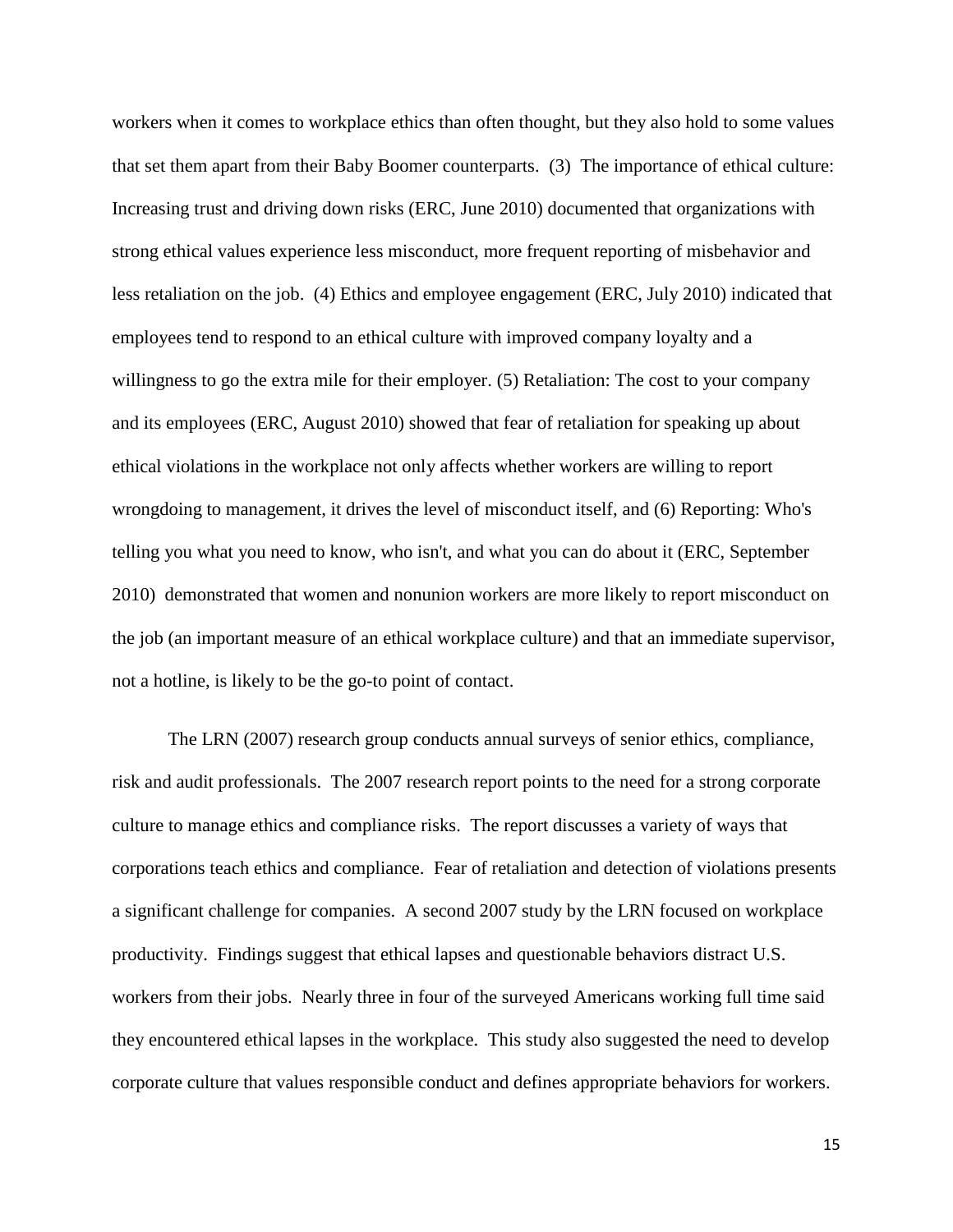#### **Measuring Ethics – Two Instruments**

McDaniel (1997) developed the *Ethics Environment Questionnaire* (EEQ), a 20-item survey designed to measure opinions of health-care providers about ethics in their clinical work. Internal consistency of the instrument using Cronbach's alpha is .93 and the test-retest is .88. The EEQ looks at ethics as a single factor. Later, Pelletier and Bligh (2006) drew from the EEQ and added additional factors to the study of ethics. They looked at formal ethics codes, decisionmaking processes, informal ethics norms, availability of organizational resources, and ethical leadership. The *Perceptions of Ethical Climate* survey contains 37 items and utilized 7 of the questions from the EEQ.

#### **Ethical Culture and Ethical Leadership**

The organizational culture in which behavior takes places is gaining more attention in ethics discussions. The Ethics and Compliance Officer Association (ECOA, 2011) funded a research report that reflects the need to create a positive ethical culture, so that the broader environment does not fill that void in the absence of that direction. The report highlights the primary role that leaders play in the creation of the culture and climate (through modeling, coaching, and communication). The leader's ability to promote ethical conduct is critical in defining doing what is right within the organization. Research demonstrates that organizations committed to high ethical standards show positive correlations of cost reduction and enhanced performance to stronger ethical cultures (Waring, 2004). Additional research (Trevino, Weaver, Gibson & Toffler, 1999; Trevino, Butterfield & McCabe, 2001) connects positive ethical cultures to lower rates of observed misconduct, higher rates of reporting misconduct to leadership, reduced pressure to compromise standards, greater satisfaction with management's

16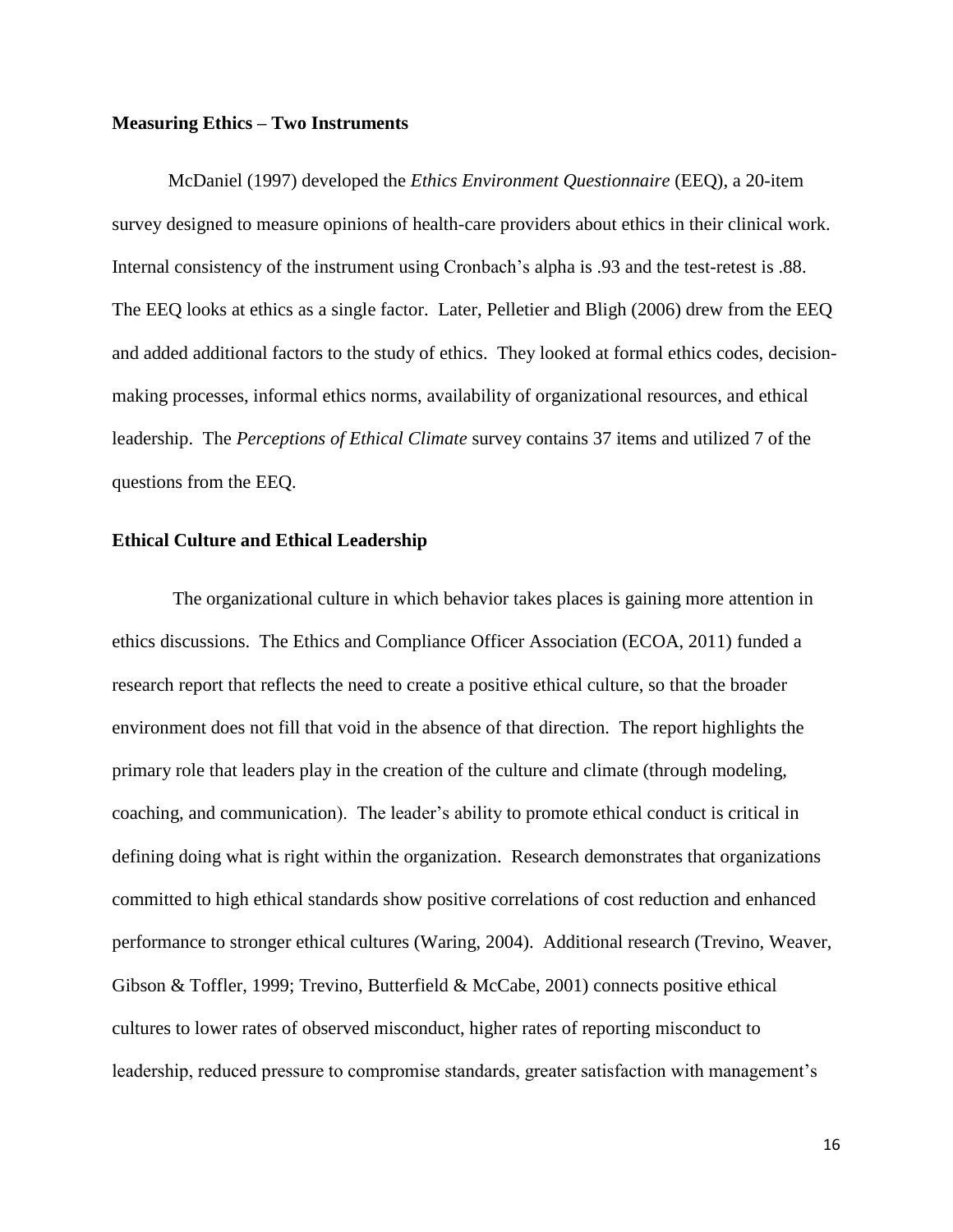response to misconduct, greater satisfaction to the organization as a whole, lowered exposure to situations involving misconduct, and an increased sense of preparedness to handle situations inviting misconduct. By measuring and managing cultural risks, leading companies not only reduce internal threats from misconduct, but they also boost productivity and performance (Griffin & Bradley, 2010). Finally, Wellspring (2006) discusses the relationship between ethical culture and satisfaction. Employees are more engaged and want to work in organizations that don't compromise their personal values. Improved ethical culture can enhance retention rates of valued employees.

## **Ethical Decision-Making**

Values drive decision-making (Lockwood, 2009). When confronted with ethical dilemmas, guidelines about ethical decision-making are valuable tools for employees. The guidelines provide a framework for learning and help to reinforce corporate values. Based on a solid foundation of clear values for ethical behavior, right decisions can be made which will lead to trust, fairness, transparency and compliance. Berman and West (2007) examined values management in municipal governments as it relates to minimizing ethical wrong-doing and enhancing responsiveness to customers, citizens, and fellow employees. Values management involves building and sustaining a shared set of beliefs among employees, formed through communication and education processes that supplement compliance functions. In practice, organizations often fail to specify right behavior, instead focusing on wrong conduct and the laws with which they must be in compliance.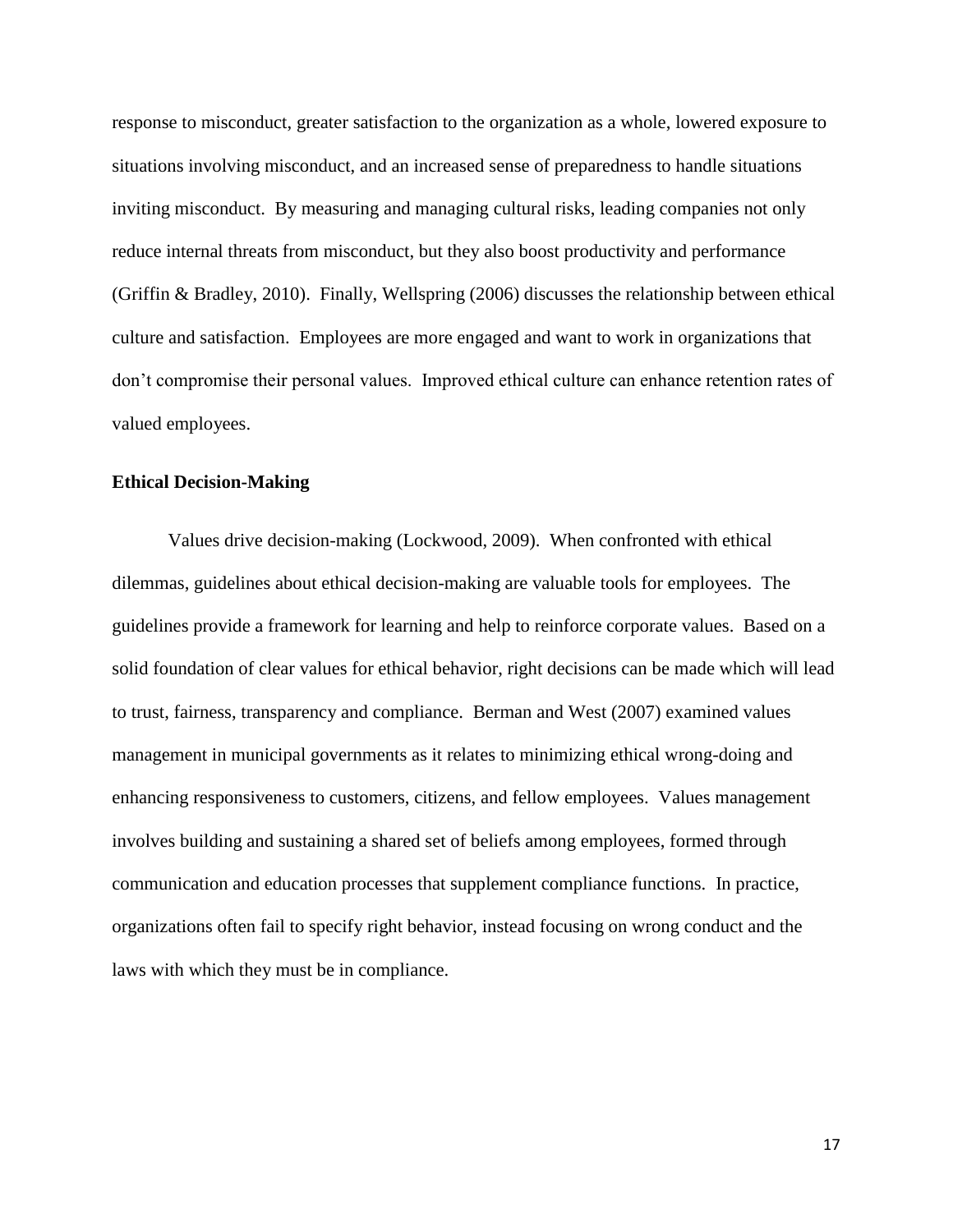### **Codes of Ethics**

Duggan and Woodhouse (2011) note that codes of ethics are often created in response to an ethical lapse. Their article, "A Code of Ethics That Packs a Punch" outlines a case study where a code of ethics was written from a bottom-up approach, involving employees at all levels of an organization. The authors note that no amount of training or guiding principles will guarantee the prevention of ethical violations. However, preventative efforts (training and communication of organizational expectations) will increase the odds of ethical conduct by employees. In its research on the impact of codes of conduct on corporate culture (LRN, 2006) the report finds that managers and employees make countless decisions that are based on the code. Three out of four people who work at an organization with a written code say that their code helps them understand the behaviors that are valued by the organization. More than eight out of ten employees apply their understanding of the code frequently on the job. Another study (Eivens, 2000) analyzed codes of ethics from 31 municipal governments. Eivens found enormous variation in the construction and quality of codes with regard to content. Montana municipalities are bound by the Code of Ethics found in the Montana Code Annotated (2-2-101 – 2-2-144). Although all government employees are bound by the Code of Ethics, few are given a copy at the time of hire.

#### **Ethics Training Programs**

Trevino, et al (2001) discusses that if employees are aware of ethical and legal issues, they will be more likely to ask the right questions and do the right thing when faced with an ethical dilemma. Employees can do the wrong thing simply because they are unaware or do not know where to go for assistance on difficult matters. Maesschalck (2004) notes a continuum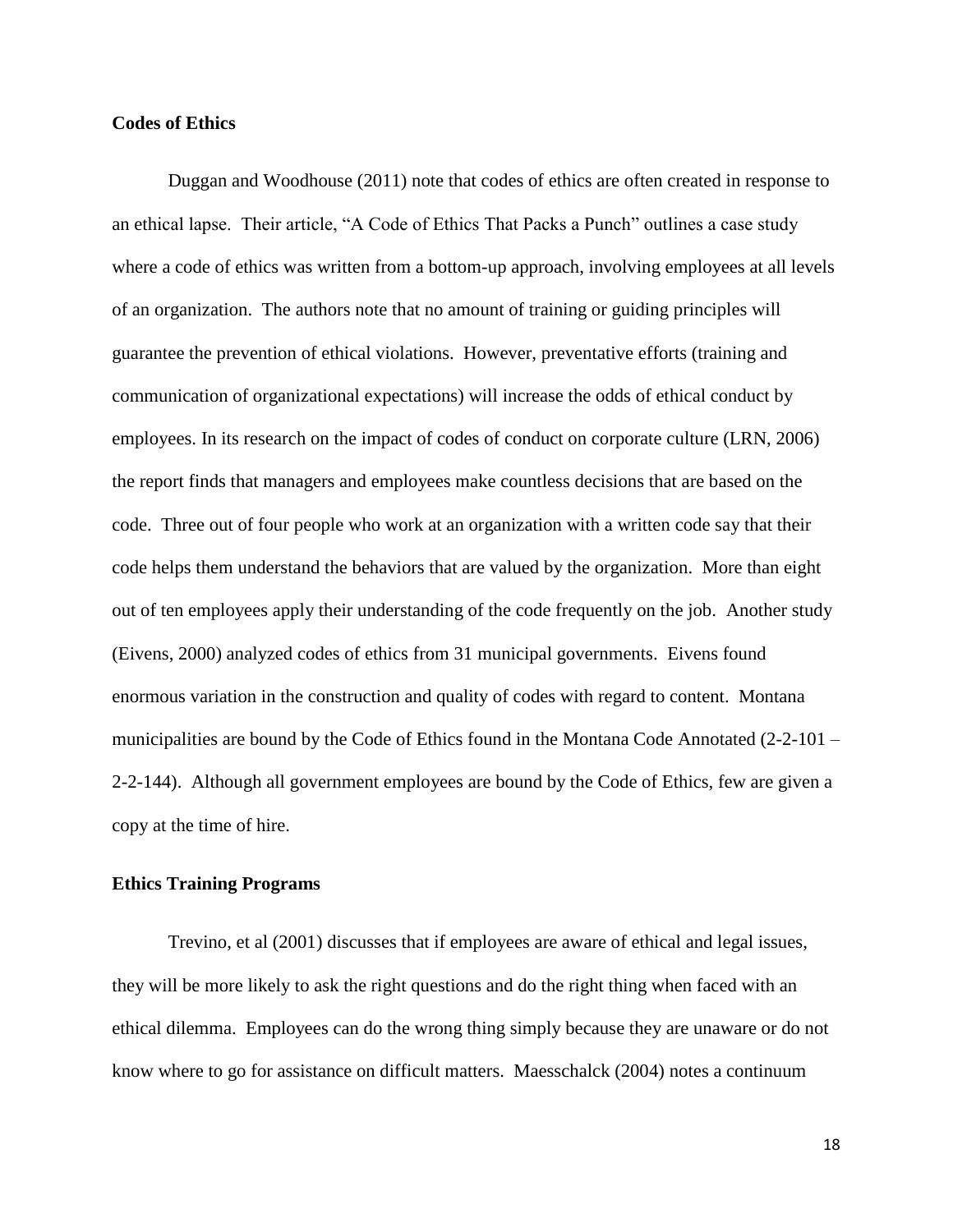between compliance and integrity which should guide ethics training development in the public sector. Compliance involves external controls on the behavior of public servants and often involves rules that employees choose to follow (right) or not (wrong). The integrity approach involves internal controls including moral judgment and moral character. This continuum points to the need to develop training programs that educate on codes of ethics and rules, as well as interactive training sessions to stimulate moral character and improve ethical decision-making. Berman & West (1994) had a similar perspective to Maesschalck. Training is shifting from minimizing wrong doing to building trust among employees and customers of public services. Additional research (Klugman et al, 2006; Frisque & Kolb, 2008) indicates that training does not change employee's values, but increases critical thinking and appreciating others' viewpoints, and heightens awareness of ethical issues and increases mindfulness of an employee's own behavior. Weber (2006) discusses what Duquesne University learned about their ethics initiative; that a commitment to ethics must be deeply embedded into the culture, that there must be widespread communication about the ethics initiative, that the training and leadership be centralized, that there is ownership among faculty and students, and that the program must be continually improved and updated. Jovanic & Wood (2008) assert that ethics training cannot take place just once in a training room, but needs on-going support at all levels of the organization. The training should include what ethics is, along with actual examples of relevant situations, and how to explore an ethical dilemma through interacting with others. The best ethics program will not create an ethical culture if management implemented the program to protect themselves from blame (Wah, 1999). Employees need to hear supervisors talk about ethics and act in ways that model ethical behavior. Frisque  $\&$  Kolb (2008) underscore the importance of post-training support as a critical step in maintaining learned behaviors.

19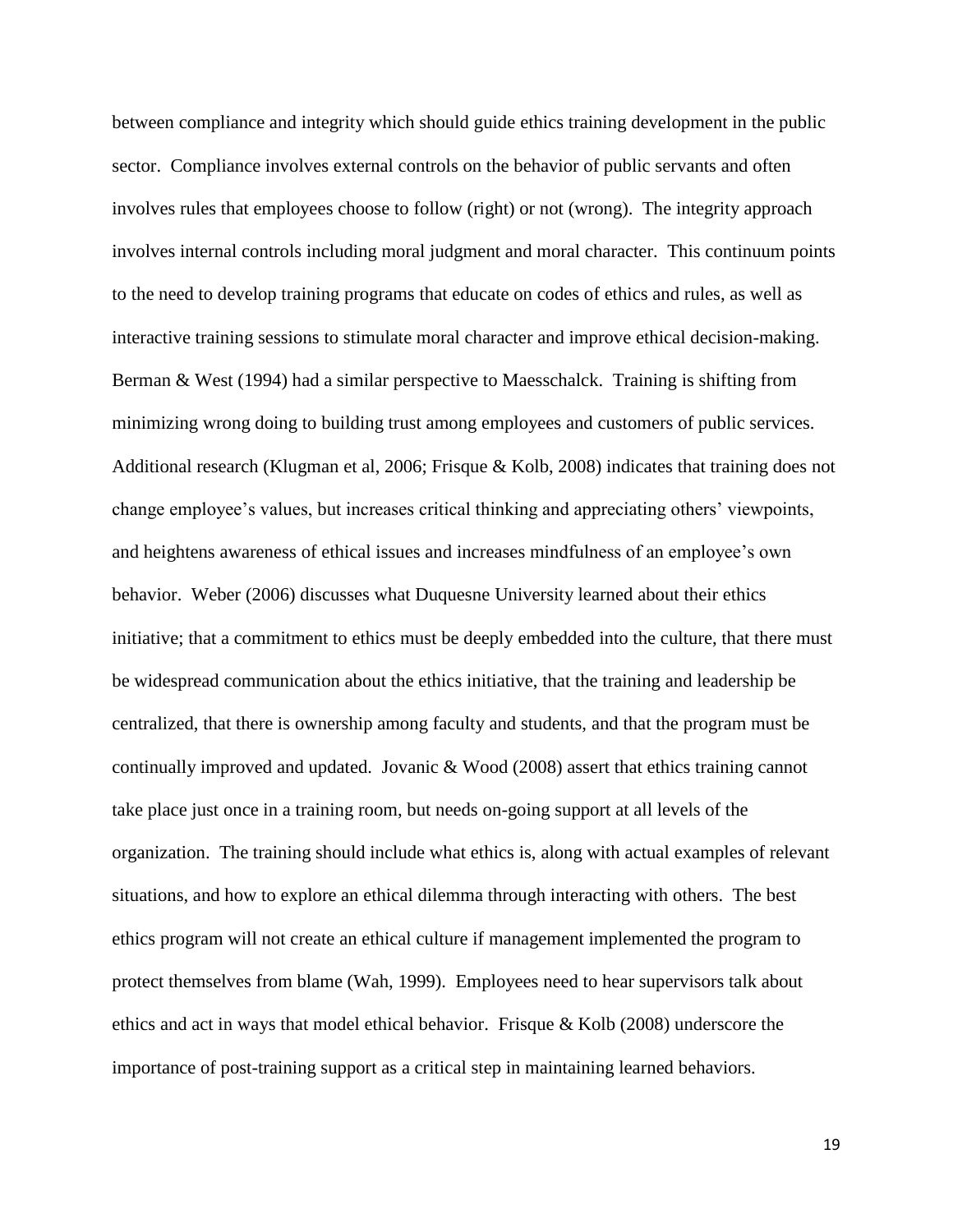Highlighting Yahoo and their ethics training package, Finkel (2010) offers training as a form of risk reduction (in terms of litigation settlement) when employees inevitably do something they shouldn't have. With code of conduct training and ethics discussions, penalties imposed on the company may be greatly reduced. The authors noted that few ethics programs have been able to demonstrate that their programs achieved expected results. The Ethics Resource Center offers advice on next steps; designing an outcomes-based ethics and compliance program evaluation.

## **Chapter 2 Summary**

While extensive research exists on the topic of ethics, less information is available about ethics in the public sector and whether ethics training programs are effective in impacting behavior. A review of the literature points to the need for specific research on local governments for increased understanding in this area. Studying ethics in the business sector does not necessarily translate to the public sector. The organizational life cycle for a business differs from that of a local government. Where a company founder's leadership initially drives the organization and is highly influential, the company culture evolves as the organization grows and additional personnel and new leaders gain influence (ECOA, 2009). In government, leadership can change every two to four years, or remain the same for 30 years or more (in the absence of term limits). The personality of the leader can have a strong impact on a municipality or government arm. To avoid an ethics "pendulum," the formalization of an ethics program and communicating expectations for ethical employee behavior may assist in promoting transparency and consistent ethical decision-making for a local government.

20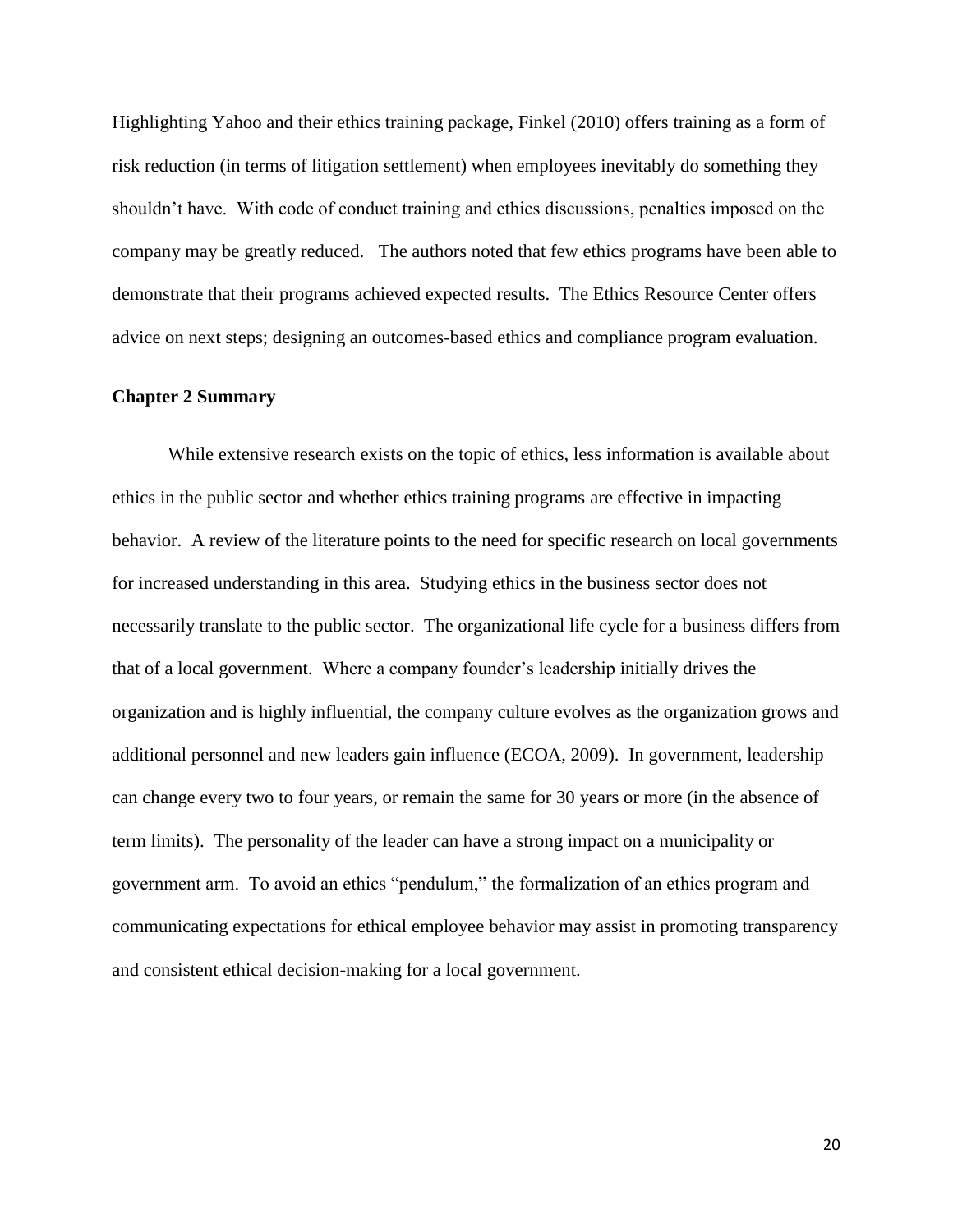### **Chapter 3**

#### **Methods**

To determine the effects of a comprehensive ethics and compliance program on the ethical behavior of municipal employees, two First Class cities in Montana (a municipality with a population over 10,000 people) were selected for this pilot study. One of the cities, Bozeman, implemented an ethics program in 2008. The second city, Kalispell, does not have a formal ethics and compliance program in place (Appendix 1 lists each city's components of their ethics and compliance programs). A previously tested ethics survey, *Perceptions of Ethical Climate*, (Pelletier & Bligh, 2006) was used to measure the effects of the ethics program in one city in relation to another city where none exists. In addition, this research study was interested in determining the perceptions of employees about the ethical culture in their city, and whether ethical culture is a factor in employee behavior within the municipality.

#### **Research Design**

The research design consisted of a 38-item survey that addressed the variables in the research questions. Specifically, a previously tested ethics survey, Perceptions of Ethical Climate, (Pelletier & Bligh, 2006) was used to measure the effects of the ethics program in one city in relation to another city where none exists. A Table of Specifications (Appendix 2) aligns the variables studied with the survey questions and research questions. The list of employees in two First Class cities in Montana was made available to the researcher to allow for the confidentiality of respondents and random selection for inclusion in the pilot.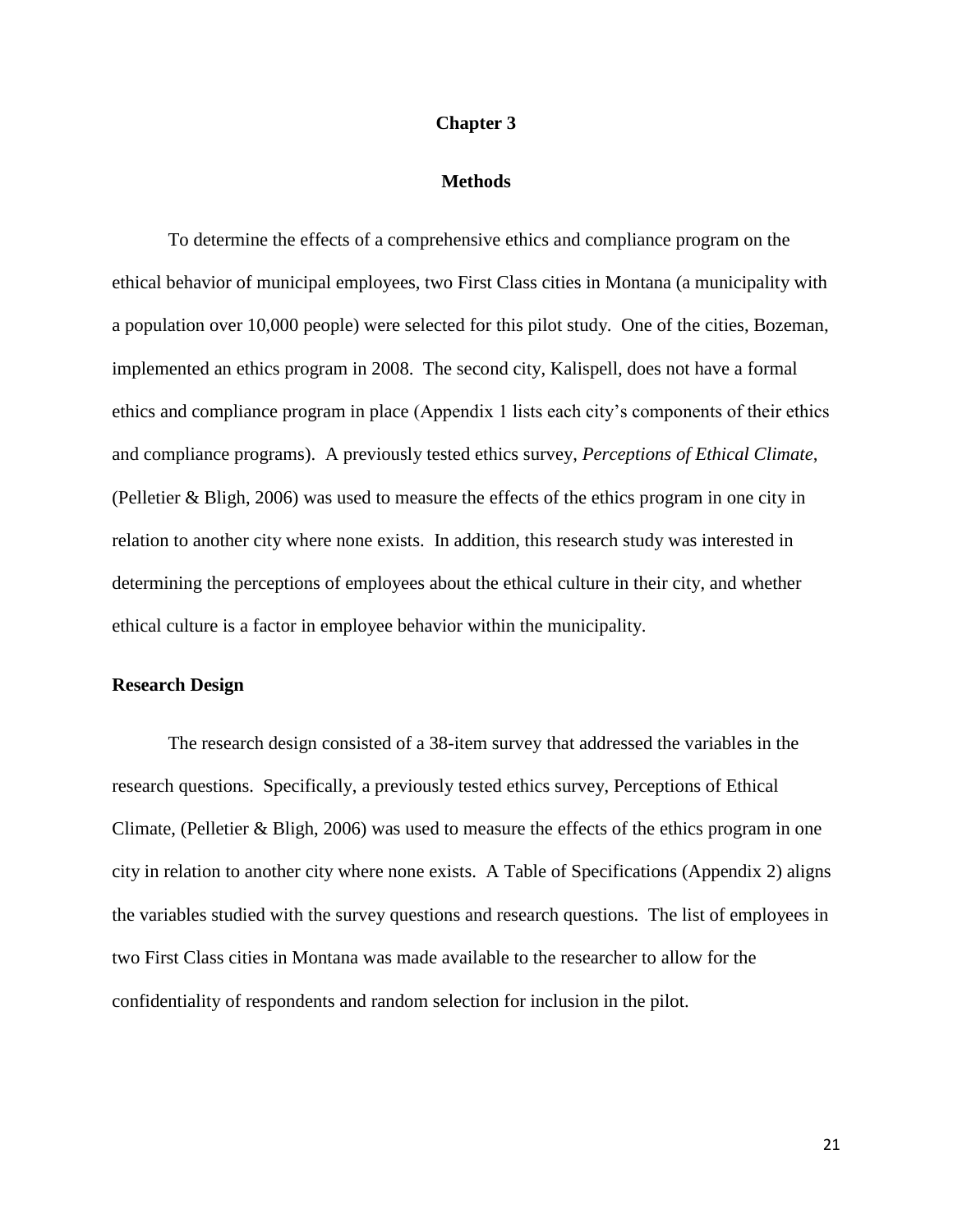### **Participants**

The participants for this study were the employees of two First Class cities in Montana. The City of Bozeman has 346 employees and the City of Kalispell has 181 employees (N=527). A sample size of 132 employees from both cities responded to the survey (n1=77 [Bozeman], n2=55 [Kalispell]). Employees were randomly selected from the total pool of city employees. The sample size of 132 allows for a 95% confidence level and a +/-7.4% confidence interval.

#### **Instruments/Data Collection**

The instrument for this research study was an electronic survey (*Survey Monkey*) consisting of 38 items, requiring a yes/no response (3 items) or a Likert scale response (35 items). The *Perceptions of Ethical Climate* assessment (Pelletier & Bligh, 2006) consisted of items in eight scales and was developed to measure perceptions of ethics program effectiveness. The Pelletier & Bligh (2006) questionnaire is located in Appendix 3. The complete survey used for this pilot study is located in Appendix 4; some language changes were made to the survey to address specific city terminology. The survey was estimated to take 10 minutes to complete. To maximize confidentiality, there were no identifying demographics on the survey (such as gender, age, race, or city department). 35 items were presented on a seven-point Likert scale ( $7 =$ strongly agree,  $1 =$  strongly disagree) with higher numbers representing higher levels of agreement.

Participation in the survey was voluntary and randomly selected employees could opt out of the survey by clicking on a button that reflected their option to not participate. In the case of a randomly selected employee choosing not to participate, a new randomly selected employee was

22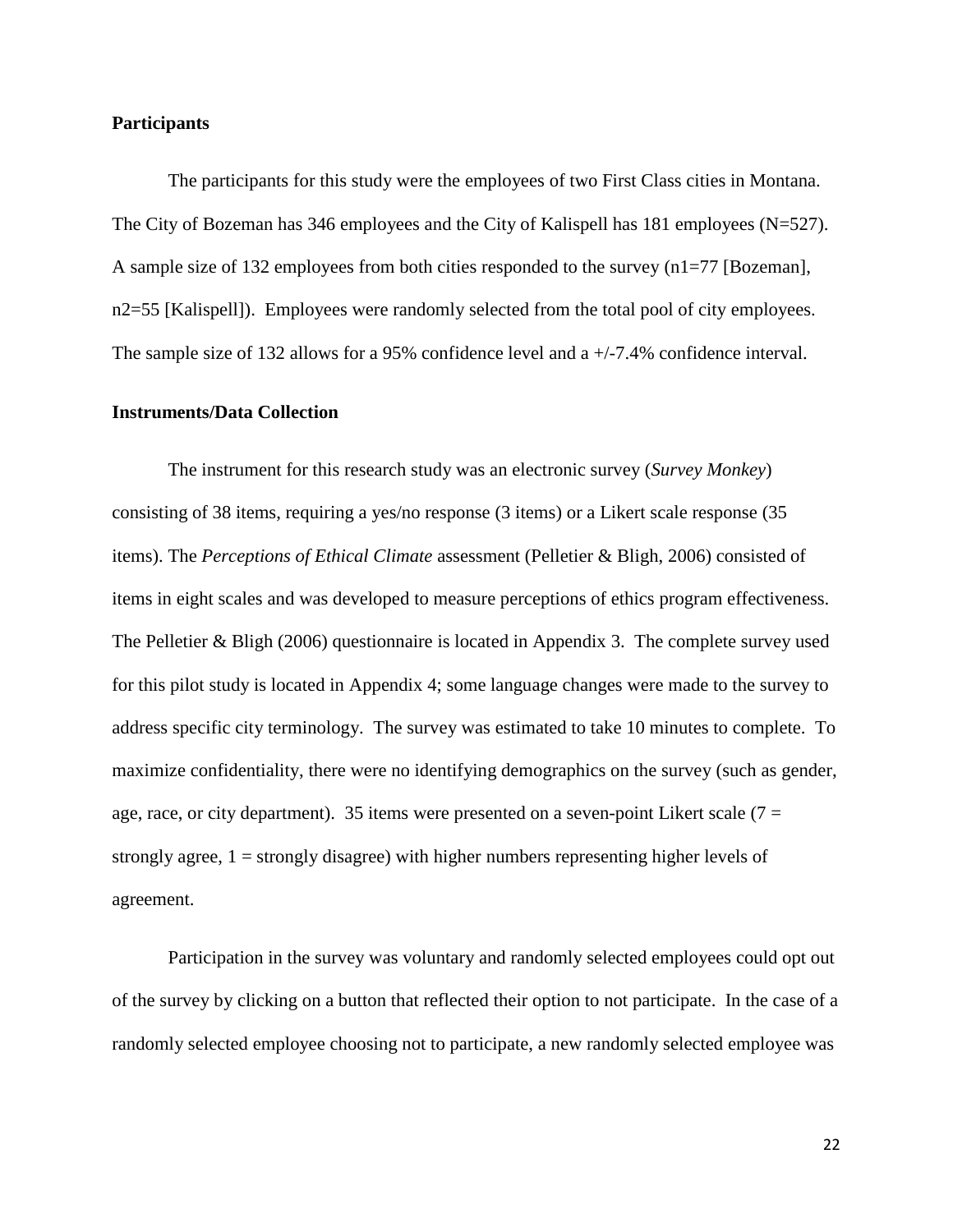chosen from the pool. The survey began with an informed consent description that explained to employees the voluntary nature of the study and the study's purpose.

The *Perceptions of Ethical Climate* (Pelletier & Bligh, 2006) questionnaire was utilized for the survey, with an additional three items added to this pilot study. Pelletier & Bligh (2006) constructed this survey based on the work of McDaniel (1997) who earlier constructed the *Ethics Environment Questionnaire*. McDaniel's survey focused on a single factor of ethics, where Pelletier & Bligh's survey divides the concept of ethics into separate factors. Cronbach's (1951) coefficient alpha was calculated on each of the eight scales as an index of the internal consistency of scale items, as an estimate of reliability. The Ethics Code Awareness Scale consisted of six items  $(a = .82)$ , Perceptions of Ethical Decision Making Processes Scale contained two items  $(a = .55)$ . Perceptions of Ethical Resources Scale was divided into three smaller scales of time (three items,  $a = .65$ ), financial resources (four items,  $a = .90$ ) and ethical information provided by the organization (three items,  $a = .83$ ). Perceptions of Informal Ethical Norms consisted of five items ( $a = .82$ ), Perceptions of Ethical Leadership consisted of ten items  $(a = .90)$ , and Perceptions of Ethics Program Effectiveness consisted of four items  $(a = .79)$ . Full reporting on reliability measures may be found in Pelletier & Bligh's (2006) article on perceptions of ethics program effectiveness in a public sector organization. The measurement scales were originally piloted with 30 employees in the professional, administrative, and exempt bargaining units of a southern California large government agency. Fifteen managers provided qualitative comment on the assessment items.

For this study, the survey was reviewed by the staff at the Montana State University Local Government Center, three city officials from Bozeman, and two city officials from Kalispell.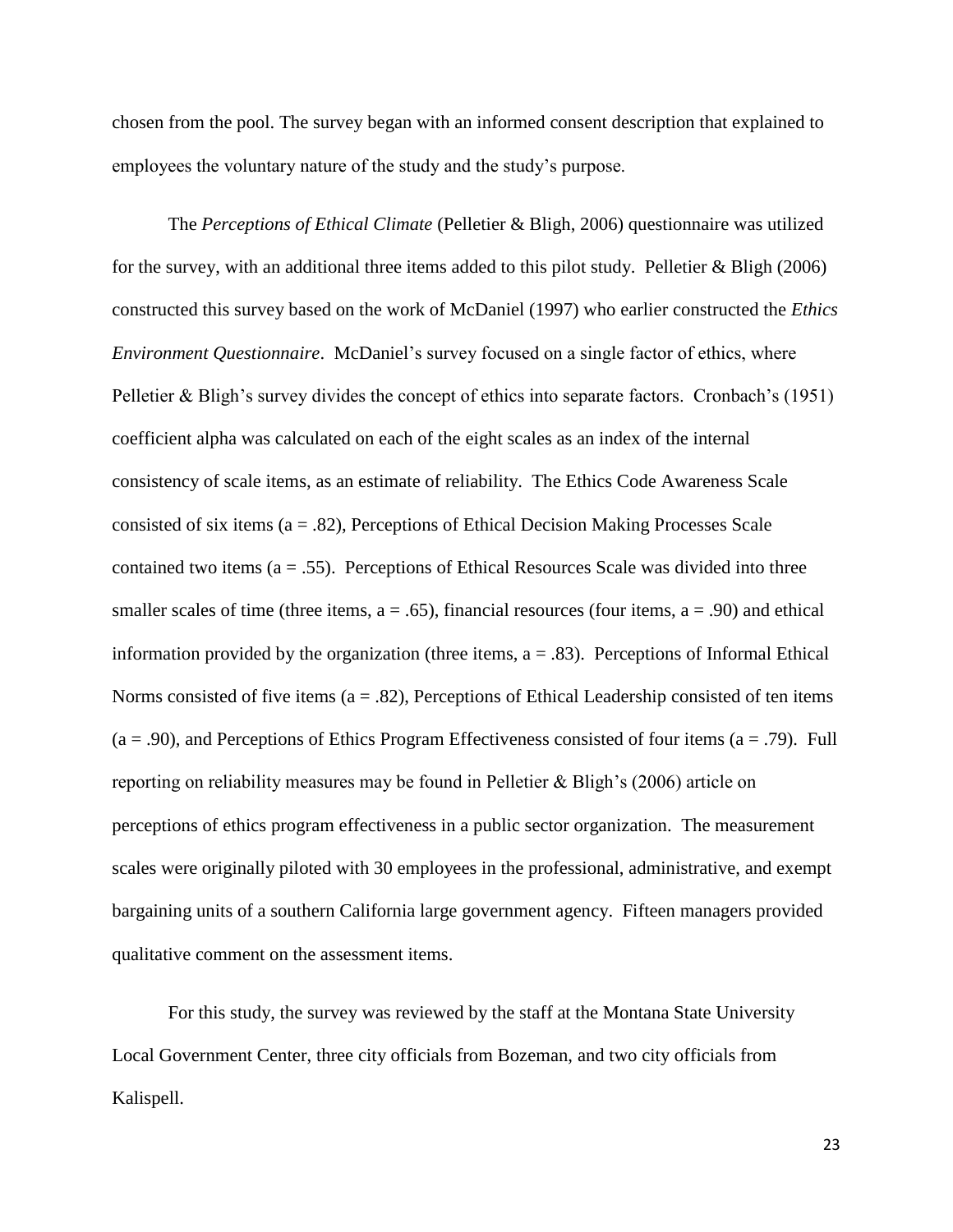### **Procedures**

Employees were randomly selected from the City of Bozeman's pool of 346 employees and from the City of Kalispell's pool of 181 employees. The randomly selected employees were emailed a link to the electronic survey by the researcher or, in Kalispell; employees without city email were mailed a paper copy of the survey with a stamped return envelope. Informed consent information and study purpose information were included. Participation in the survey was voluntary and employees could choose not to participate. Although the information and link were emailed directly to employees, employees were given the option to complete the survey on paper, rather than through electronic means. Employees were given one week to complete the survey. Additional employees were randomly selected if an employee chose not to participate.

#### **Data Analysis**

An independent-samples *t* test was used to determine if City of Bozeman employees differed significantly from City of Kalispell employees on the survey items. Specifically the survey items 1 and 2 were compared by group to answer research questions 1 and 2. Research question 3 was answered by analyzing the responses of city employees with a comprehensive ethics and compliance program on item #38 and an independent-samples *t* test was calculated on the ethics program effectiveness cohort of items #35, 36, 36 and 38, comparing the mean score from Bozeman to the mean score of Kalispell. The fourth research question concerning ethical culture was answered by comparing city employee group responses from the *Perceptions of Ethical Climate* survey items that assess ethics code awareness (6 items), perceptions of ethical decision-making processes (2 items), perceptions of ethical resources scale  $(information - 3 items, time - 3 items and financial resources - 2 items), perceptions of informal$ 

24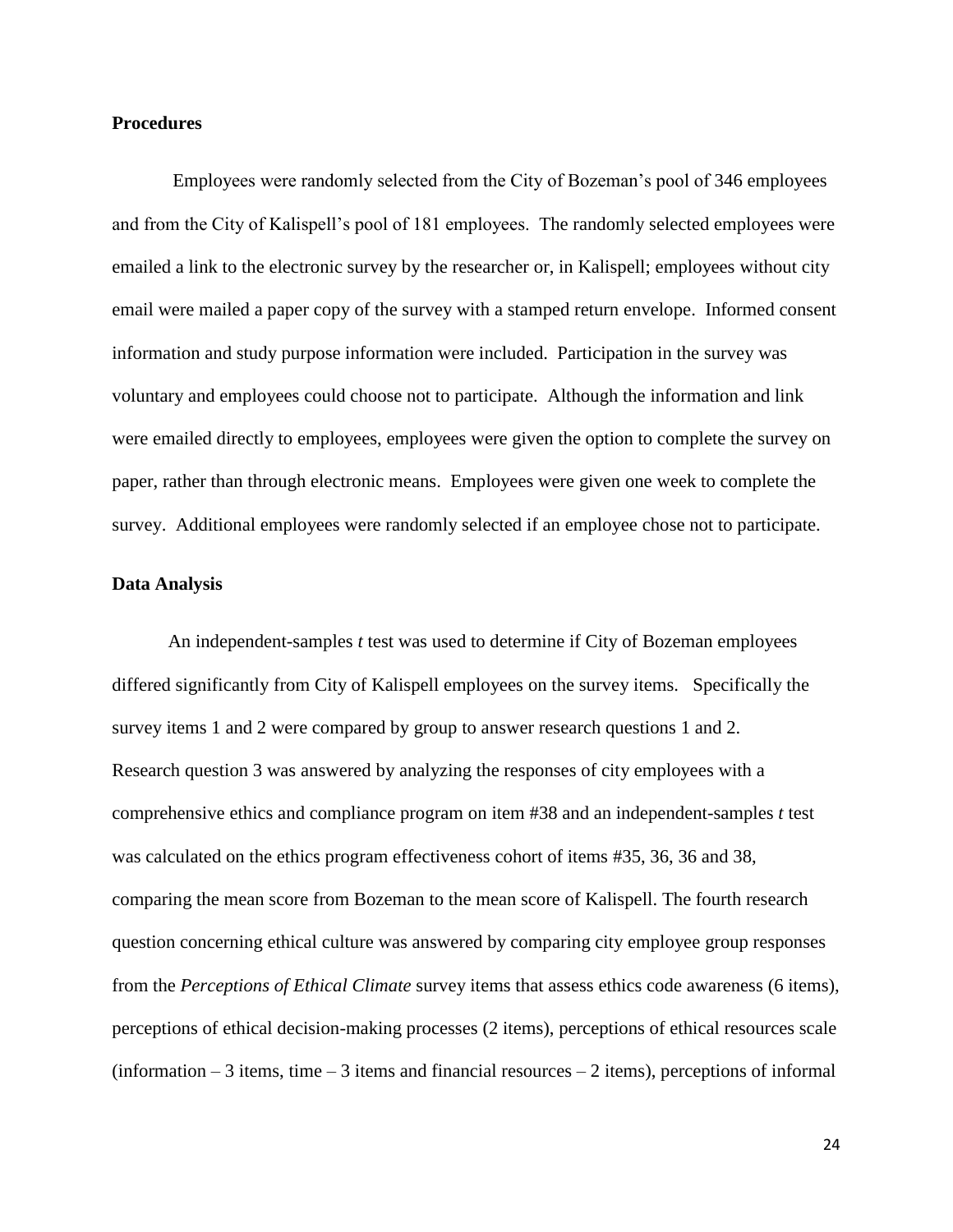ethical norms (5 items), and perceptions of ethical leadership (10 items). Refer to Appendix 2, Table of Specifications.

# **Chapter 3 Summary**

This pilot study consisted of a 38-item survey that was completed by a random sample of employees in municipal government in two First Class cities in Montana. The purpose was to determine the effects of a comprehensive ethics and compliance program for one First Class city who had implemented a formal program in comparison to another First Class city who had not implemented a comprehensive ethics program.

The survey was distributed to randomly selected employees via an electronic *Survey Monkey* (or a paper survey). The research was conducted by Montana State University and all communications with employees were made directly by the researcher (no involvement by city staff). A description of the voluntary nature of the research that explained informed consent prefaced the survey. Employees could decide to withdraw from participation at any time during the survey process.

The *Survey Monkey* software was the source for data collection. The researcher had the only access to the survey monkey data. Employees were contacted directly by the researcher by city email address or city mail box. Results were analyzed by independent-samples *t* test scores for variables that answer the four research questions in the study.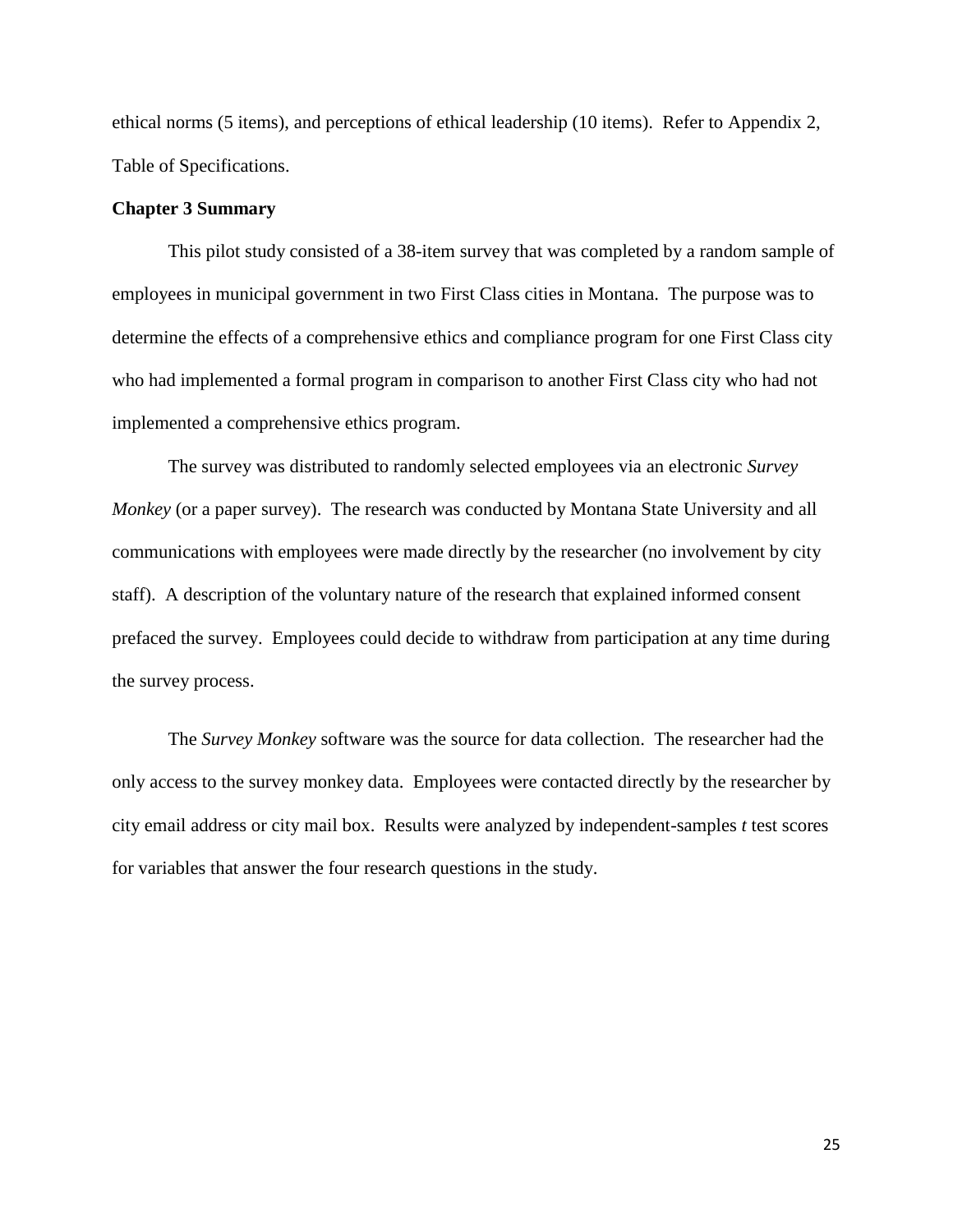#### **Chapter 4**

# **Results**

The purpose of this research study was to determine the effects of a comprehensive ethics and compliance program in one city where an ethics program has been implemented in comparison to a second city where no formal ethics program exists. Seventy-seven employees responded to the survey in Bozeman and 55 responded to the survey in Kalispell (25% of the total study population). The sample size of 132 resulted in a confidence level of 95% and a confidence interval of +/- 7.4%.

Reliability for the survey was calculated. Cronbach's alpha was .939, indicating high reliability (Table 1). Variable means and standard deviations were calculated on each survey item. An independent-samples *t* test was conducted comparing the mean scores of Bozeman city employees to the mean scores of Kalispell city employees on each of the 38 items, in addition to the ethical cohort items clustered in the survey.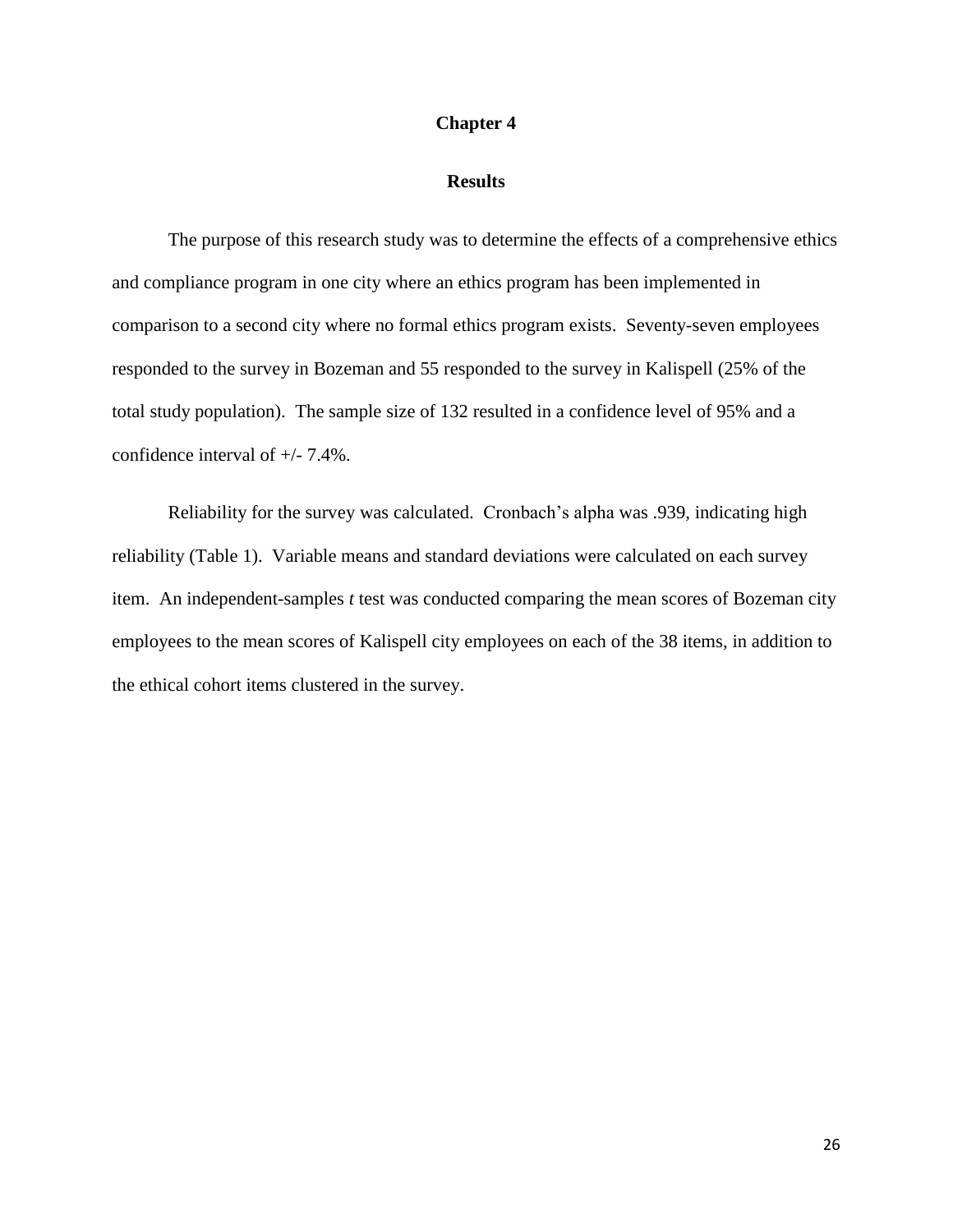# Table 1.

# *Cronbach's alpha*

| <b>Ethics Cohort</b>                                    | Cronbach's alpha | N of items     |
|---------------------------------------------------------|------------------|----------------|
| Complete survey                                         | .939             | 38             |
| <b>Ethics Program Effectiveness</b>                     | .879             | $\overline{4}$ |
| <b>Ethics Code Awareness</b>                            | .864             | 6              |
| Perceptions of ethical decision-making<br>processes     | .378             | $\overline{2}$ |
| Perceptions of ethical resources scale –<br>information | .921             | 3              |
| Perceptions of ethical resources scale - time           | .859             | 3              |
| Perceptions of ethical resources scale –<br>financial   | .862             | $\overline{2}$ |
| Perceptions of informal ethical norms                   | .491             | 5              |
| Perceptions of ethical leadership                       | .912             | 10             |

# **Research Question 1**

Do employees of municipal governments with ethics and compliance programs observe a significantly lower rate of misconduct than municipal governments who do not have such programs in place?

An independent-samples *t* test was calculated comparing the mean score of city employees of Bozeman to the mean score of city employees of Kalispell (Table 2). No significant differences were found,  $t(125) = -.609$ ,  $p > .05$ ,  $d = .11$ . The mean of Bozeman (m = 1.64, sd = .48) was not significantly different from the mean of Kalispell (m= 1.69, sd= .47).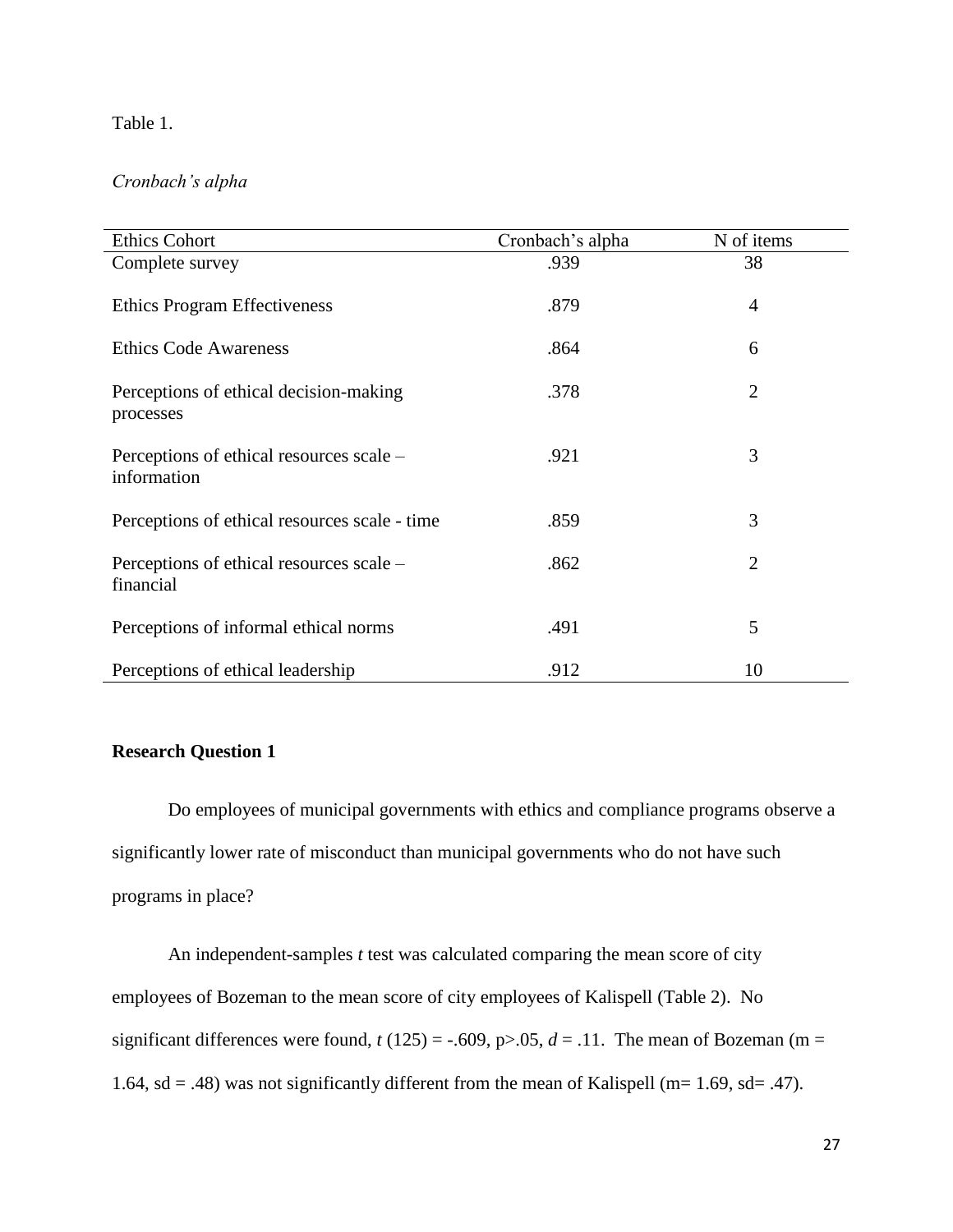The employees of Bozeman do not observe a significantly lower rate of misconduct than the employees of Kalispell.

Table 2.

*Observations of misconduct in the past six months*

| City           |                               | Mean   | сn<br>∟ט       |         | df     | S1Q  |   |
|----------------|-------------------------------|--------|----------------|---------|--------|------|---|
| <b>Bozeman</b> | $\overline{\phantom{a}}$<br>~ | 1.6400 | 10222<br>د∠رہ+ |         |        |      |   |
| Kalispell      | ہے<br>ັ້                      | 1.6923 | 46604          | $-.609$ | $\cap$ | .544 | . |

# **Research Question 2**

Do employees of municipal governments with ethics and compliance programs demonstrate a significantly higher rate of reporting misconduct than municipal governments who do not have such programs in place?

An independent-samples *t* test was calculated comparing the mean score of city employees of Bozeman to the mean score of city employees of Kalispell (Table 3). No significant differences were found,  $t(124) = -.661$ ,  $p > .05$ ,  $d = .12$ ). The mean of Bozeman (m = 1.86, sd = .34) was not significantly different from the mean of Kalispell (m= 1.90, sd= .30). The employees of Bozeman do not demonstrate a significantly higher rate of reporting misconduct than the employees of Kalispell.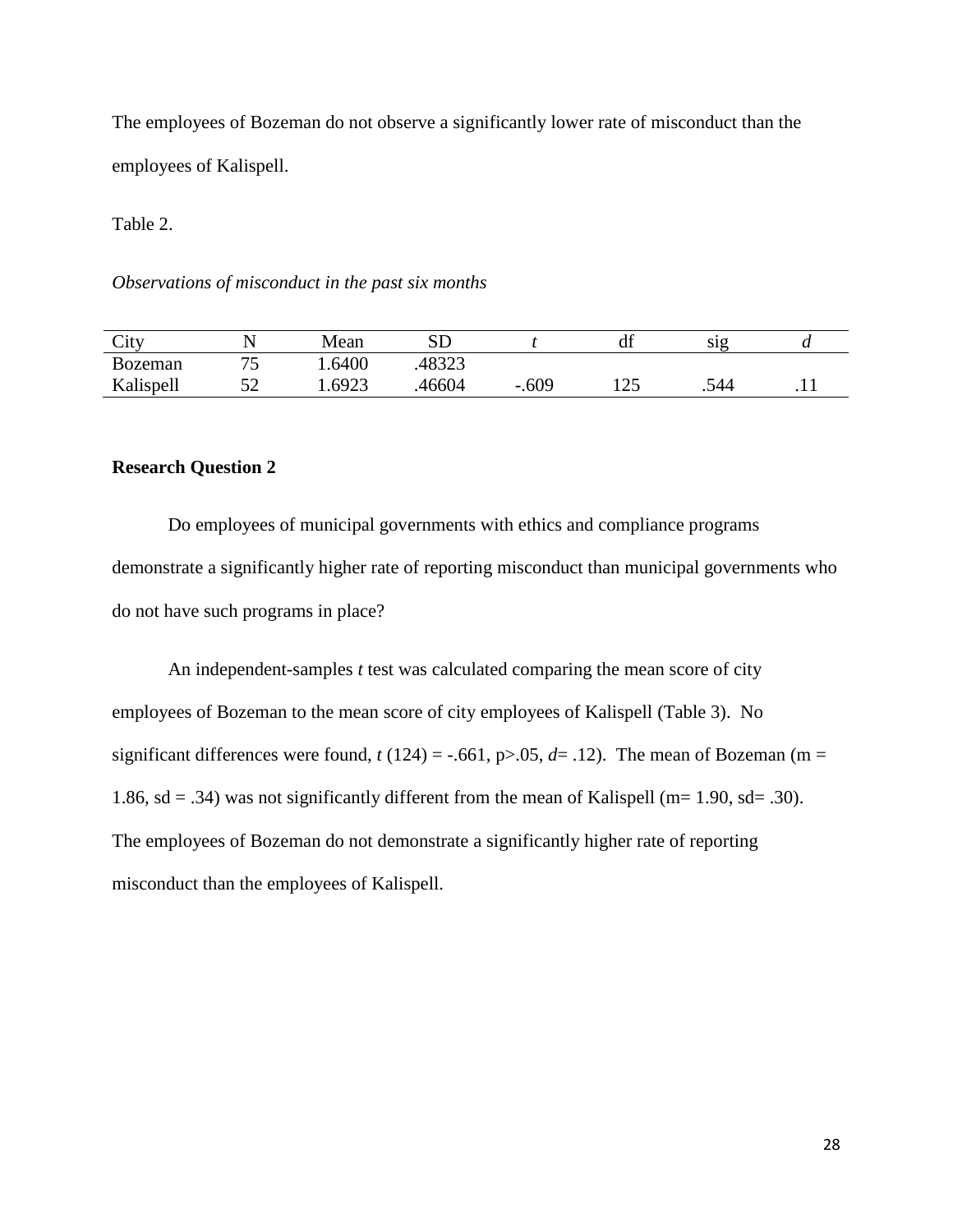Table 3.

# *Reporting of observed misconduct in the past six months*

| City           |    | Mean   | CD     |                                  | df  | S12    | u                                  |
|----------------|----|--------|--------|----------------------------------|-----|--------|------------------------------------|
| <b>Bozeman</b> | コピ | .8649  | .34420 |                                  |     |        |                                    |
| Kalispell      | ◡∼ | 1.9038 | .29768 | .661<br>$\overline{\phantom{0}}$ | 124 | .J 1 U | $\cdot$ . $\overline{\phantom{0}}$ |

#### **Research Question 3**

Do employees of a municipal government with an ethics and compliance program in place perceive the ethics program as effective?

Looking solely at the Bozeman responses (the city with a formal ethics program in place), the mean response to item  $#38$ , "the ethics program has been effective," m = 4.16. On the Likert scale of 7 (strongly agree) to 1 (strongly disagree), the numerical value of 4 represented a neutral response of "neither agree nor disagree." Bozeman city employees indicate a close to neutral response (slightly positive) in rating the effectiveness of the ethics program (Table 4). Bozeman employees rate a somewhat higher response to items #35 and #36, "The Board of Ethics handles concerns and inquiries in a confidential manner" ( $m = 4.5$ , sd = 1.0), and "The City instituted the Board of Ethics because it is truly concerned about ethical standards" ( $m =$ 4.26,  $sd = 1.69$ ). These means reflect a response somewhere between neutral and somewhat agree. On item #36, "The creation of the Board of Ethics has increased my trust in the City" (m  $= 3.69$ , sd  $= 1.57$ ) indicates a response between neutral and somewhat disagree. Kalispell does not have a Board of Ethics, so items #35, 36, 37 are not relevant to Kalispell on an individual item basis.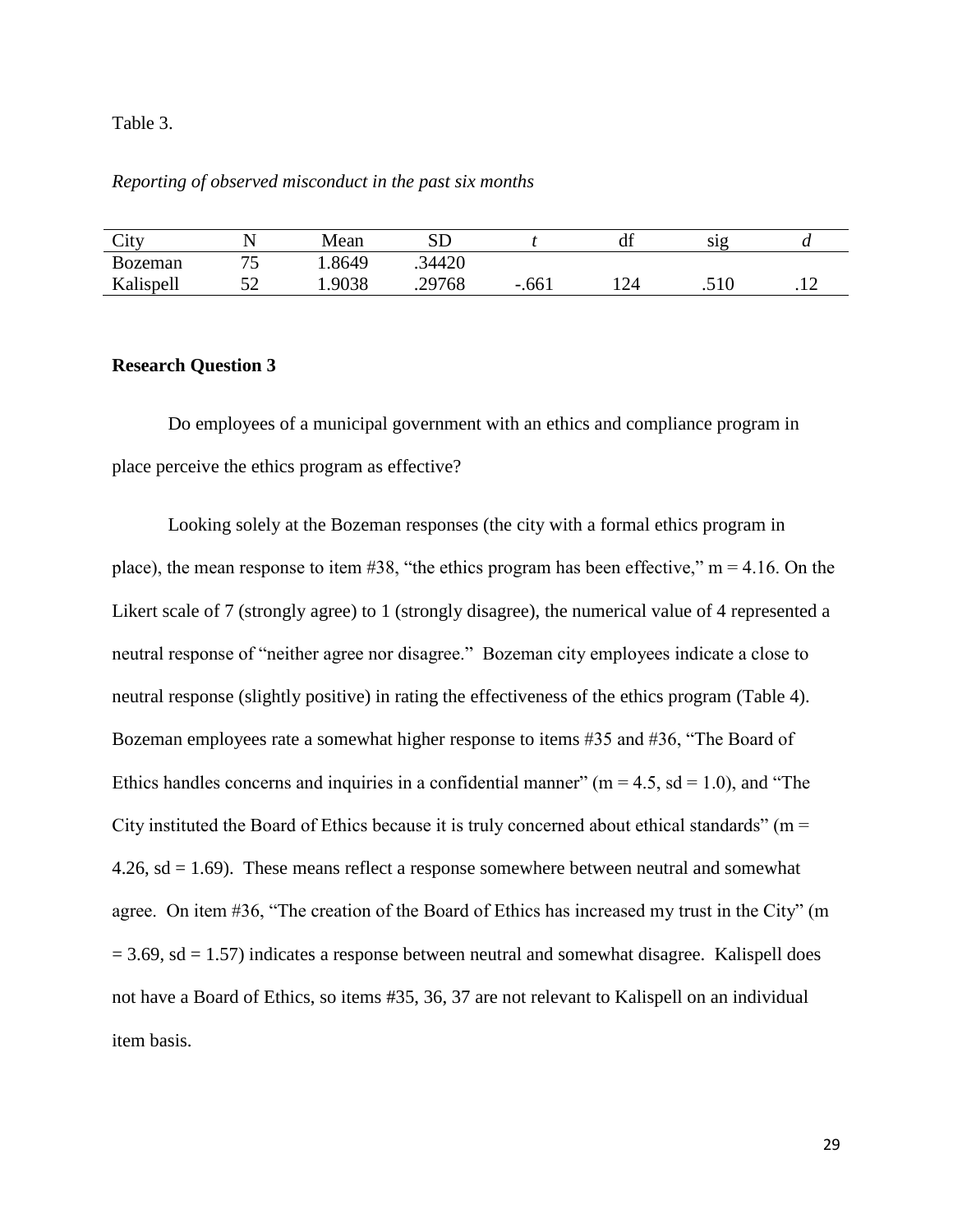# Table 4.

| Item                                 | City           | N  | Mean   | <b>SD</b> |
|--------------------------------------|----------------|----|--------|-----------|
| #35. The Board of Ethics handles     | <b>Bozeman</b> | 74 | 4.5000 | 1.01022   |
| concerns and inquiries in a          | Kalispell      | 47 | 3.7660 | 1.04700   |
| confidential manner                  |                |    |        |           |
| #36. The creation of the Board of    | <b>Bozeman</b> | 74 | 3.6892 | 1.56962   |
| Ethics has increased my trust in the | Kalispell      | 48 | 3.3750 | 1.12278   |
| City                                 |                |    |        |           |
| #37. The City instituted the Board   | <b>Bozeman</b> | 74 | 4.2568 | 1.68848   |
| of Ethics because it is truly        | Kalispell      | 48 | 3.4583 | 1.12908   |
| concerned about ethical standards    |                |    |        |           |
| #38. The Ethics Program is           | Bozeman        | 75 | 4.1600 | 1.48906   |
| effective                            | Kalispell      | 47 | 3.6809 | 1.19975   |

An independent-samples *t* test comparing the mean ethics program effectiveness cohort scores (items #35, 36, 37, 38 – see Table 5) found that the Bozeman group was significantly higher (m = 4.14 sd = 1.25) than the mean of the Kalispell group (m = 3.60 sd = .91),  $t(115)$  = 2.739,  $p < .05$ ,  $d = .50$ ). The employees of Bozeman perceive the overall effectiveness of the ethics program significantly higher than the employees of Kalispell. It is important to note that Kalispell does not have a formal ethics program in place and does not have a Board of Ethics.

# **Research Question 4**

Do employees of municipal governments with ethics and compliance programs perceive a stronger ethical culture in their work environment than employees of municipal governments who do not have a formal ethics program in place?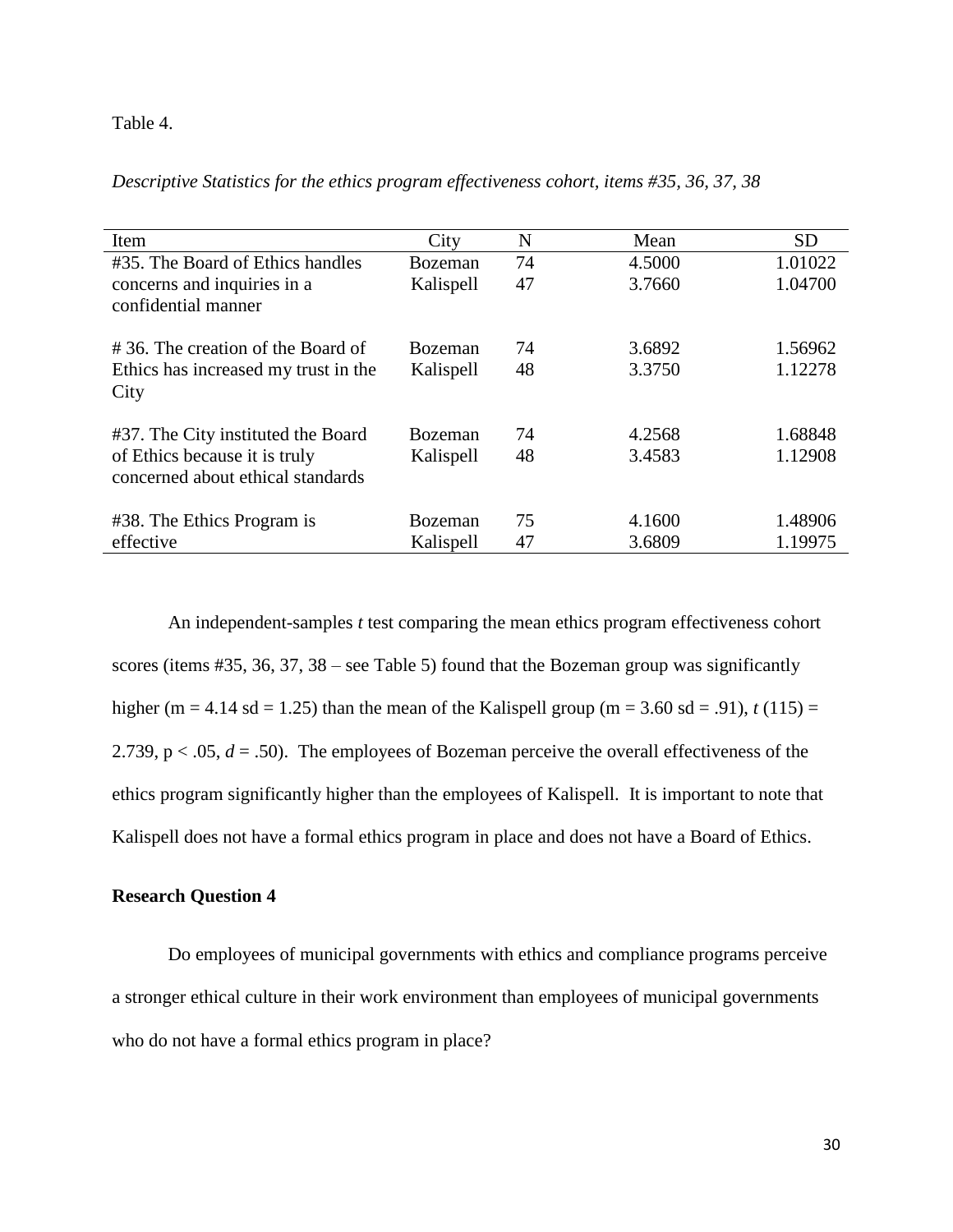To answer this research question, the survey items were arranged into clusters of ethical

cohorts (Table 5).

Table 5.

*Ethics cohorts in study; ethics code awareness, perceptions of ethical decision-making process, perceptions of ethical resources scales, perceptions of informal ethical norms, perceptions of ethical leadership*

| <b>Ethics Cohort</b> | City           | $\mathbf N$ | Mean   | <b>SD</b> | t     | df  | sig  | $\boldsymbol{d}$ |
|----------------------|----------------|-------------|--------|-----------|-------|-----|------|------------------|
| <b>Ethics Code</b>   | <b>Bozeman</b> | 74          | 5.7590 | .89185    |       |     |      |                  |
| Awareness            | Kalispell      | 47          | 4.7518 | 1.41672   | 4.357 | 69  | .000 | .87              |
|                      |                |             |        |           |       |     |      |                  |
| Perceptions of       | <b>Bozeman</b> | 75          | 5.6067 | 1.32617   |       |     |      |                  |
| ethical decision-    | Kalispell      | 51          | 5.3137 | 1.23272   | 1.252 | 124 | .213 |                  |
| making process       |                |             |        |           |       |     |      |                  |
| Perceptions of       | <b>Bozeman</b> | 74          | 5.2027 | 1.35689   |       |     |      |                  |
| ethical              | Kalispell      | 51          | 4.3464 | 1.62749   | 3.194 | 123 | .002 | .57              |
| resources scale      |                |             |        |           |       |     |      |                  |
| $-$ information      |                |             |        |           |       |     |      |                  |
|                      |                |             |        |           |       |     |      |                  |
| Perceptions of       | <b>Bozeman</b> | 75          | 5.4133 | 1.26496   |       |     |      |                  |
| ethical              | Kalispell      | 49          | 5.1973 | 1.52437   | .857  | 122 | .393 |                  |
| resources scale      |                |             |        |           |       |     |      |                  |
| – time               |                |             |        |           |       |     |      |                  |
|                      |                |             |        |           |       |     |      |                  |
| Perceptions of       | <b>Bozeman</b> | 75          | 4.1200 | 1.66409   |       |     |      |                  |
| ethical              | Kalispell      | 49          | 3.6939 | 1.69502   | 1.384 | 122 | .169 |                  |
| resources scale      |                |             |        |           |       |     |      |                  |
| - financial          |                |             |        |           |       |     |      |                  |
| Perceptions of       | <b>Bozeman</b> | 75          | 3.8533 | .96609    |       |     |      |                  |
| informal ethical     | Kalispell      | 50          | 3.6720 | 1.06657   | .986  | 123 | .326 |                  |
| norms                |                |             |        |           |       |     |      |                  |
|                      |                |             |        |           |       |     |      |                  |
| Perceptions of       | <b>Bozeman</b> | 75          | 4.9667 | 1.27728   |       |     |      |                  |
| ethical              | Kalispell      | 47          | 4.8979 | 1.18147   | .298  | 120 | .766 |                  |
| leadership           |                |             |        |           |       |     |      |                  |
|                      |                |             |        |           |       |     |      |                  |
| Ethics program       | <b>Bozeman</b> | 74          | 4.1453 | 1.24898   |       |     |      |                  |
| effectiveness        | Kalispell      | 46          | 3.6033 | .91223    | 2.739 | 115 | .007 | .50              |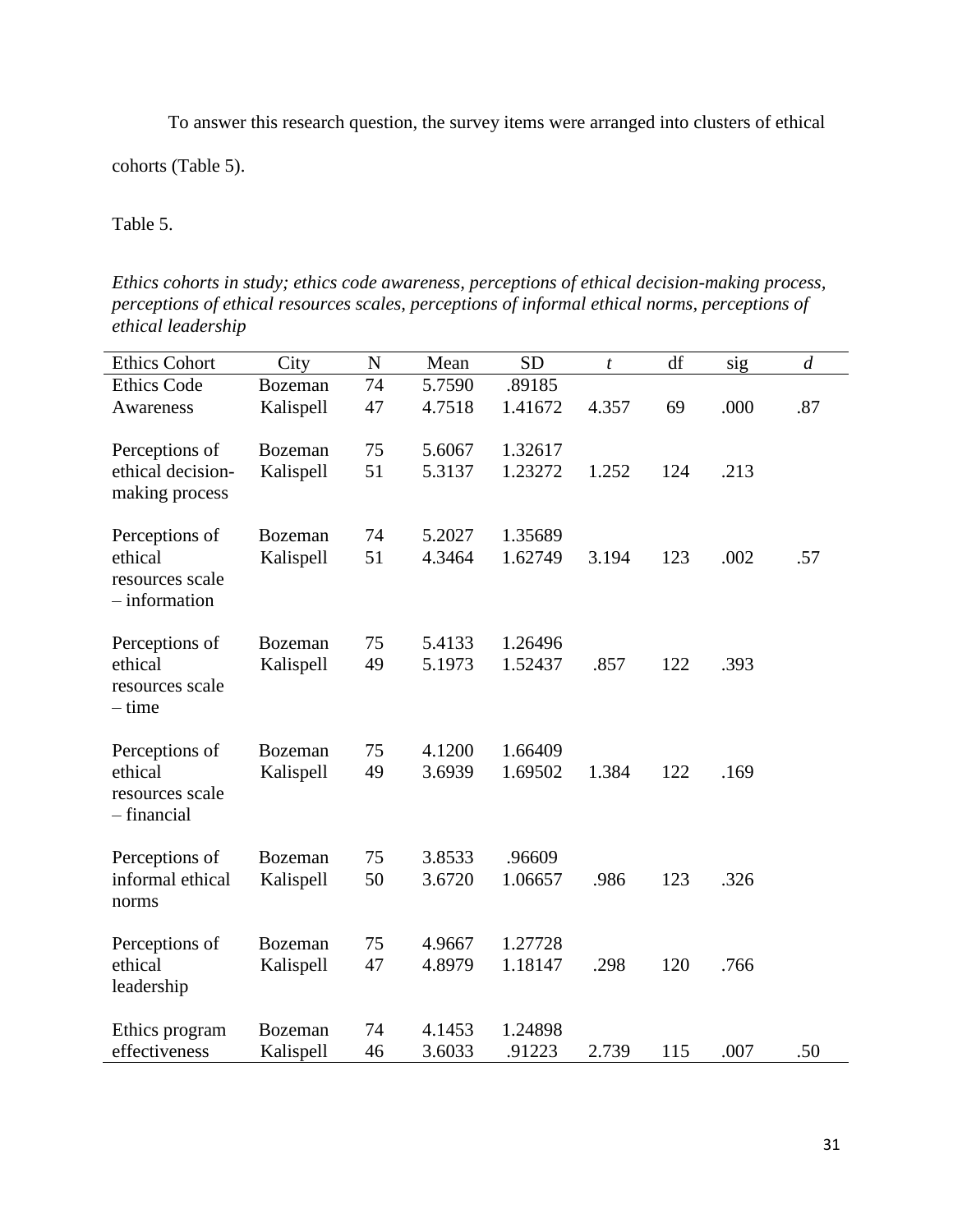As discussed earlier, a comparison of the mean scores of the Ethics Program Effectiveness cohort demonstrated a significantly more effective ethics program in Bozeman than in Kalispell. There were two other significant findings in the ethics cohort analysis; Ethics Code Awareness and Perceptions of Ethical Resources Scale for Information (Table 5).

An independent-samples *t* test comparing the mean scores of Bozeman and Kalispell found a significant difference between the means of the two groups for the cohort of Ethics Code Awareness,  $t(69) = 4.357$ ,  $p < .05$ ,  $d = .87$ ). The mean Awareness cohort score of the Bozeman group was significantly higher (m = 5.76, sd = 89) than the mean of the Kalispell group (m =  $4.75$  sd  $= 1.42$ ). Bozeman employees responded that they have read the code, understand the code, understand what the organization expects of them in terms of ethical behavior, know that policies exist to guide ethical decisions, and use the ethics guides in decision making to a significantly higher degree than the Kalispell employees.

An independent-samples *t* test comparing the mean scores of Bozeman and Kalispell found a significant difference between the means of the two groups for the cohort of Perceptions of Ethical Resources Scale – Information,  $t(123) = 3.194$ ,  $p < .05$ ,  $d = .57$ ). The mean Perceptions of Information cohort of the Bozeman group was significantly higher ( $m = 5.20$ , sd  $=1.36$ ) than the mean of the Kalispell group (m = 4.34 sd = 1.63). In comparison to Kalispell employees, Bozeman employees demonstrated significantly more favorable perceptions about access to staff identified for ethics assistance when they want to ask questions about ethics, about how easy it is to get help from these staff, and about the availability of the staff when needed.

The mean scores for the remaining ethics cohorts, including Perceptions of Ethical Decision-making Process, Perceptions of Ethical Resources Scales for Time and Money,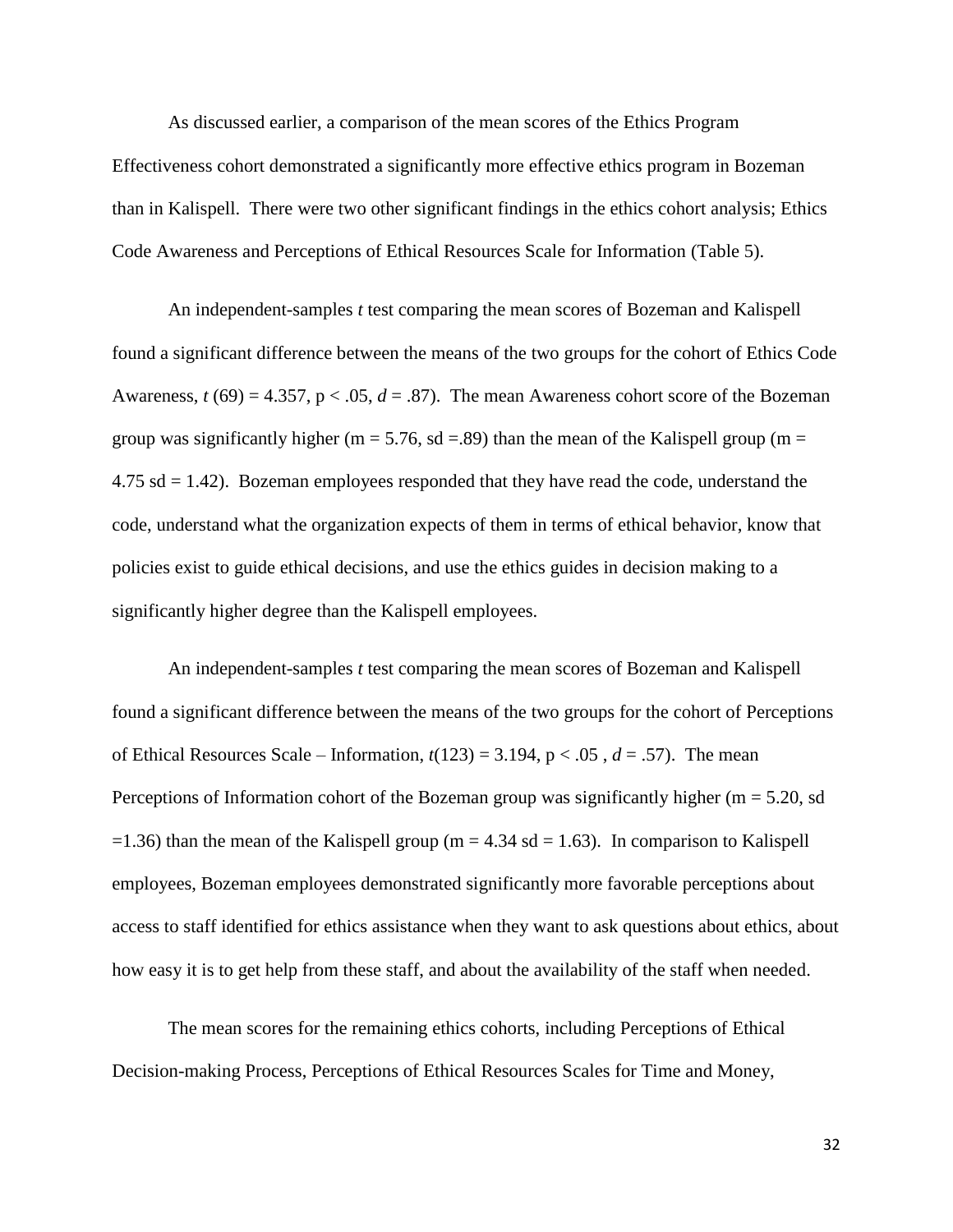Perceptions of Informal Ethical Norms, and Perceptions of Ethical Leadership, showed no significant differences between the mean cohort scores for City of Bozeman employees and City of Kalispell employees.

Results of each of the 38 survey items, with their means and standard deviations will be made available to each city in the study (along with the responses from the one open-ended comment box at the conclusion of the survey). The cities may wish to consider the mean scores and their interpretation of the scores in planning for ethics related program implementation.

#### **Chapter 4 Summary**

The City of Bozeman, with a formal ethics program implemented in 2008, showed significant differences from the City of Kalispell, with no formal ethics program in place, on 3 measures including Ethics Program Effectiveness, Ethics Code Awareness, and Perceptions of Ethics Resources Scale – Information. There were no significant differences between the mean scores of Bozeman employees and Kalispell employees on Ethical Decision-Making, Perceptions of Ethical Resources Scale – Time and Money, Perceptions of Informal Ethical Norms, and Perceptions of Ethical Leadership. Independent-samples *t* tests were calculated to compare the mean scores of the Bozeman employees to the Kalispell employees on each of 38 items in the survey, and the cluster of ethics cohorts defined in the pilot study.

The Ethics Resource Center (2008) demonstrates that well-implemented ethics and compliance programs double reporting and lower the rate of misconduct (ERC, 2008). The results from this study have not shown a significant difference in observations of misconduct or reporting of misconduct between a city with a formal ethics program versus a city without a formal ethics program.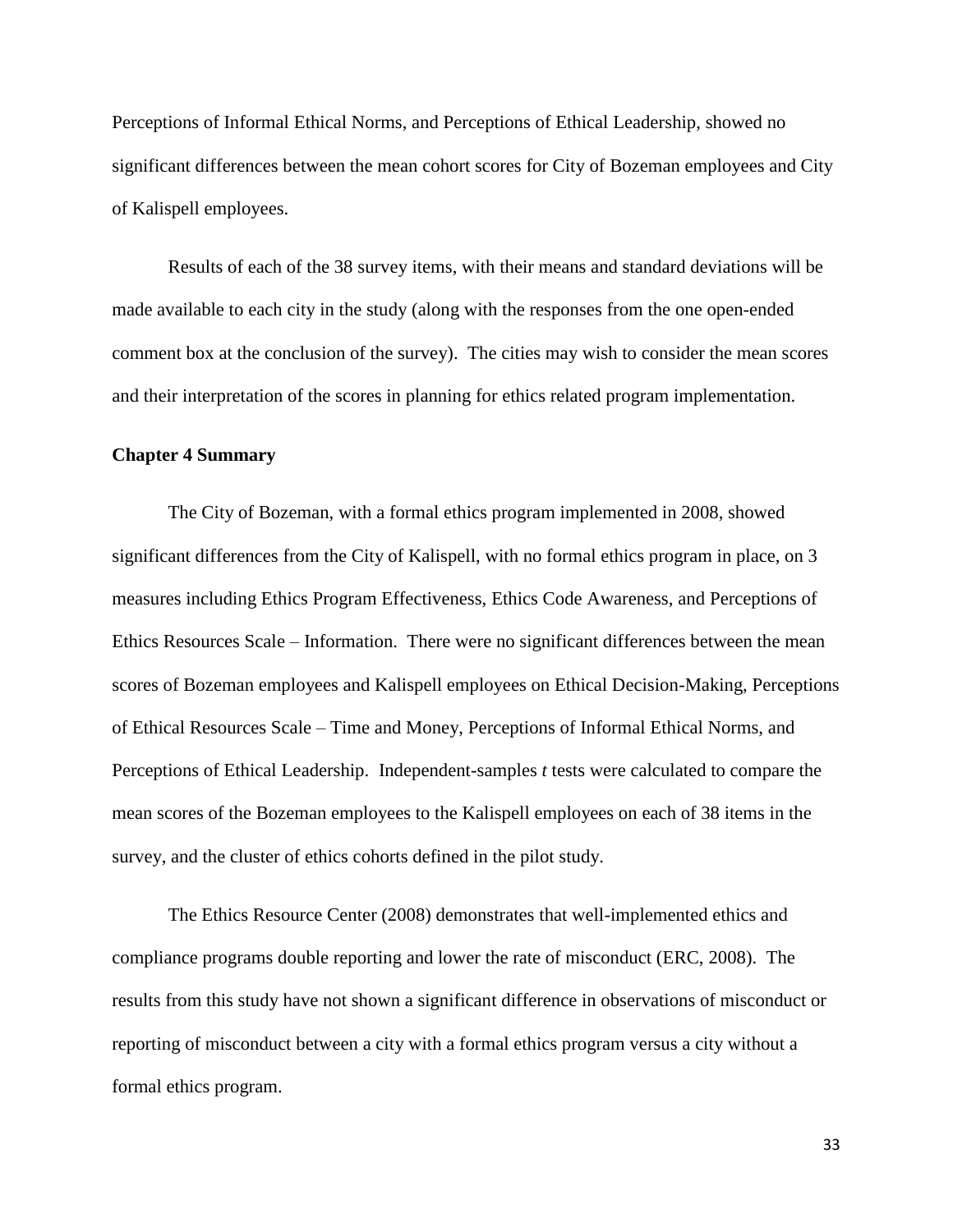#### **Chapter 5**

#### **Discussion**

In 2008, the citizens of Bozeman, Montana voted on a city charter revision that prescribed an ethics agenda, resulting largely from publicized ethical violations of city leaders in preceding years. The 2008 city charter reads, "the city commission shall…establish an independent board of ethics… (and) provide annual training and education of city officials, city boards, and employees regarding the state and city ethics codes" (City of Bozeman, 2008). Following the passage of the 2008 charter, the city of Bozeman established the Board of Ethics and has provided ethics training to its employees in 2009 and 2010-2011. With the recent implementation of an ethics program in one city, this pilot research study was designed to determine if the implemented program is making any difference.

While the city of Bozeman instituted its formal ethics program after the revisions to the Bozeman city charter were approved by voters in January of 2008, the city of Kalispell does not have a formal ethics program (Appendix 1 highlights ethics program components that currently exist in each city). This study surveyed a random sample of city of Bozeman employees and city of Kalispell employees to determine if any significant differences exist in ethical behavior and ethical culture in these two First Class cities in Montana. Specifically, observations of misconduct, reporting misconduct, and perceptions of ethical climate were researched.

Research has shown that well-implemented ethics and compliance programs double reporting and lower the rate of misconduct (ERC, 2008). A strong ethical culture also increases reporting and cuts misconduct in half (ERC, 2010). When both a well-implemented ethics and compliance program and a strong ethical culture are in place, misconduct drops by 60% and

34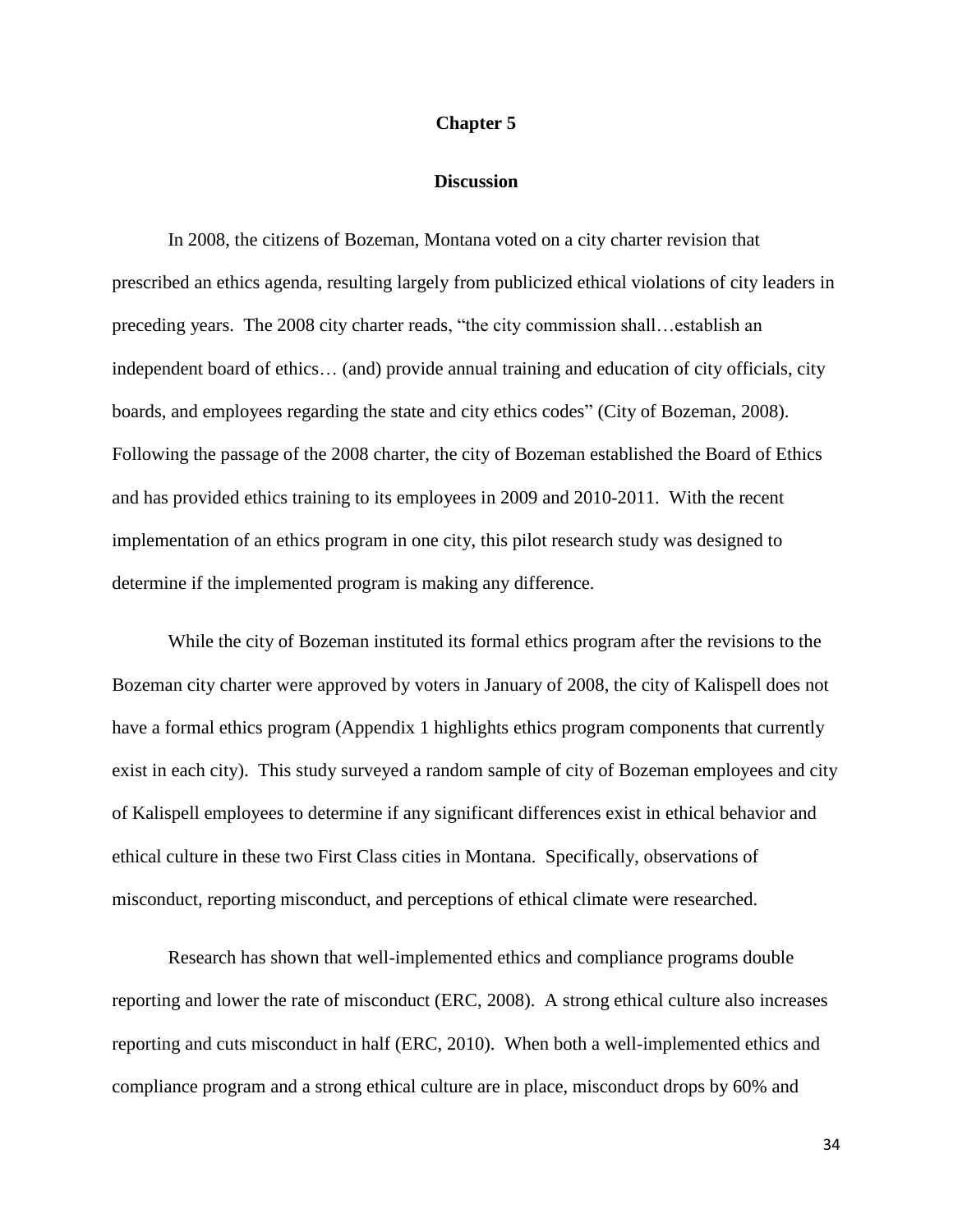reporting rises by 40% (ERC, 2008). In the case of Bozeman and Kalispell, it was hypothesized that there would be a significant difference in the two cities in these areas. However, no significant differences were determined between Bozeman and Kalispell regarding observations of misconduct and reporting of misconduct. This research study cannot determine why there were no significant differences in observations or reporting of misconduct between one municipal government with a formal ethics program versus one without a formal ethics program, but it does set the stage for further research. Previous research (Trevino, Weaver, Gibson & Toffler, 1999; Trevino, Butterfield & McCabe, 2001) connects positive ethical cultures to lower rates of observed misconduct, higher rates of reporting misconduct to leadership, reduced pressure to compromise standards, greater satisfaction with management's response to misconduct, greater satisfaction to the organization as a whole, lowered exposure to situations involving misconduct, and an increased sense of preparedness to handle situations inviting misconduct. Since there were no significant differences between the two cities in this study in observations of misconduct and reporting of misconduct, the ethical culture in which misconduct occurs gained increased attention. The formal ethics program implemented by the City of Bozeman had not translated into behavioral results around observations of misconduct and reporting of misconduct among city employees.

Beyond the behavioral measurements of observations of misconduct and reporting misconduct, significant differences between the employees of Bozeman and Kalispell were discovered through the use of 38-item electronic Survey Monkey (paper surveys were available to those who did not have city email). Seventy-seven city of Bozeman employees responded to the survey and 55 city of Kalispell employees responded ( $n = 132$  employees out of a possible

35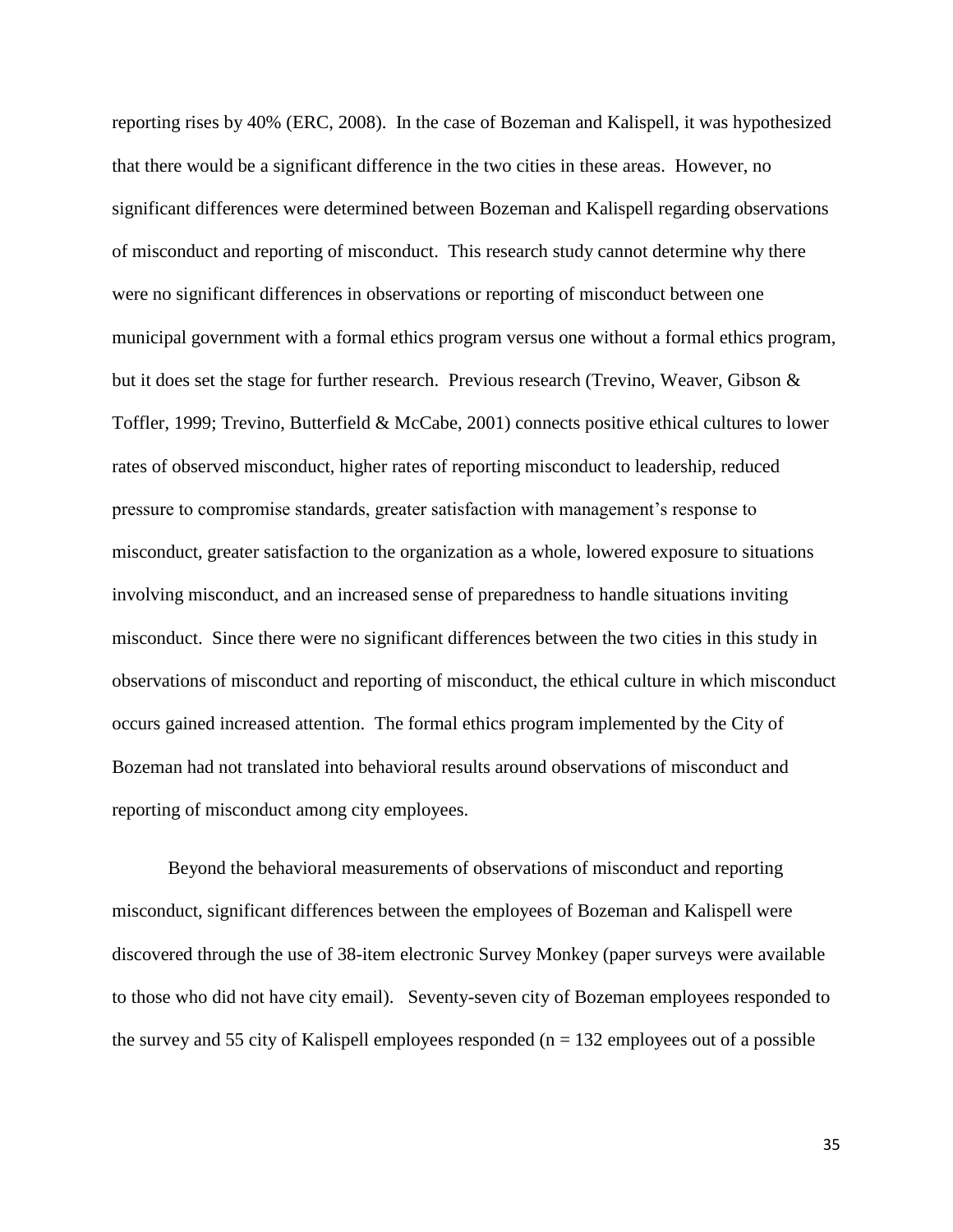population,  $N = 527$ , total employees in both cities). Results were reported with a 95% confidence level and a +/- 7.4% confidence interval.

Bozeman employees rated the ethics program effectiveness very close to neutral, indicating a weak positive response to the program. Although the Bozeman ratings were close to neutral, they still demonstrated a significantly more effective ethics program than in Kalispell. As Kalispell does not have a formal ethics program, these results are not surprising. One Bozeman employee stated, "The ethics program is important in reinforcing the concepts, but I am not sure you can change immoral behaviors." One of Kalispell's employees indicated in the open comment box that they would like to see ethics training and ethics discussions among city employees there, stating "I have seen ethics policies in another city and watched it work. It was good to see the council in that City abide to it. It would be great if Kalispell would teach more about this and then follow the guidelines. It really helps morale in my opinion."

Bozeman employees responded that they have read the code, understand the code, understand what the organization expects of them in terms of ethical behavior, know that policies exist to guide ethical decisions, and use the ethics guides in decision making to a significantly higher degree than the Kalispell employees (Ethics Code Awareness cohort). Duggan & Woodhouse (2011) noted that preventative efforts (training and communication of organizational expectations) increase the odds of ethical conduct by employees. The LRN (2006) found that managers and employees make countless decisions based on the code of ethics. Three out of four people who work at an organization with a written code say that their code helps them understand the behaviors that are valued by the organization. More than eight out of ten employees apply their understanding of the code frequently on the job. Trevino, et al (2001) demonstrated that if employees are aware of ethical and legal issues, they will be more likely to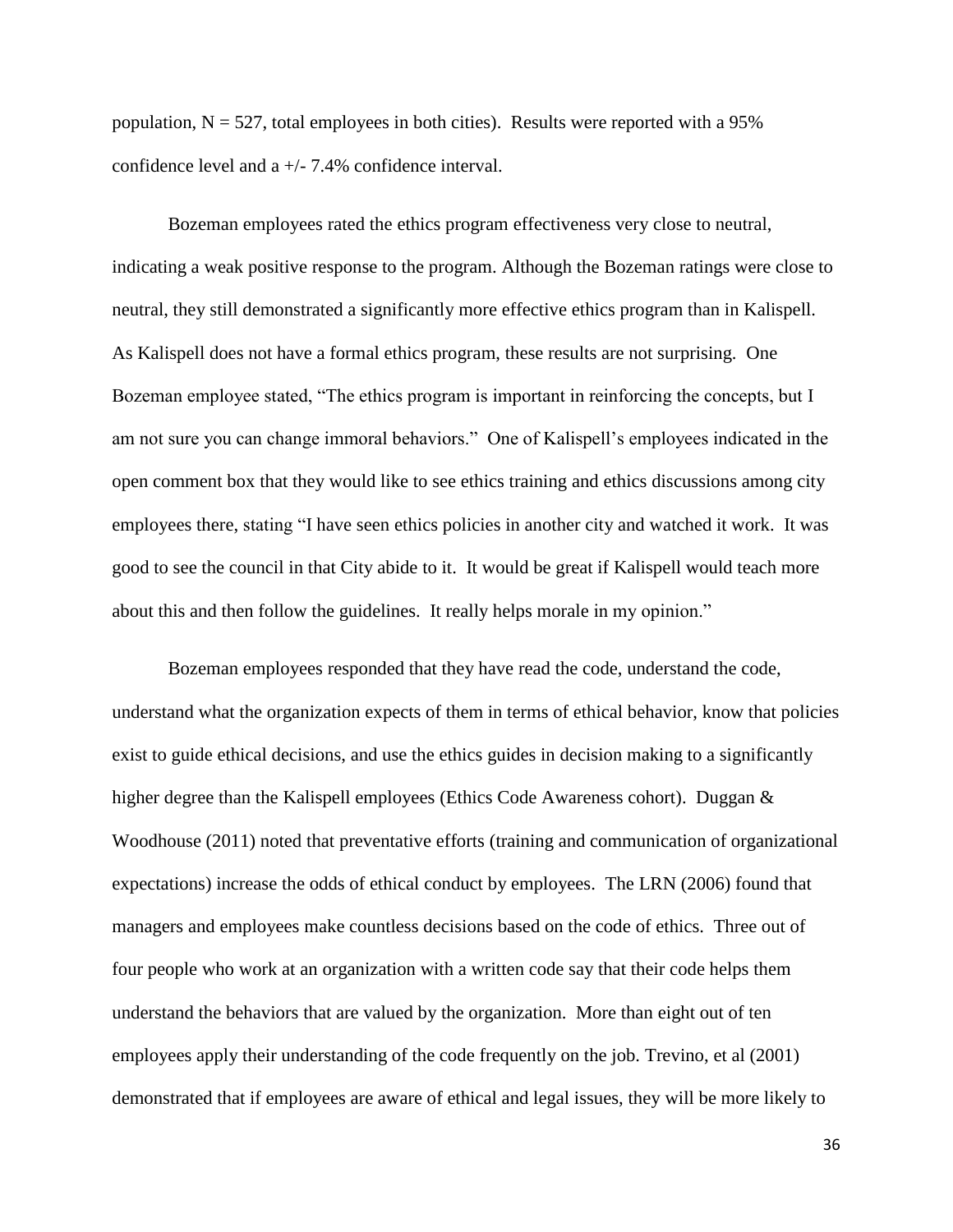ask the right questions and do the right thing when faced with an ethical dilemma. Employees can do the wrong thing simply because they are unaware or do not know where to go for assistance on difficult matters. The first two years of ethics training in Bozeman focused strongly on the State and City ethics codes and defining misconduct. The results of this study indicate that these trainings have been effective in these areas.

In comparison to Kalispell employees, Bozeman employees demonstrated significantly more favorable perceptions about access to staff identified for ethics assistance when they want to ask questions about ethics, about how easy it is to get help from these staff, and about the availability of the staff when needed (Ethical Resources Scale – Information). This should also be good news to the city of Bozeman. The creation of the Ethics Handbook and the annual training provided has effectively instructed employees in this area.

The mean scores for the remaining ethics cohorts, including Perceptions of Ethical Decision-Making Process, Perceptions of Ethical Resources Scales for Time and Money, Perceptions of Informal Ethical Norms, and Perceptions of Ethical Leadership, showed no significant differences between the mean cohort scores for City of Bozeman employees and City of Kalispell employees. While Bozeman city employees are aware of and understand the state and city codes of ethics, this has not translated into significant differences in perceptions of ethical decision-making, informal ethical norms, or ethical leadership demonstrated by top leadership in the City. A Denver study (Jovanic, 2007) pointed to the need to include a variety of interventions to address ethical culture from a systems and communications perspective. The first two years of ethics trainings in Bozeman have largely focused on the code and how to access staff for assistance in ethical situations. Future trainings may need to move to discussions of organizational values and scenario-based exercises to broaden the context beyond the code.

37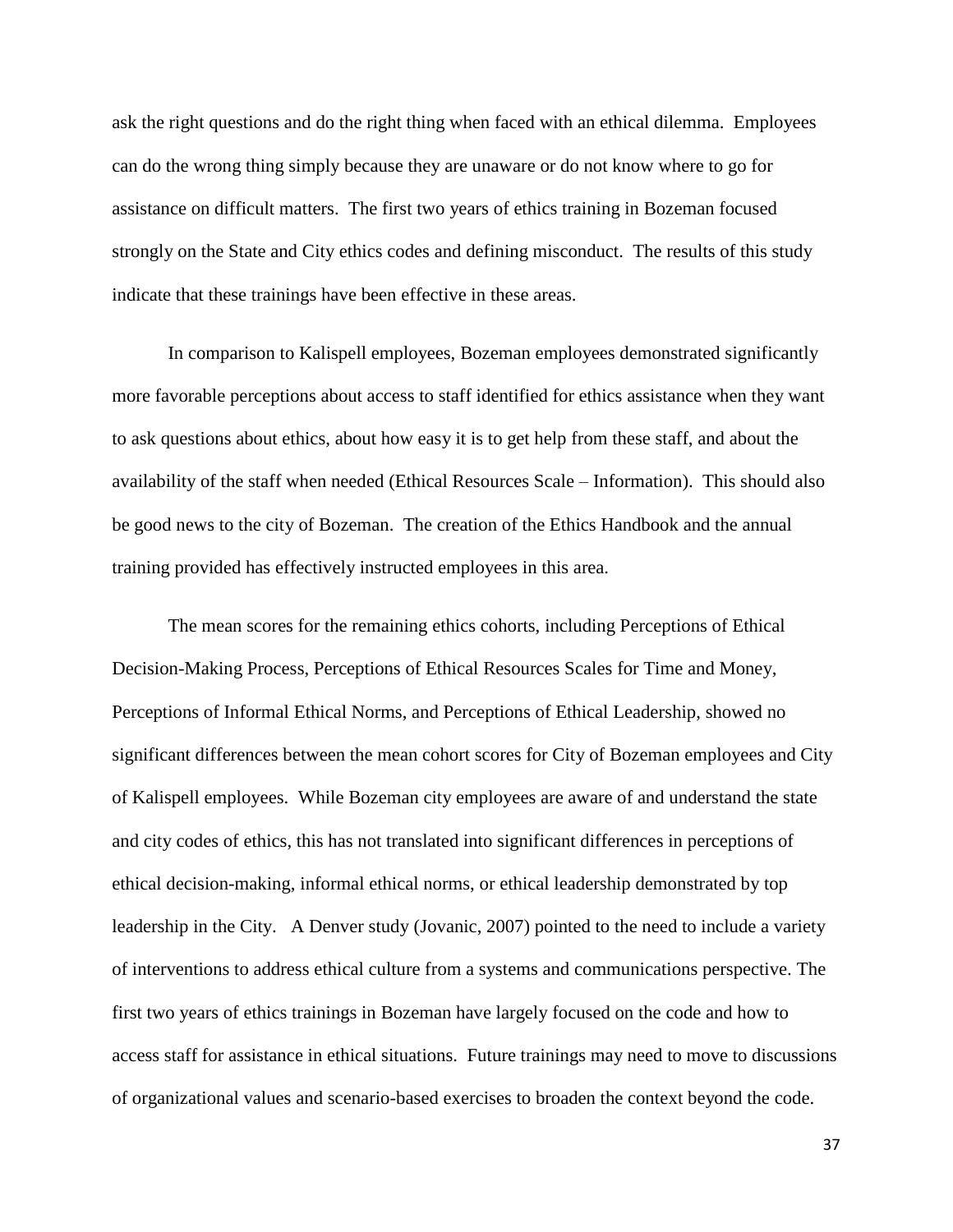The ECOA (2011) report highlights the primary role that leaders play in the creation of the culture and climate (through modeling, coaching, and communication). The leader's ability to promote ethical conduct is critical in defining doing what is right within the organization. Wah (1999) noted that the best ethics program will not create an ethical culture if management implemented the program to protect them from blame. Employees need to hear supervisors talk about ethics and act in ways that model ethical behavior. One Bozeman employee noted, "City Administration is supposed to set the standard. If their actions are what is expected of us, we are in BIG trouble." And, "I feel like our Upper Management are not to be trusted. They take care of each other but not those of us that do the labor and keep the city literally running." These examples of employee attitudes as a result of interaction with city leaders must be addressed for the ethical climate to change.

When interpreting the results from the survey, some trends in the results are worthy of note. These are areas where the cities were not statistically different. Employees in both cities showed low concern about retaliation if they did report misconduct. Additionally, they also demonstrated support for their immediate supervisors, indicating that they can discuss ethical issues with them, consult with them about ethical dilemmas, and that they believe their supervisors are good examples of ethical behavior. Employees in both cities rated the top leadership as concerned with ethical practice. Both sets of employees believe that ethical concerns are heard in their specific departments.

However, employees from both cities had less favorable impressions about whether the city is willing to do the right thing no matter the financial costs. They also leaned negative about whether the city rewards employees for ethical behavior. Employees from both cities were close to neutral about personnel decisions (hiring and promotions) reflecting ethical principles.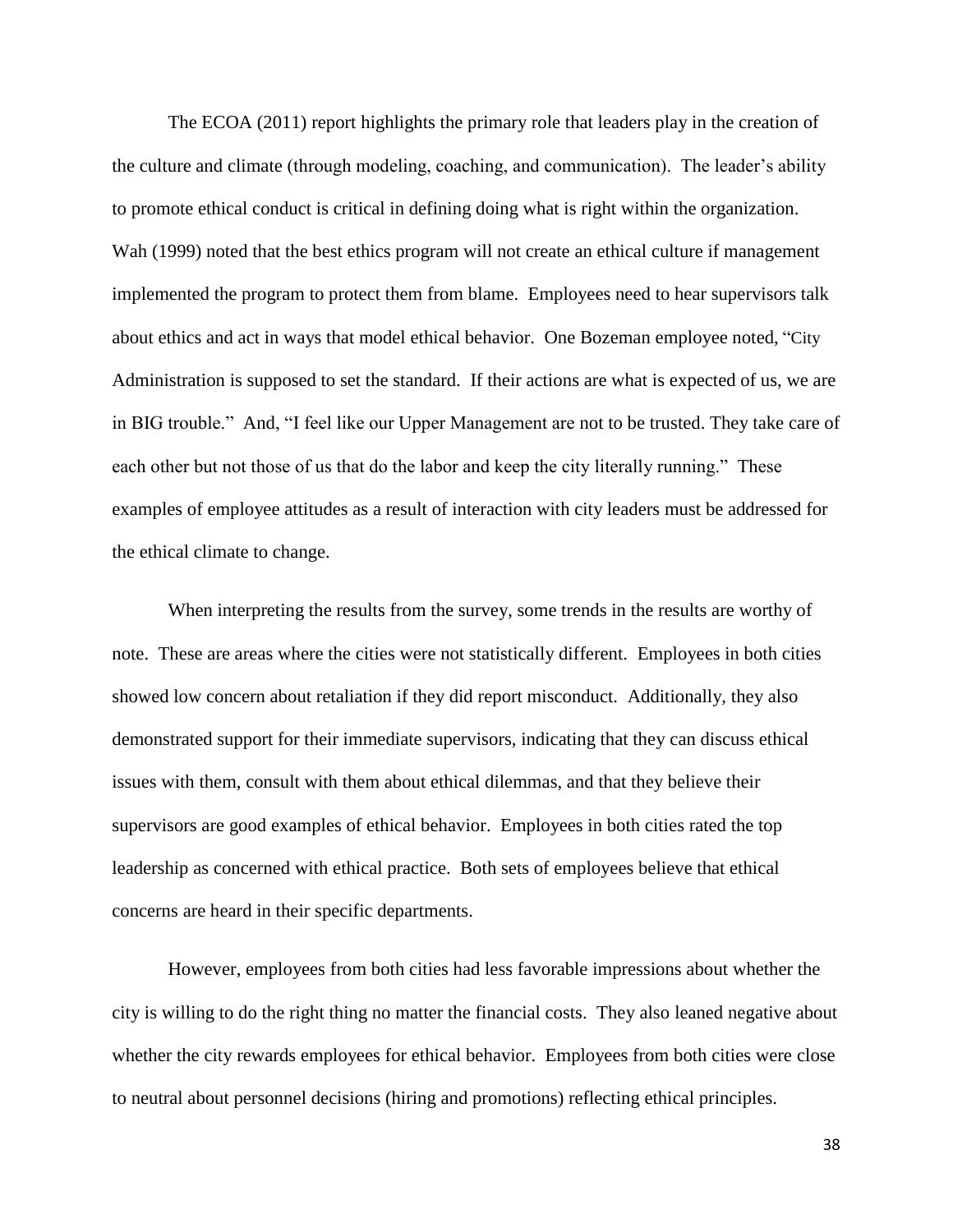#### **Recommendations for Further Research**

Future research is recommended for specific content for effective training and how to best impact ethical behavior. Bozeman ethics trainings have included employees at all levels for instruction. Additional research may explore whether the training of supervisors and organizational leaders ought to be done in a separate setting from the direct line employees. The key role of leaders in the development and maintenance of ethical culture may warrant specific training to those who supervise and lead. The lack of significant differences in the two city employee groups may serve as a guide to future training on ethics, where the results were less favorable in creating an ethical culture (including some personal comments shared in the closing comment box).

Frisque  $\&$  Kolb (2008) documented that ethics training had a significant effect on employee's attitudes and knowledge, but that the training was not significantly effective over a period of time (after ninety days in their study). Future research could explore the desired frequency of training and the time from ethics program implementation to behavioral results. Frisque & Kolb underscore the importance of post-training support as a critical step in maintaining learned behaviors. Research could also explore what kind of post-training support is most effective.

Additional research may help to determine the most effective combination of education on code, discussion of organizational values, and scenario-based training to encompass the larger picture of ethics in government. Berman & West (1994) stated that organizations often fail to specify right behavior, instead focusing on wrong conduct and the laws with which they must be in compliance. Jovanic & Wood (2008) assert that ethics training cannot take place just once in

39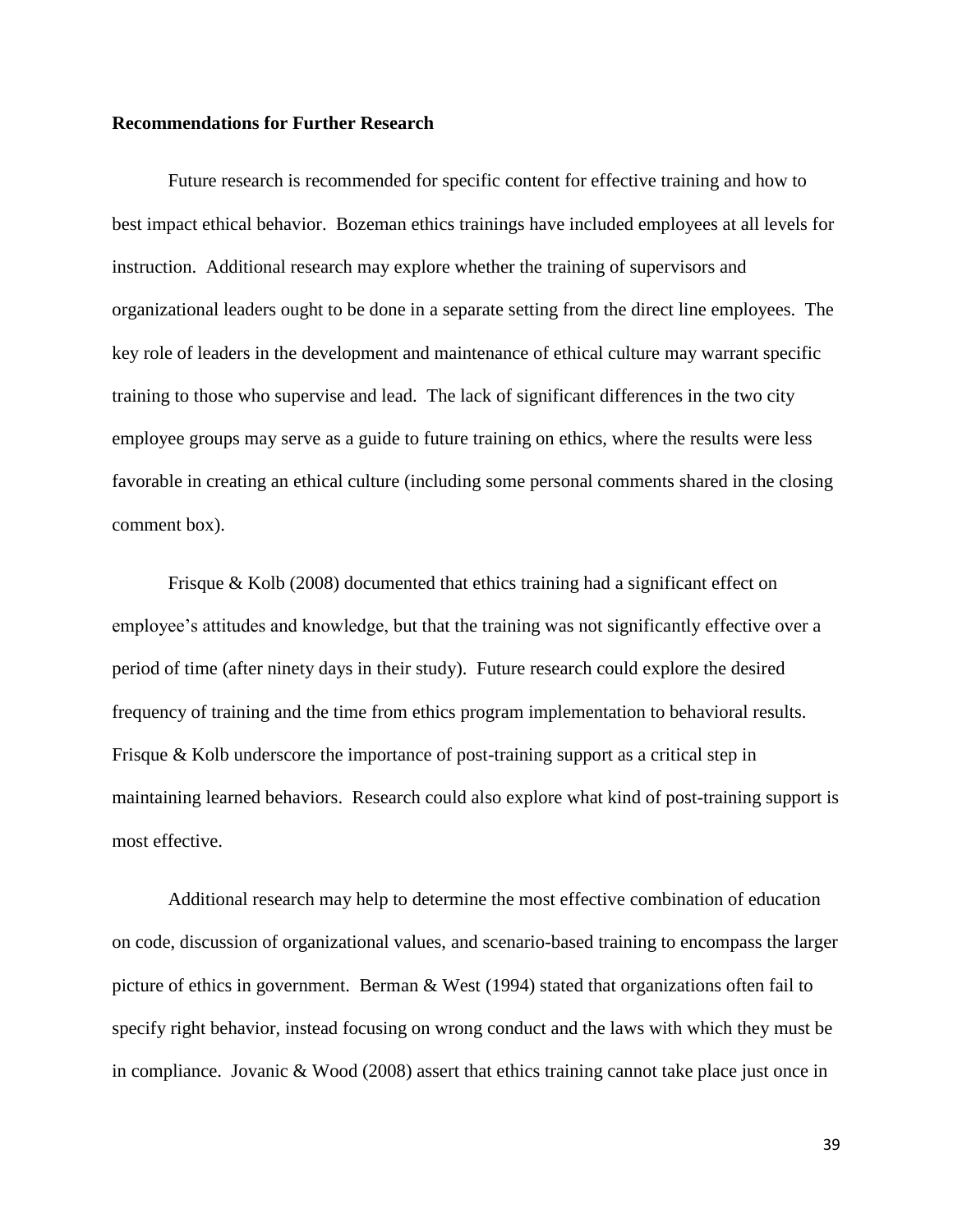a training room, but needs on-going support at all levels of the organization. The training should include what ethics is, along with actual examples of relevant situations, and how to explore an ethical dilemma through interacting with others.

Additional research may also assist in determining other aspects of ethical environment that need attention, beyond training. What are the specific steps a municipal government should take in creating and maintaining an ethical environment over time and when can behavioral results (observations of misconduct and reporting misconduct) be expected after implementation of such programs?

## **Limitations**

The sample size generated by this study resulted in a  $+/-7.4\%$  confidence interval. A larger sample size would allow for more confidence in generalizing the results to the entire city staff population. Statements from the comment box provided at the end of the survey indicated a concern that responses to the survey may be held against them if their opinions could be traced back to them.

In addition, 5 respondents checked the "no" box at the beginning of the survey (indicating that they did not wish to participate in the survey), and exited the survey. This may indicate a concern about confidentiality or retaliation for candid responses to the survey. Fear of retaliation presents a significant challenge for companies (LRN, 2007).

#### **Conclusions**

In their report, *Ethical Culture Building: A Modern Business Imperative*, the Ethics and Compliance Officer Association (ECOA, 2007) defines an effective program as one that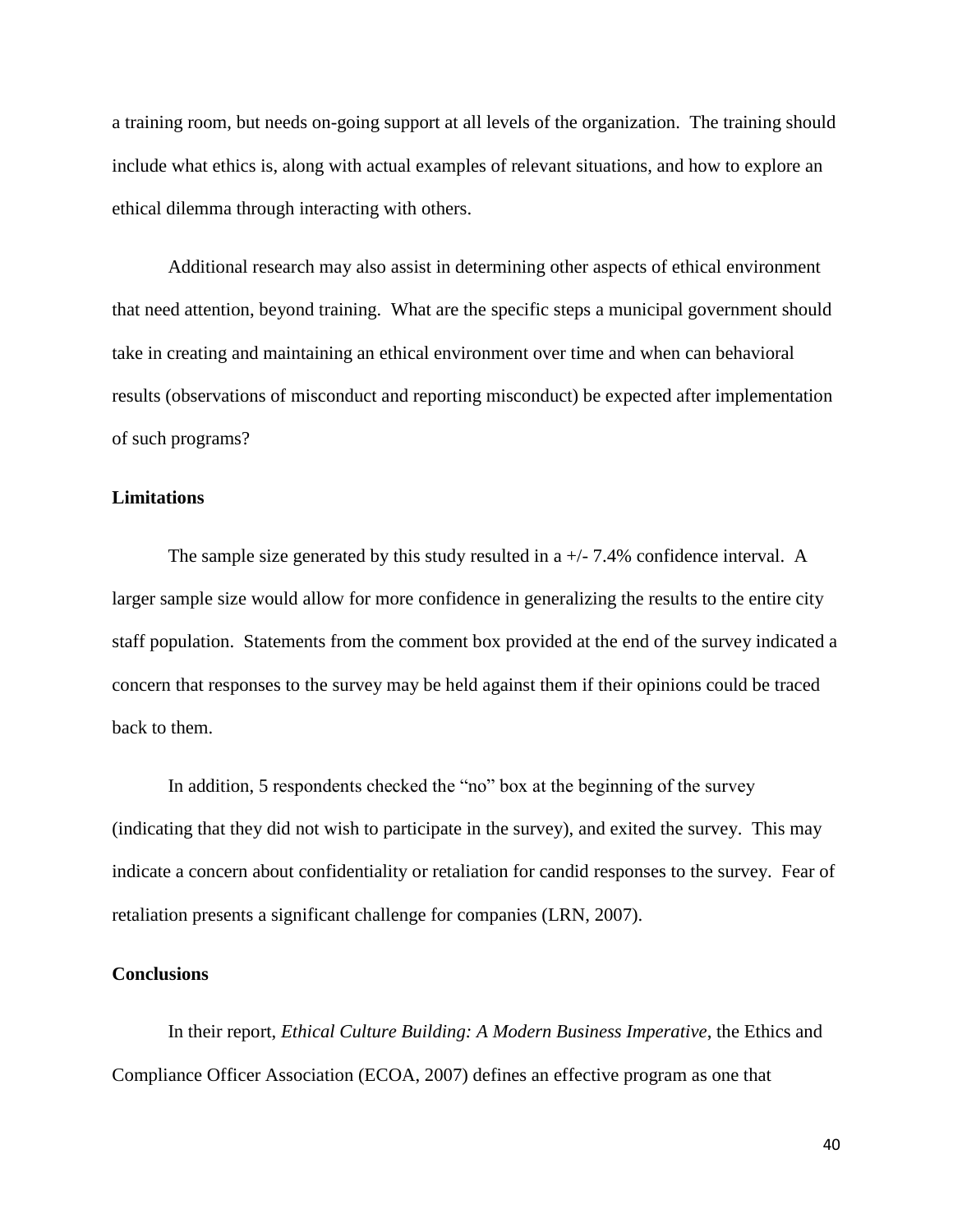promotes "an organizational culture that encourages ethical conduct and a commitment to compliance with the law" (abstract page). Employees must be provided with appropriate tools and leadership models to align their behavior with the organizational culture and to engage in ethical behavior.

This small pilot research study demonstrated that the implementation of a formal ethics program does make a significant difference within a time period of several years, specifically in the area of ethics code awareness, perceptions of ethics program effectiveness and perceptions of access to ethics information. However, more needs to be done to ensure the development of the ethical culture of a municipal government that will lead to increased transparency, trust and citizen service.

The current pilot study warrants additional research into the effects of ethics programs on behavior in municipal government. The results from this pilot study may be useful in guiding ethics programs in municipal governments across Montana, and outside of Montana.

# **Chapter 5 Summary**

Three years after the implementation of a formal ethics program as a result of citizen-led city charter revisions, the City of Bozeman has demonstrated significant differences in ethics code awareness, perceptions of ethics program effectiveness, and perception of ethical resource information in comparison to another first class city in Montana without a formal ethics program.

It is no small feat that City employees have read the code, understand the code, understand what the organization expects of them in terms of ethical behavior, know that policies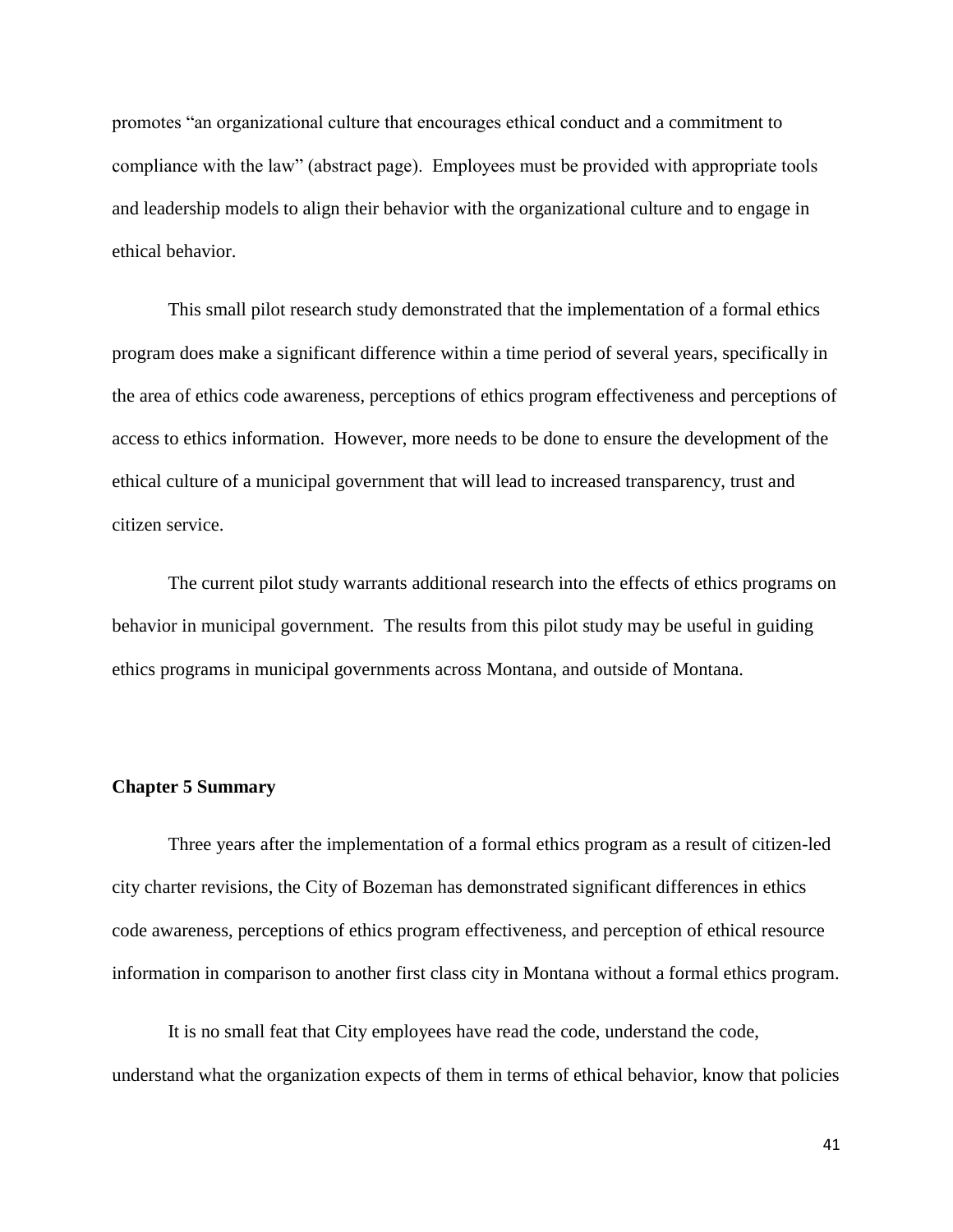exist to guide ethical decisions, and use the ethics guides. The City of Bozeman should recognize the gains they have made in the area of code awareness and in defining the paths of access to ethics advice within the City.

Still, there is work to be done on ethical culture building and the role of leaders in modeling behavior. Future areas for focus in the ethics program may include tying performance evaluations to ethical behavior, rewarding ethical behavior, training city leaders on their important role in defining ethical culture, and enhancing ethics discussions and communications within the City.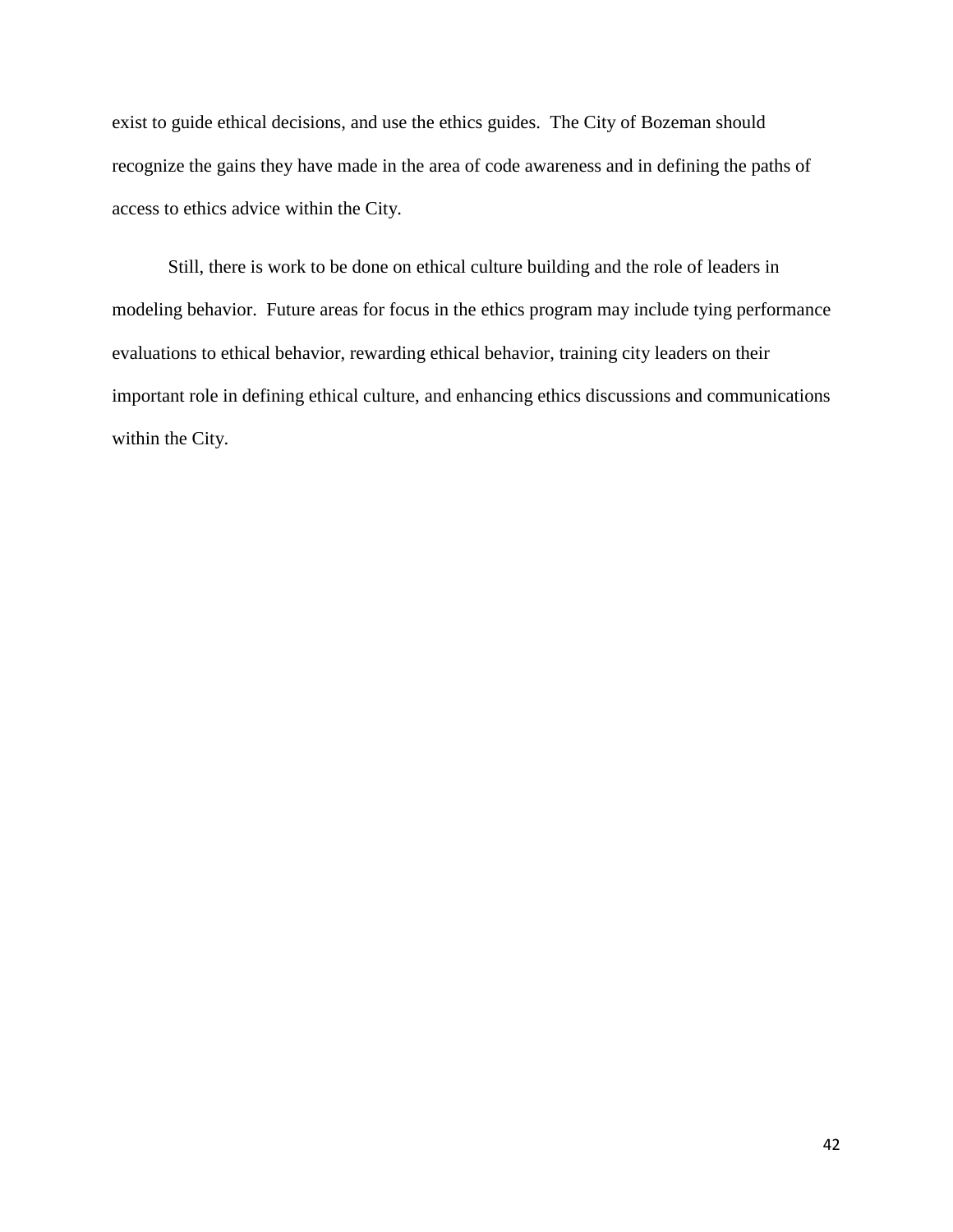#### References

Berman, E. and West, J. (1994). Values management in local government. *Review of Public Personnel Administration*, 14(1): 6-23.

City of Bozeman, Montana (2008), [Code of Ordinances,](http://library.municode.com/HTML/14755/book.html) [Part](http://library.municode.com/HTML/14755/level1/PTICH.html) I, Article VII, Section 7.01 (a) (b), General Provisions. Retrieved November 25, 2011 from [http://library.municode.com/index.aspx?clientID=14755&stateID=26&statename=Monta](http://library.municode.com/index.aspx?clientID=14755&stateID=26&statename=Montana) [na](http://library.municode.com/index.aspx?clientID=14755&stateID=26&statename=Montana)

- Cronbach, L.J. (1951). Coefficient alpha and the internal structure of tests. *Psychometrika* 16: 297-334.
- Duggan, K. and Woodhouse, K (2011). A code of ethics that packs a punch. *PM Magazine*, 93 (10). Retrieved November 7, 2011 from [http://webapps.icma.org/pm/9310/public/cover.cfm?author=Kevin%20Duggan%20and%](http://webapps.icma.org/pm/9310/public/cover.cfm?author=Kevin%20Duggan%20and%20Kevin%20Woodhouse&title=A%20Code%20of%20Ethics%20That%20Packs%20a%20Punch&subtitle) [20Kevin%20Woodhouse&title=A%20Code%20of%20Ethics%20That%20Packs%20a%](http://webapps.icma.org/pm/9310/public/cover.cfm?author=Kevin%20Duggan%20and%20Kevin%20Woodhouse&title=A%20Code%20of%20Ethics%20That%20Packs%20a%20Punch&subtitle) [20Punch&subtitle=](http://webapps.icma.org/pm/9310/public/cover.cfm?author=Kevin%20Duggan%20and%20Kevin%20Woodhouse&title=A%20Code%20of%20Ethics%20That%20Packs%20a%20Punch&subtitle)
- Ethics & Compliance Officer Association, the Foundation (2009). Ethical culture building: A modern business imperative, research report. Retrieved September 24, 2011 from <http://www.ethics.org/files/u5/ECOA-Report-FINAL.pdf>

Ethics Resource Center (2010). Ethics and employee engagement. Supplemental Research Brief, 2009 National Business Ethics Survey. Retrieved September 24, 2011from <http://www.ethics.org/files/u5/NBESResearchBrief2.pdf>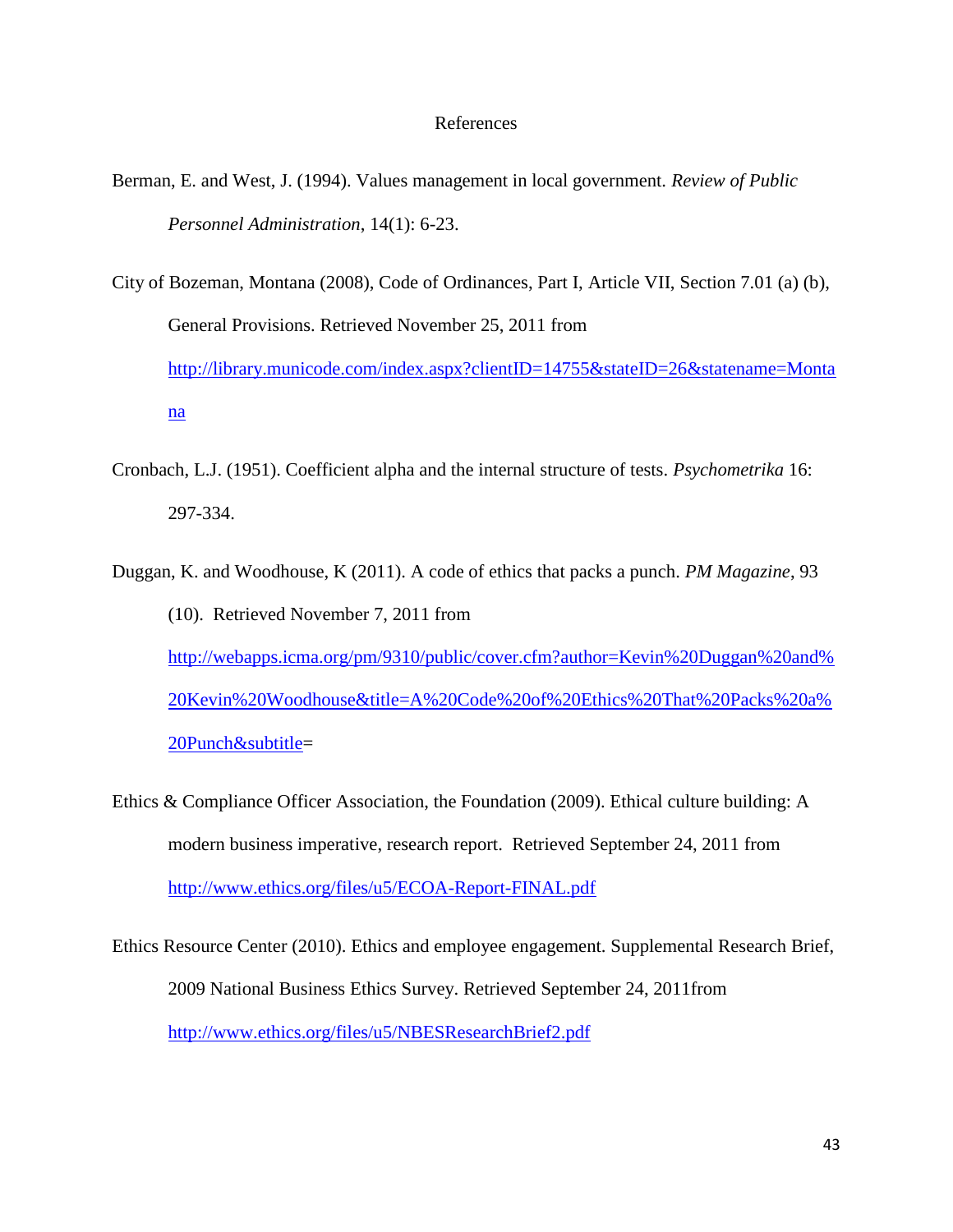- Ethics Resource Center (2010). The importance of ethical culture: Increasing trust and driving down risks. Supplemental Research Brief, 2009 National Business Ethics Survey. Retrieved September 24, 2011 from<http://www.ethics.org/files/u5/CultureSup4.pdf>
- Ethics Resource Center (2010). Millenials, gen X and baby boomers: Who's working at your company and what do they think about ethics? Supplemental Research Brief, 2009 National Business Ethics Survey. Retrieved September 24, 2011 from <http://ethics.org/files/u5/Gen-Diff.pdf>
- Ethics Resource Center (2008). National government ethics survey, an inside view of public sector ethics. Retrieved September 24, 2011 from [http://www.ethics.org](http://www.ethics.org/)
- Ethics Resource Center (2010). Reporting: Who's telling you what you need to know, who isn't, and what you can do about it. Supplemental Research Brief, 2009 National Business Ethics Survey. Retrieved September 24, 2011 from <http://www.ethics.org/files/u5/Reporting.pdf>
- Ethics Resource Center (2010). Retaliation: The cost to your company and its employees. Supplemental Research Brief, 2009 National Business Ethics Survey. Retrieved September 24, 2011 from<http://www.ethics.org/files/u5/Retaliation.pdf>
- Ethics Resource Center (2010). Saving the company comes at a cost: The relationship between belt-tightening tactics & increased employee misconduct. Supplemental Research Brief, 2009 National Business Ethics Survey. Retrieved September 24, 2011 from <http://www.ethics.org/nbes/files/NBESResearchBrief.pdf>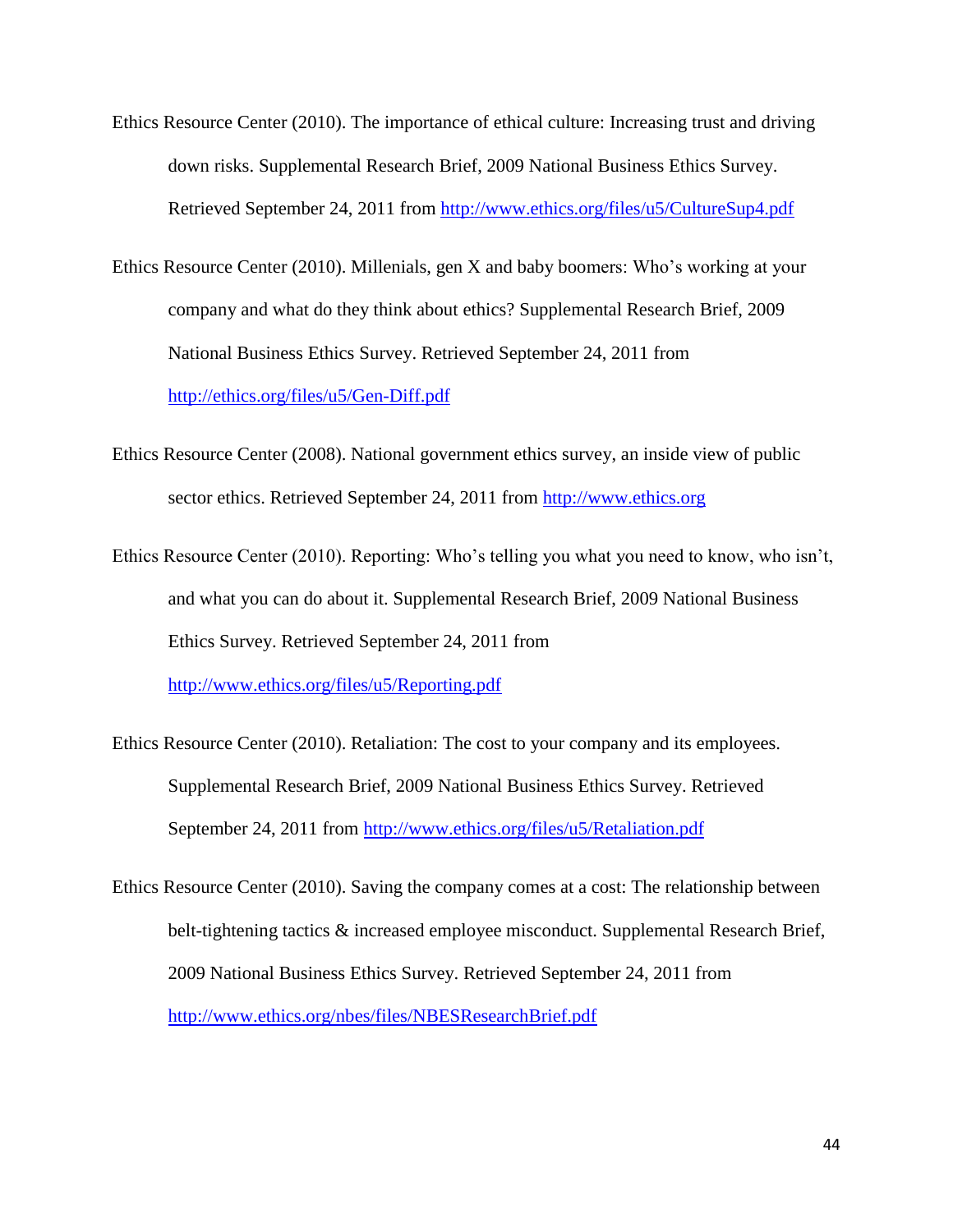- Finkel, E. (2010). Yahoo takes "new road" on ethics training. *Workforce Management*, July 2010, p. 7.
- Frisque, D.A., & Kolb, J.A. (2008). The effects of an ethics training program on attitude, knowledge, and transfer of training of office professionals: A treatment-and-controlgroup design. *Human Resources Development Quarterly*, 19(1): 35-53.
- Griffin, M. and Bradly, T. (2010). Organizational culture: An overlooked internal risk. *Bloomberg Business Week*, Retrieved November 1, 2011 from [http://www.businessweek.com/managing/content/oct2010/ca2010101\\_023768.htm](http://www.businessweek.com/managing/content/oct2010/ca2010101_023768.htm)
- Jovanovic, S. and Wood, R. (2006). Communication ethics and ethical culture: A study of the ethics initiative in Denver city government. *Journal of Applied Communication Research*, 34(4): 386-405.
- Klugman, C. and Stump, B. (2006) The effects of ethics training upon individual choice. *Journal for Further and Higher Education*, 30(2): 181-192.
- Lockwood, N. (2009). Business ethics: The role of culture and values for an ethical workplace. *SHRM Research Quarterly*, Fourth Quarter 2009.
- LRN (2006). The impact of codes of conduct on corporate culture: Measuring the immeasurable. Retrieved September 24, 2011 from [http://www.lrn.com](http://www.lrn.com/)

LRN (2007). The LRN ethics and compliance risk management practices report. Retrieved September 24, 2011 from [http://www.lrn.com](http://www.lrn.com/)

LRN (2007). LRN ethics study: Workplace productivity. Retrieved September 24, 2011 from [http://www.lrn.com](http://www.lrn.com/)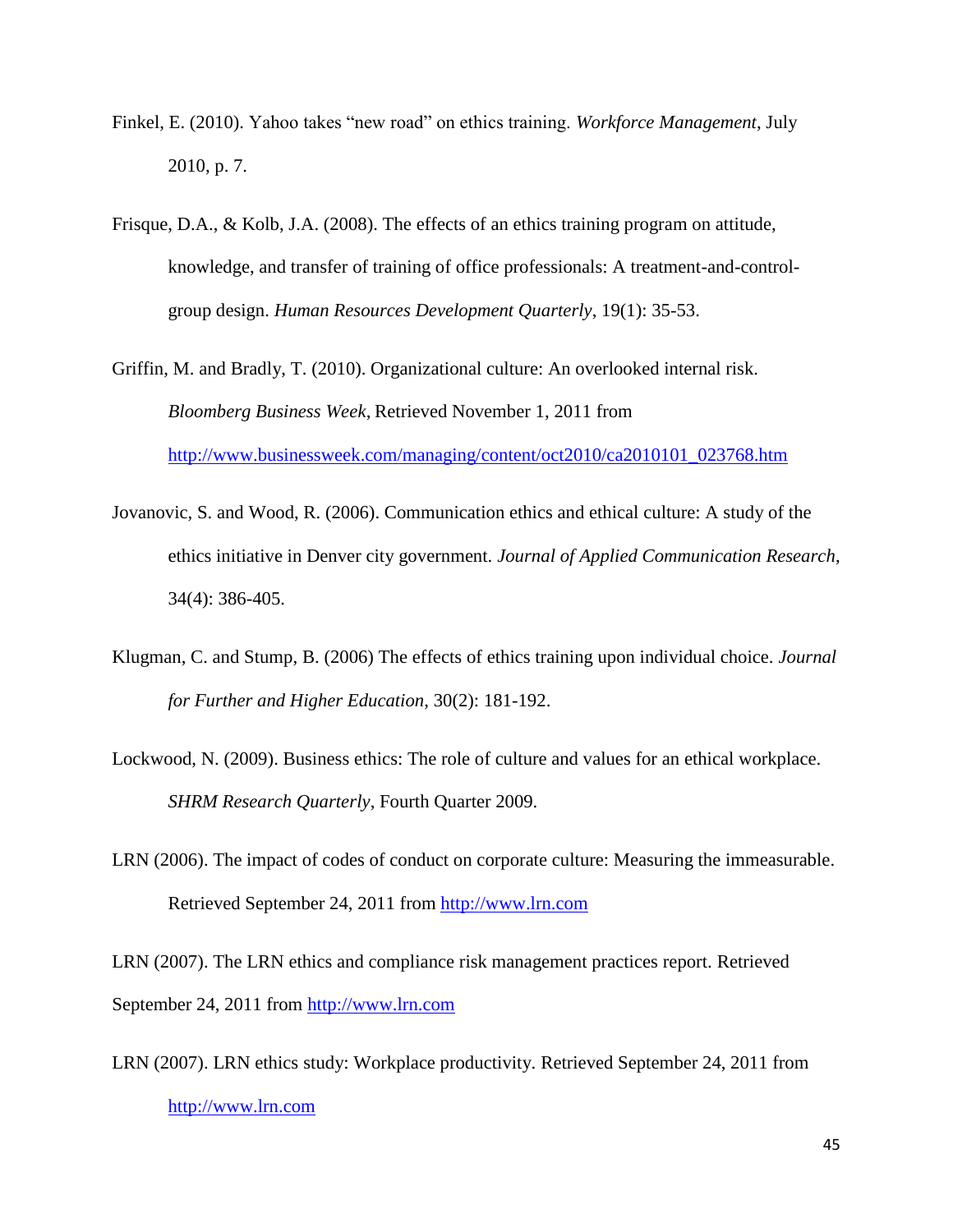- Maesschalck, J. (2005). Approaches to ethics management in the public sector: A proposed extension of the compliance-integrity continuum. *Public Integrity*, 7(1): 21-41.
- McDaniel, C. (1997). Development and psychometric properties of ethics environment questionnaire. *Medical Care*, 35(9): 901-914.
- Montana Code Annotated (2011). Title 2, Government structure and administration, Chapter 2, Standards of conduct, Part 1, Code of Ethics, 2-2-101 – 2-2-144. Retrieved October 1, 2011 from [http://data.opi.mt.gov/bills/mca\\_toc/2\\_2\\_1.htm.](http://data.opi.mt.gov/bills/mca_toc/2_2_1.htm)
- OED Online (September 2011). Oxford University Press. Retrieved October 1, 2011 from [http://www.oed.com/view/Entry/64755?redirectedFrom=ethics.](http://www.oed.com/view/Entry/64755?redirectedFrom=ethics)
- Pelletier, K. and Bligh, M. (2006). Rebounding from corruption: Perceptions of ethics program effectiveness in the public sector organization. *Journal of Business Ethics*, 67: 359-374.
- Pew Research Center for the People & the Press (2010). The people and their government: Distrust, discontent, anger, and partisan rancor. April, 2010. Retrieved November 5, 2011 from <http://people-press.org/report/606/trust-in-government>
- Trevino, Butterfield and McCabe (2001). The ethical context in organizations: Influences on employee attitudes and behaviors. *The Next Phase of Business Ethics*, 3: 301-337.
- Trevino, Weaver, Gibson and Toffler (1999). Managing ethics and compliance: What works and what hurts. *California Management Review*, 41(2).

Wah, L. (1999). Lip-service ethics programs prove ineffective. *Management Review*, 88(6): 9.

Waring, C. (2004). Measuring ethical climate risk. *The Internal Auditor*, 1: 71-75.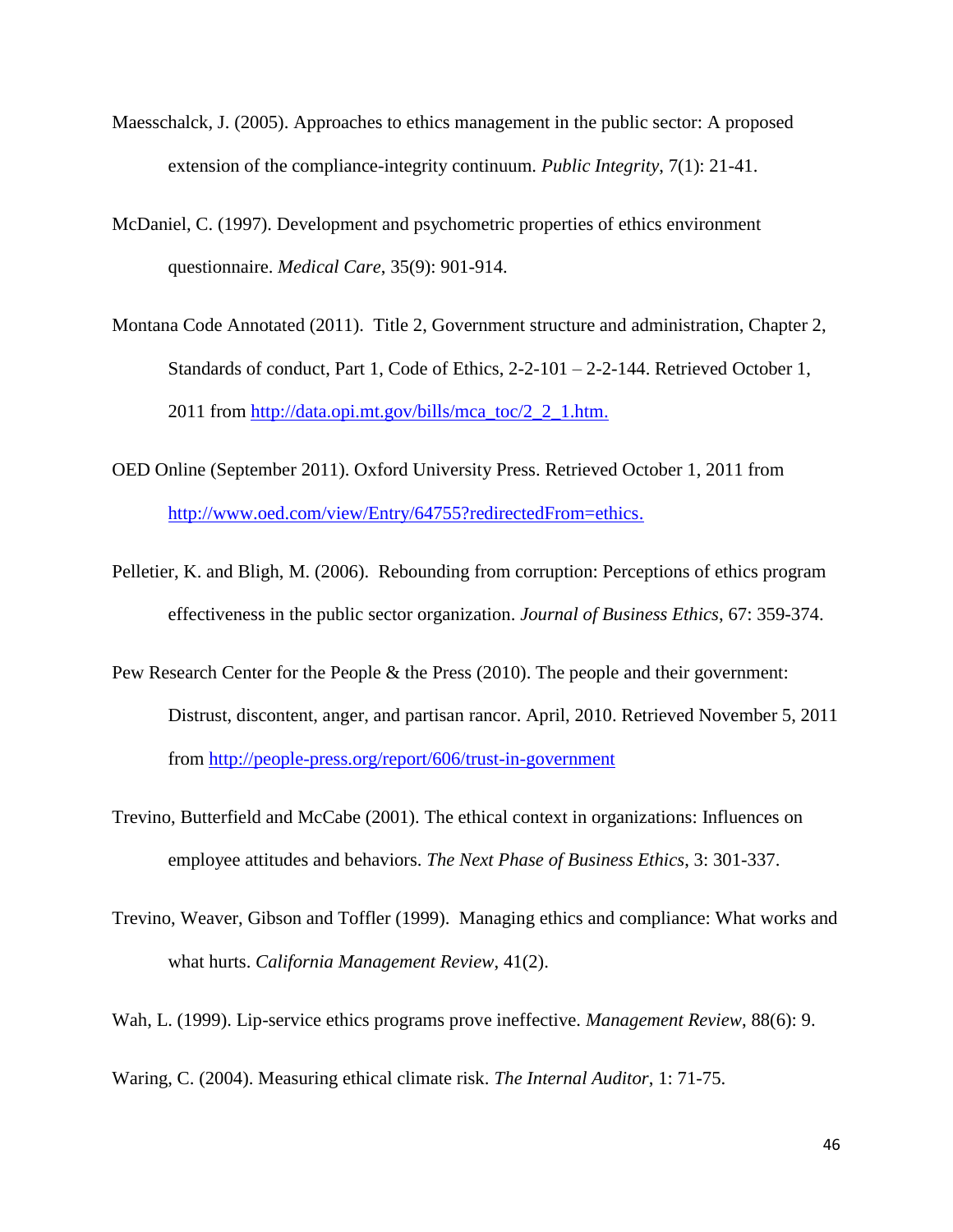Weber, J. (2006). Implementing an organizational ethics program in an academic environment: The challenges and opportunities for the Duquesne University schools of business, *Journal of Business Ethics*, 65: 23-42.

Wellspring Consulting (2006). Building a values-driven organization. *Quarterly Newsletter,* Fall.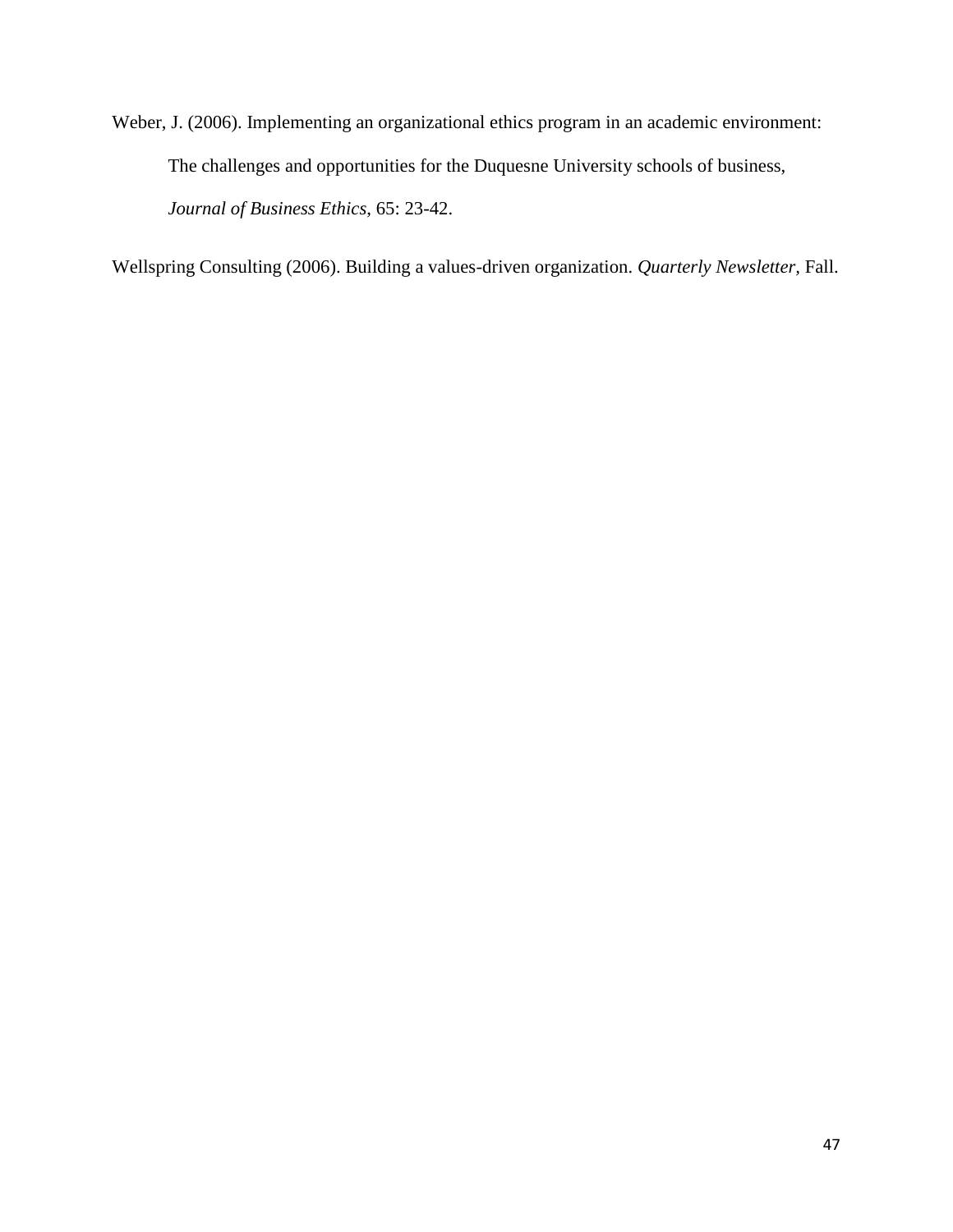# Appendix 1.

*Ethics and compliance program components*

| ERC (2008) components<br>of a comprehensive ethics<br>and compliance program  | <b>Bozeman</b>                                                                                            | Kalispell                                                                     |
|-------------------------------------------------------------------------------|-----------------------------------------------------------------------------------------------------------|-------------------------------------------------------------------------------|
| Ethics training for all<br>employees                                          | Annual ethics trainings to all<br>employees, elected officials and<br>appointed officials                 | Periodic training as needed<br>Group discussions in work areas<br>as impacted |
| Code of Conduct or Code<br>of Ethics in place                                 | Code of Ethics – State and City-<br>specific                                                              | Code of Ethics - State                                                        |
|                                                                               | Specific Ethics Handbook<br>distributed to all employees,<br>elected officials and appointed<br>officials | Ethics covered in Personnel<br>Handbook                                       |
| Evaluation of ethical<br>behavior as part of regular<br>performance appraisal | Evaluation of ethical behavior<br>(City core values) as part of<br>performance evaluation                 | As part of performance<br>evaluation if issues are present                    |
| Mechanism to report<br>misconduct anonymously                                 | Whistle-blower policy defined;<br>mechanism to report ethical<br>violations defined                       |                                                                               |
| Mechanism to discipline<br>employees                                          | Mechanism to discipline<br>employees and Independent<br>Board of Ethics established                       | Mechanism to discipline<br>employees                                          |
| Mechanism to see advice<br>on ethics-related matters                          | Ethics resource staff identified<br>for guidance                                                          |                                                                               |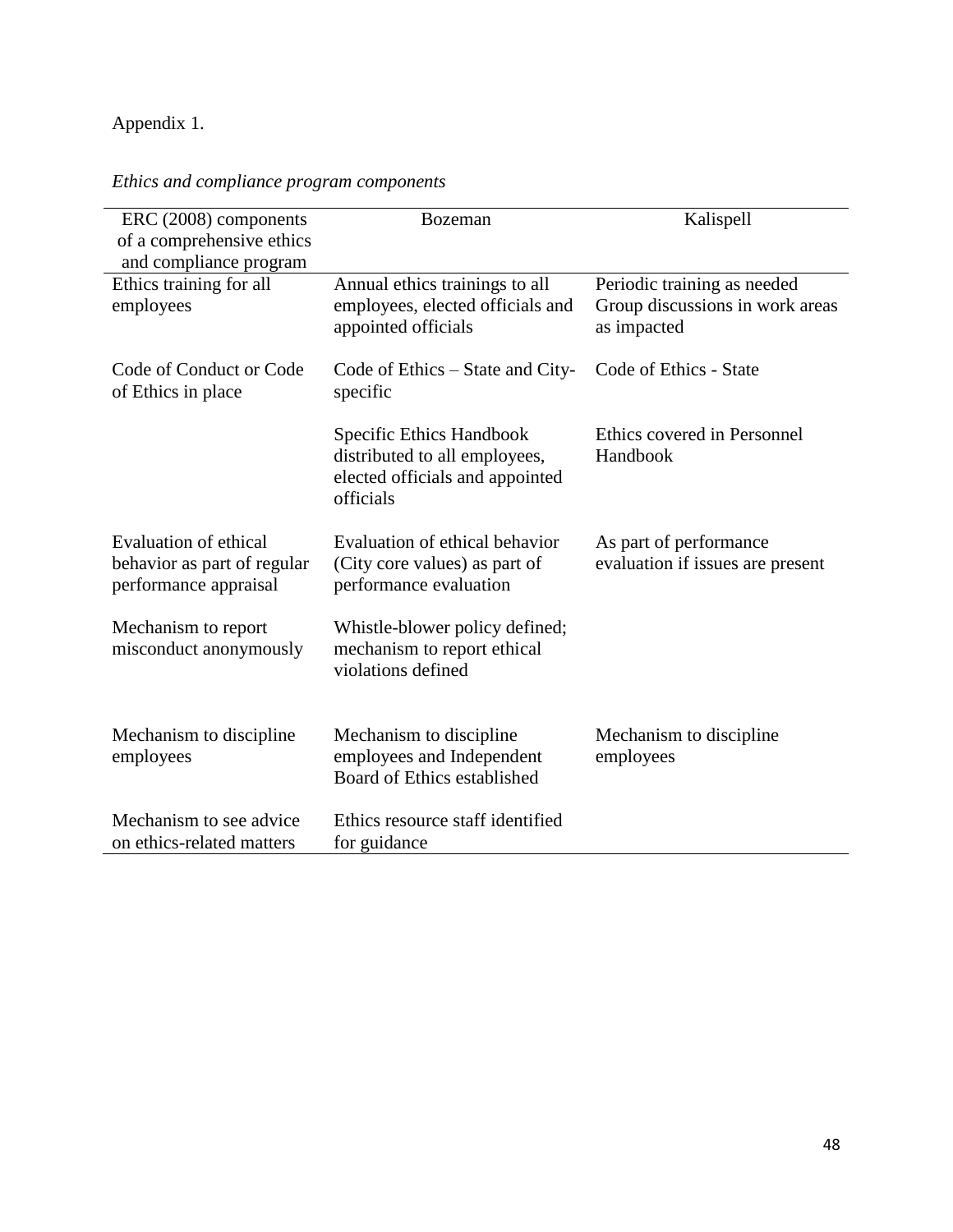# Appendix 2.

# *Table of specifications*

| Factors                                          | <b>Survey Questions</b> | <b>Research Questions</b> |
|--------------------------------------------------|-------------------------|---------------------------|
| <b>Observations of Misconduct</b>                | 1                       |                           |
| <b>Reporting Misconduct</b>                      | $\overline{2}$          | $\overline{2}$            |
| Perceptions of ethics program effectiveness      | 35, 36, 37, 38          | 3                         |
| Ethics code awareness                            | 4, 5, 6, 7, 8, 9        | 4                         |
| Perceptions of ethical decision-making processes | 10, 11                  | $\overline{4}$            |
| Perceptions of ethical resources scale           |                         |                           |
| Information                                      | 12, 13, 14              | 4                         |
| Time                                             | 15, 16, 17              | $\overline{4}$            |
| <b>Financial Resources</b>                       | 18, 19                  | 4                         |
| Perceptions of informal ethical norms            | 20, 21, 22, 23, 24      | $\overline{4}$            |
| Perceptions of ethical leadership                | 25, 26, 27, 28, 29,     | 4                         |
|                                                  | 30, 31, 32, 33, 34      |                           |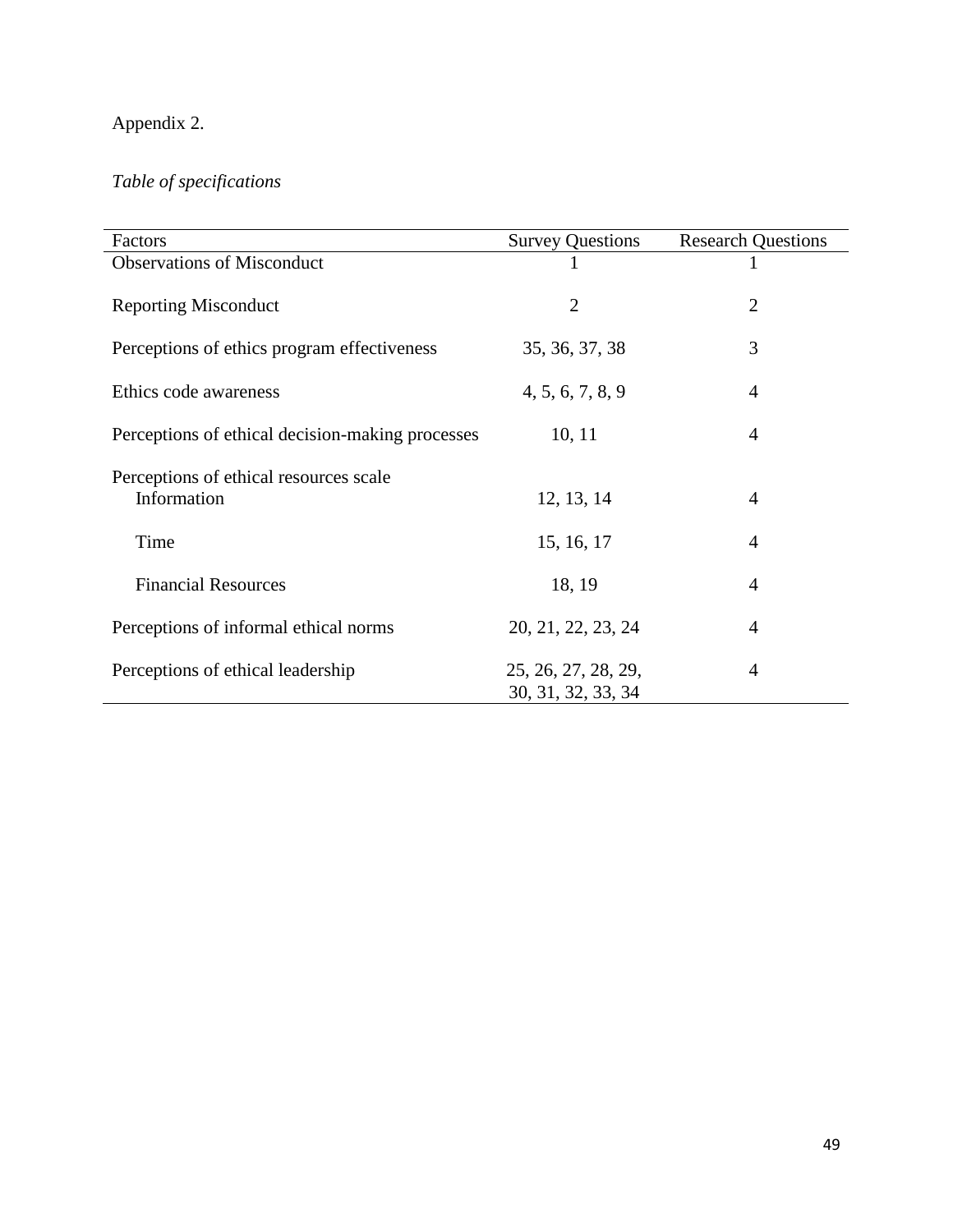Appendix 3.

*Perceptions of Ethical Climate* assessment (Pelletier & Bligh, 2006)

# **Ethics code awareness**

1. When a decision has ethical implications, the organization's ethics policy guides me in my decision-making process

- 2. I have read the organization's ethics code
- 3. I understand what the organization expects of me in terms of ethical behavior
- 4. I understand the content of the ethics code
- 5. When I was hired, the ethical expectations of the organization were communicated to me

6. Policies exist that describe how the organization expects its employees to make ethical decisions

# **Perceptions of ethical decision-making processes**

1. When faced with an ethical conflict at work, I seek guidance to determine possible consequences of my decision

2. When faced with making a decision that has an ethical implication, I feel I can discuss the matter with my immediate Supervisor

# **Perceptions of ethical resources scale**

# **Information**

- 1. There is an Ethics Resources Office available to me if I want to ask questions about ethics
- 2. It is easy to get help from the Ethics Resources Office
- 3. The ethics officer is available when I need help

# **Time**

1. In the course of my workday, I have felt time pressures that have led to unethical decision making (R)

2. In this organization, there are many instances where ethical decision making is sacrificed due to time constraints (R)

3. Time pressures affect my ability to thoroughly evaluate ethical dilemmas (R)

# **Money**

- 1. This organization makes ethical decisions even in times of budgetary constraints
- 2. This organization is willing to do the right thing even if it costs more money
- 3. This organization makes ethical decisions even if it might result in reduced funding
- 4. This organization will do the right thing no matter the financial costs

# **Perceptions of informal ethical norms**

- 1. The organization rewards employees who exhibit ethical behavior
- 2. Personnel decisions (hiring and promotion) in this organization reflect ethical principles
- 3. In my opinion, employee concerns about ethical issues are not ''heard'' in my department (R)
- 4. If I reported a colleague for an ethical violation, there would be retaliation against me (R)
- 5. If I were to have an ethical concern, I know I would be supported in this organization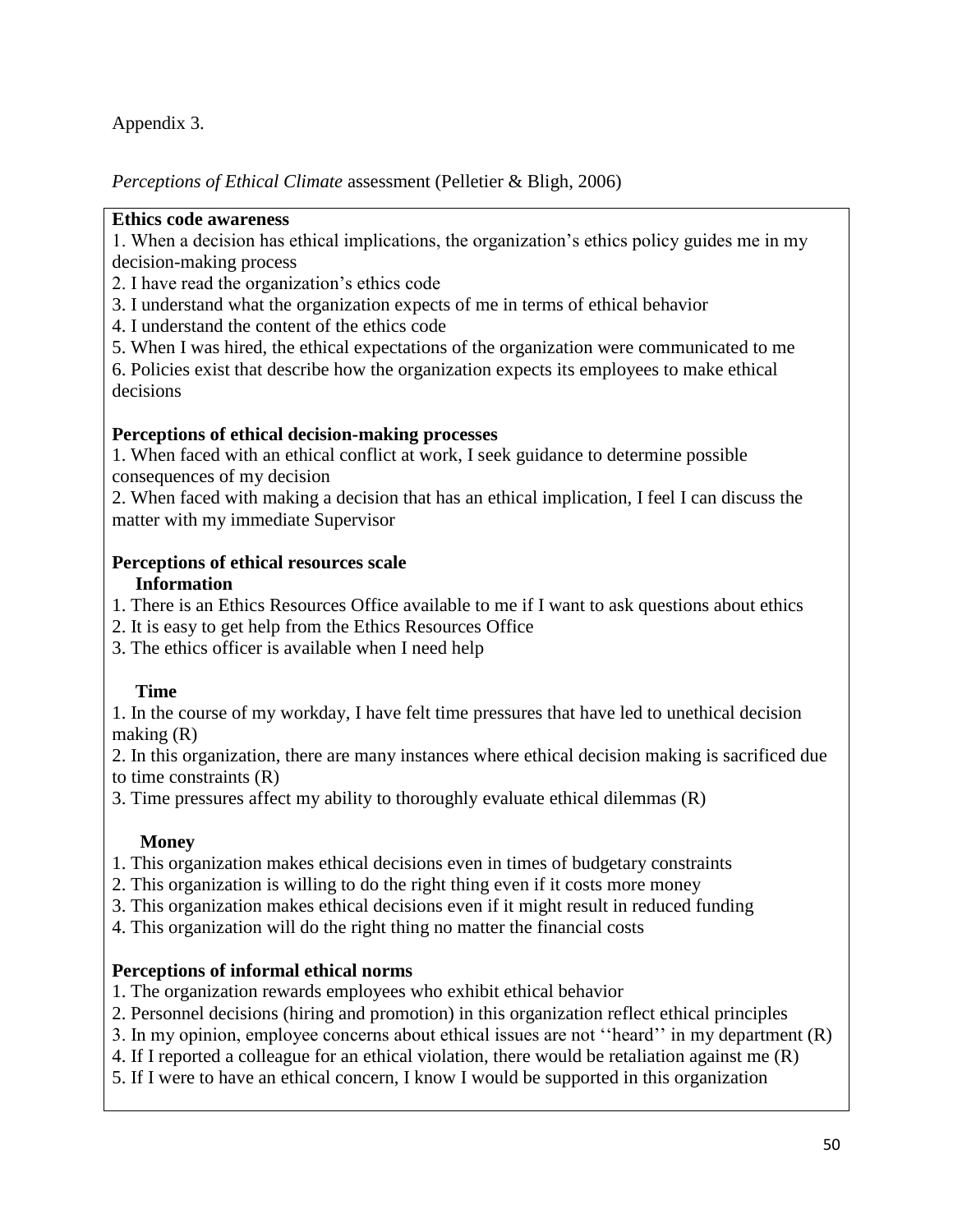# **Perceptions of ethical leadership**

1. The top leadership of this organization is concerned with ethical practice

2. I feel comfortable consulting with my immediate supervisor when I have to make a tough ethical decision

3. Top leadership places an equal value on productivity, quality, and ethical practice

4. Moral concerns are given top priority by the organization's top leaders

5. My immediate supervisor sets a good example of ethical behavior

6. Top leadership works quickly to resolve ethical issues

7. My immediate supervisor looks the other way when employees make unethical decisions (R)

8. Top leadership provides employees with ethical guidance when it is needed

9. The organization's top leadership routinely strives to make decisions that are ethical

10. If I reported one of my fellow employees for an ethics violation, my immediate supervisor would support me

# **Perceptions of ethics program effectiveness**

1. The Ethics Resources Office handles concerns and inquiries in a confidential manner

2. The creation of an Ethics Resources Office has increased my trust in the organization

3. The organization instituted the Ethics Resources Office because it is truly concerned about ethical standards

4. The Ethics Program is effective

Note: Respondents indicated their level of agreement with all items on the following Likert scale: " $1$ " = Strongly disagree, " $2$ " = Disagree, " $3$ " = Somewhat disagree, " $4$ " = Neither agree or disagree,  $5'$  = Somewhat agree,  $(6)'$  = Agree, and  $(7)'$  = Strongly agree.

Items designated with (R) were reverse coded.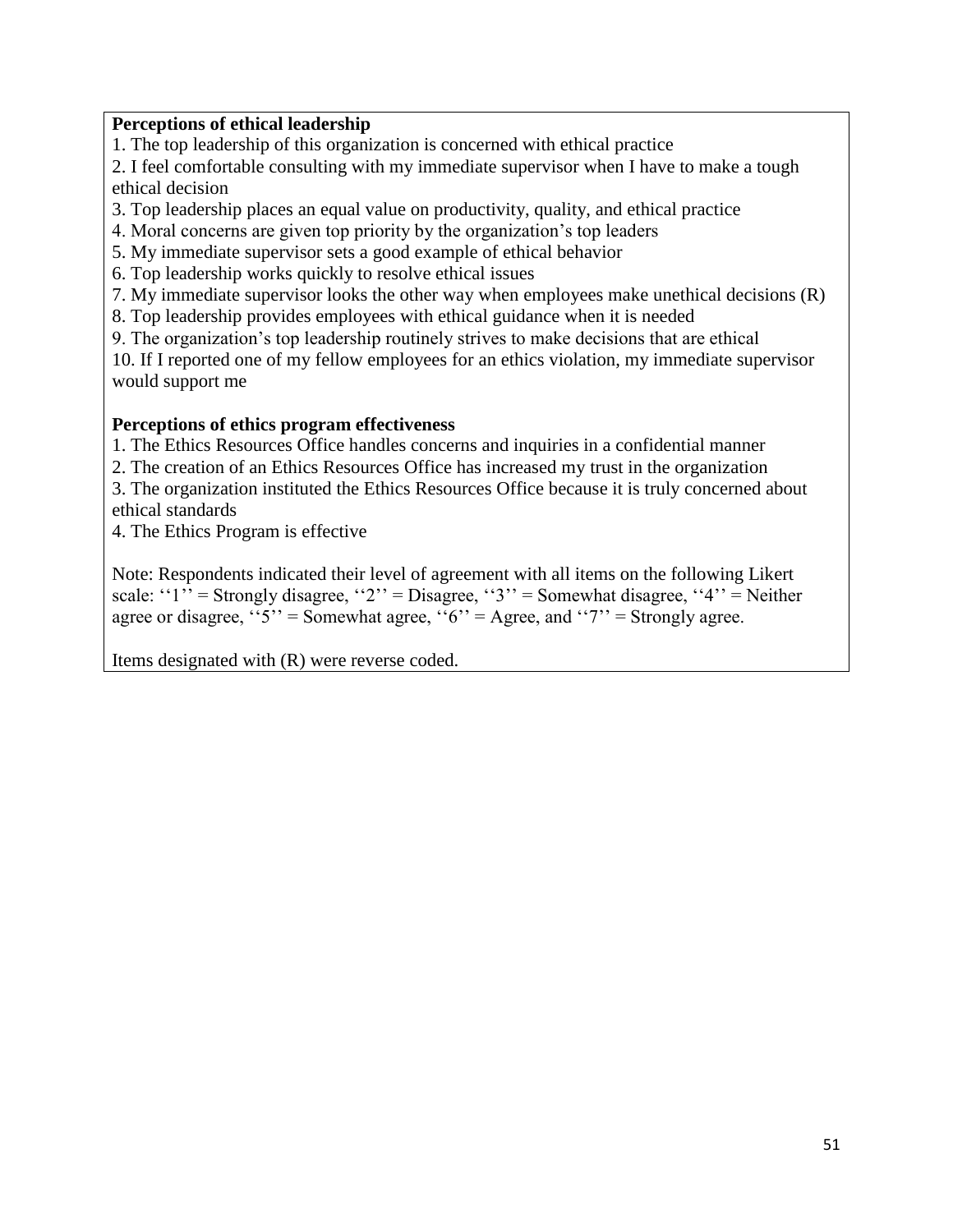# Appendix 4.

*Survey used with two First Class cities for this pilot study*

|     | Survey items used for pilot study:                                                                                                                                                                                               |                            |
|-----|----------------------------------------------------------------------------------------------------------------------------------------------------------------------------------------------------------------------------------|----------------------------|
|     | 1. In the past 6 months, I have observed misconduct on the job<br>2. In the past 6 months, I have reported misconduct I observed on the job<br>3. I have received training on the Code of Ethics for my work with the City       | YES/NO<br>YES/NO<br>YES/NO |
|     | 4. When a decision has ethical implications, the City's ethics policy guides me in my decision-<br>making process                                                                                                                |                            |
|     | 5. I have read the City's ethics code<br>6. I understand what the City expects of me in terms of ethical behavior<br>7. I understand the content of the ethics code                                                              |                            |
|     | 8. When I was hired, the ethical expectations of the City were communicated to me<br>9. Policies exist that describe how the City expects its employees to make ethical decision                                                 |                            |
|     | 10. When faced with an ethical conflict at work, I seek guidance to determine possible<br>consequences of my decision                                                                                                            |                            |
|     | 11. When faced with making a decision that has an ethical implication, I feel I can discuss the<br>matter with my immediate Supervisor<br>12. There are Ethics Resources available to me if I want to ask questions about ethics |                            |
|     | 13. It is easy to get help from the Ethics Resources that exist<br>14. The staff identified for ethics assistance is available when I need help                                                                                  |                            |
|     | 15. In the course of my workday, I have felt time pressures that have led to unethical decision<br>making $(R)$                                                                                                                  |                            |
|     | 16. In the City, there are many instances where ethical decision making is sacrificed due to time<br>constraints $(R)$<br>17. Time pressures affect my ability to thoroughly evaluate ethical dilemmas (R)                       |                            |
|     | 18. The City makes ethical decisions even in times of budgetary constraints<br>19. The City will do the right thing no matter the financial costs                                                                                |                            |
|     | 20. The City rewards employees who exhibit ethical behavior<br>21. Personnel decisions (hiring and promotion) in the City reflect ethical principles                                                                             |                            |
| (R) | 22. In my opinion, employee concerns about ethical issues are not "heard" in my department<br>23. If I reported a colleague for an ethical violation, there would be retaliation against me (R)                                  |                            |
|     | 24. If I were to have an ethical concern, I know I would be supported by the City<br>25. The top leadership of the City is concerned with ethical practice                                                                       |                            |
|     | 26. I feel comfortable consulting with my immediate supervisor when I have to make a tough<br>ethical decision<br>27. Top leadership places an equal value on productivity, quality, and ethical practice                        |                            |
|     | 28. Moral concerns are given top priority by the City's top leaders<br>29. My immediate supervisor sets a good example of ethical behavior                                                                                       |                            |
|     | 30. Top leadership works quickly to resolve ethical issues<br>21 M. immodiate que en igado de de cheguese unhan que la veza malzo una higal d                                                                                    |                            |

- 31. My immediate supervisor looks the other way when employees make unethical decisions (R)
- 32. Top leadership provides employees with ethical guidance when it is needed